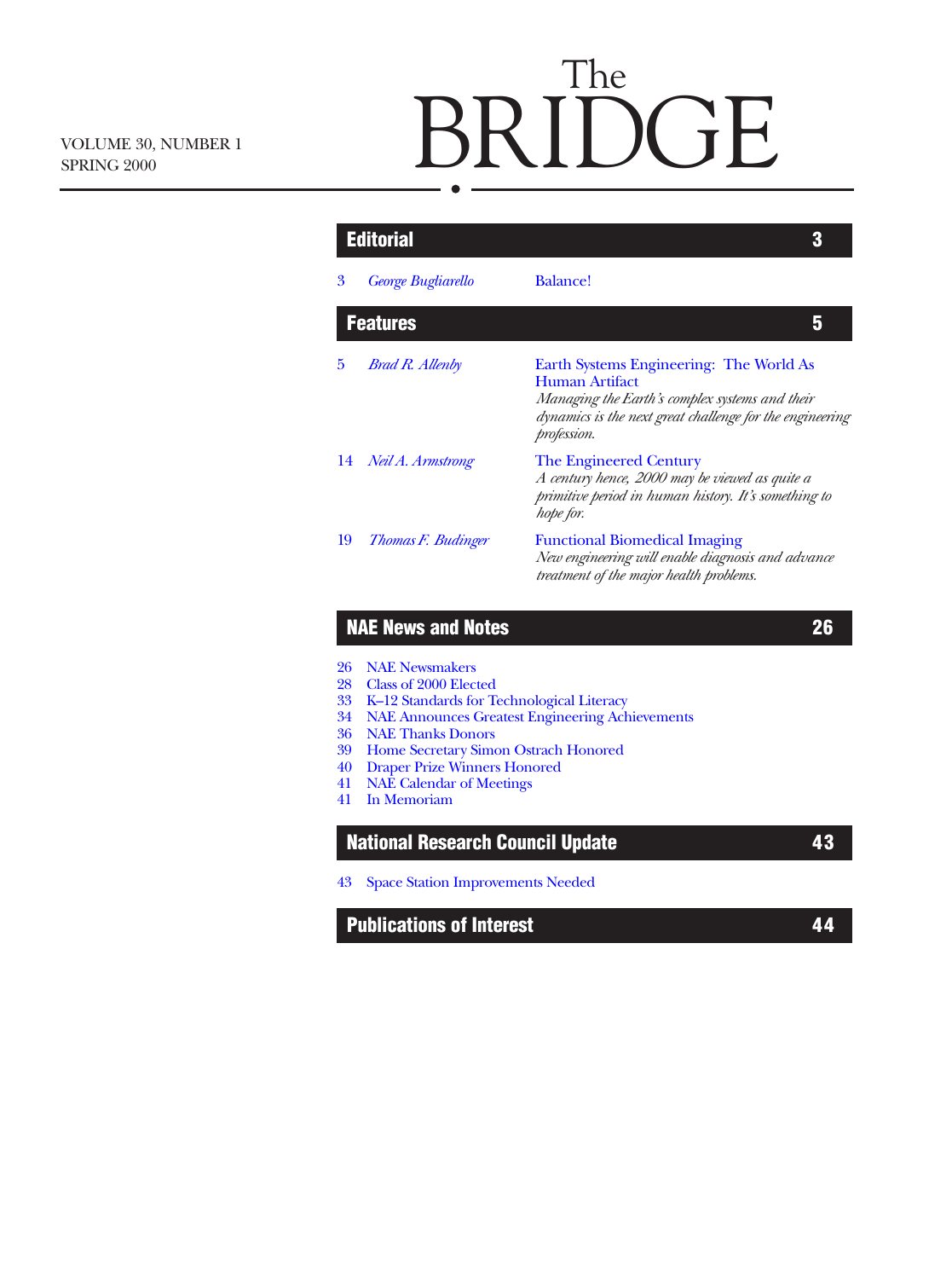

### **National Academy of Engineering**

Robert J. Eaton, *Chair* Wm. A. Wulf, *President* Sheila E. Widnall, *Vice President* Simon Ostrach, *Home Secretary* Harold K. Forsen, *Foreign Secretary* Paul E. Gray, *Treasurer*

### **Editor-in-Chief**

George Bugliarello (Interim)

*The Bridge* (USPS 551-240) is published quarterly by the National Academy of Engineering, 2101 Constitution Avenue, N.W., Washington, DC 20418. Periodicals postage paid at Washington, D.C.

Vol. 30, No. 1, Spring 2000

*Editor:* Karla J. Weeks

*Production Assistants:* Penelope Gibbs, Kimberly West

Postmaster—Send address changes to *The Bridge*, 2101 Constitution Avenue, N.W., Washington, DC 20418.

Papers are presented in *The Bridge* on the basis of general interest and timeliness in connection with issues associated with engineering. They reflect the views of the authors and do not necessarily represent the position of the National Academy of Engineering.

The Bridge is printed on recycled paper.

© 2000 by the National Academy of Sciences. All rights reserved.

A complete copy of each issue of *The Bridge* is available online at http://www.nae.edu/TheBridge in PDF format. Some of the articles in this issue are also available as HTML documents and may contain links to related sources of information, multimedia files, or other content.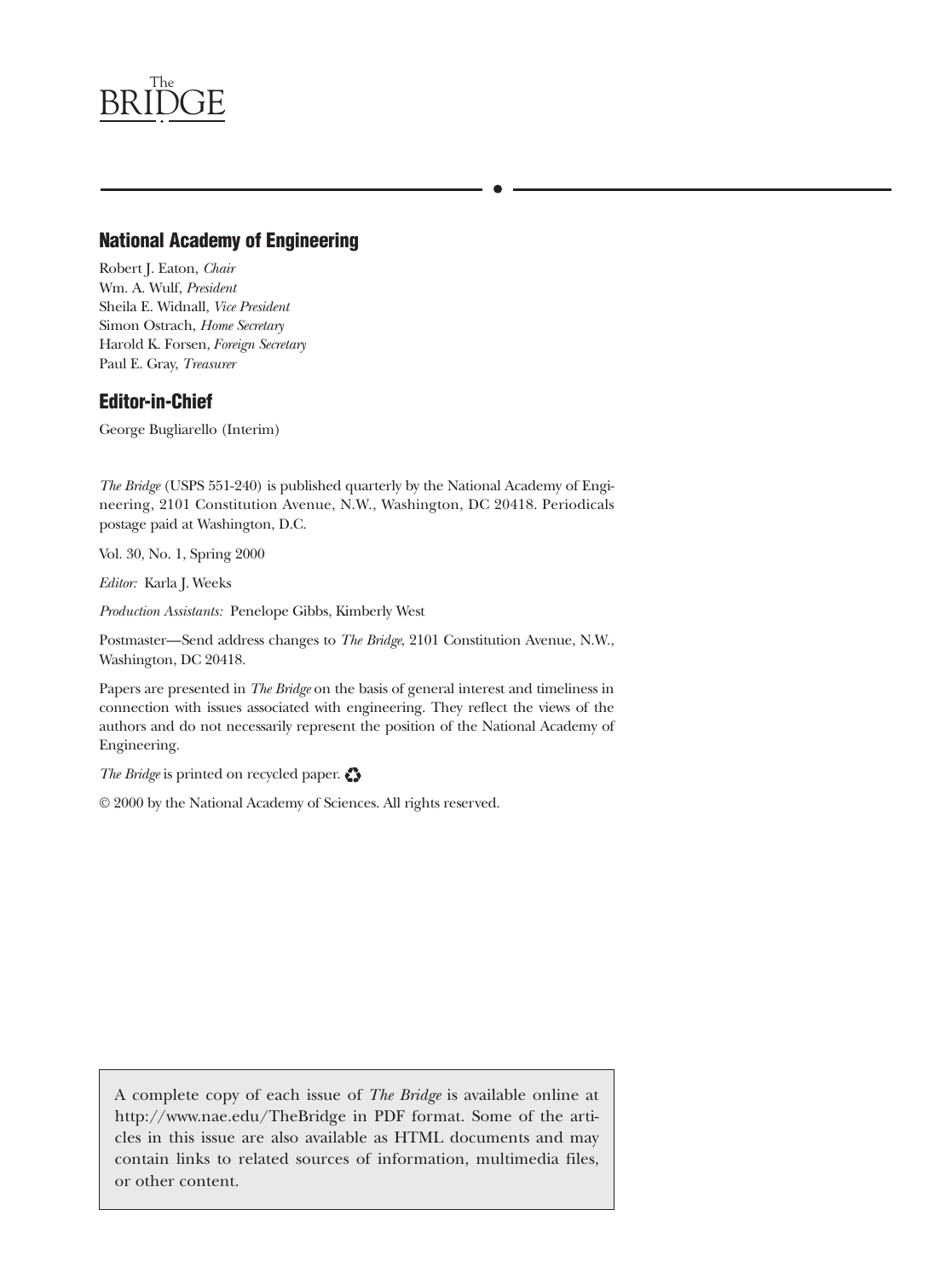## THE NATIONAL ACADEMIES

National Academy of Sciences National Academy of Engineering Institute of Medicine National Research Council

The **National Academy of Sciences** is a private, nonprofit, self-perpetuating society of distinguished scholars engaged in scientific and engineering research, dedicated to the furtherance of science and technology and to their use for the general welfare. Upon the authority of the charter granted to it by the Congress in 1863, the Academy has a mandate that requires it to advise the federal government on scientific and technical matters. Dr. Bruce M. Alberts is president of the National Academy of Sciences.

The **National Academy of Engineering** was established in 1964, under the charter of the National Academy of Sciences, as a parallel organization of outstanding engineers. It is autonomous in its administration and in the selection of its members, sharing with the National Academy of Sciences the responsibility for advising the federal government. The National Academy of Engineering also sponsors engineering programs aimed at meeting national needs, encourages education and research, and recognizes the superior achievements of engineers. Dr. William A. Wulf is president of the National Academy of Engineering.

The **Institute of Medicine** was established in 1970 by the National Academy of Sciences to secure the services of eminent members of appropriate professions in the examination of policy matters pertaining to the health of the public. The Institute acts under the responsibility given to the National Academy of Sciences by its congressional charter to be an adviser to the federal government and, upon its own initiative, to identify issues of medical care, research, and education. Dr. Kenneth I. Shine is president of the Institute of Medicine.

The **National Research Council** was organized by the National Academy of Sciences in 1916 to associate the broad community of science and technology with the Academy's purposes of furthering knowledge and advising the federal government. Functioning in accordance with general policies determined by the Academy, the Council has become the principal operating agency of both the National Academy of Sciences and the National Academy of Engineering in providing services to the government, the public, and the scientific and engineering communities. The Council is administered jointly by both Academies and the Institute of Medicine. Dr. Bruce M. Alberts and Dr. William A. Wulf are chairman and vice chairman, respectively, of the National Research Council.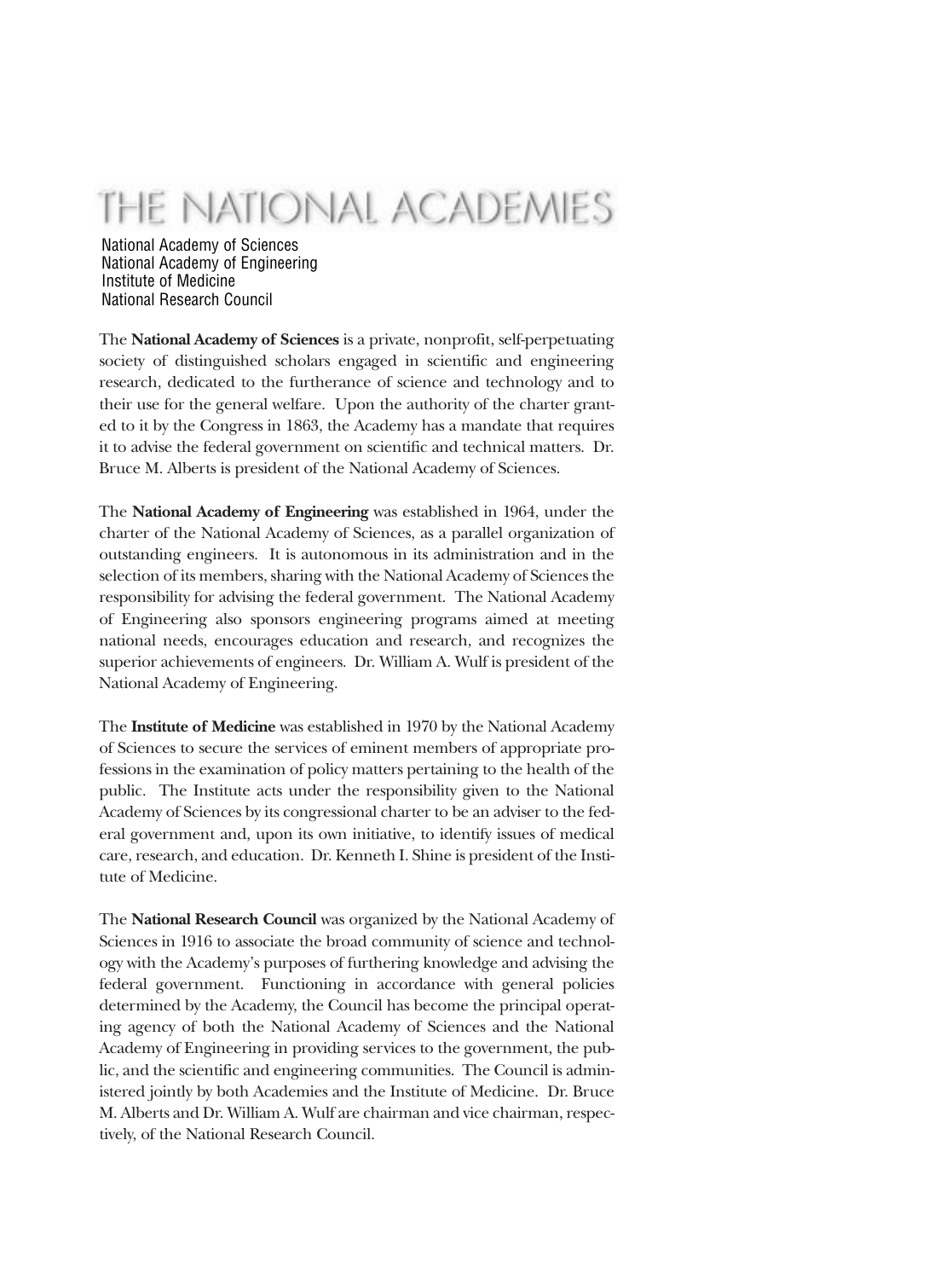## <span id="page-3-0"></span>Editorial



*George Bugliarello is chancellor, Polytechnic University, and interim editor-in-chief of* The Bridge.

### **Balance!**

We have reached a critical point in the vertiginous march of technology. In the space of a few decades, what were only fantasies or science fiction have begun to become reality, from humans walking on the Moon to machines replacing diseased organs to engineered modifications of life. These engineering and scientific tri-

umphs, immense as they are, are but embryos of what human ingenuity and organization undoubtedly will be able to do in the future. Yet, the very thought of what these future developments may portend for our species is also engendering concerns—not only among a general public not versed in engineering and science, but also among engineers and scientists.

In a recent article, Bill Joy, chief scientist of Sun Microsystems, wrote that he sees our future as one in which "our most powerful twenty-first century technologies—robotics, genetic engineering and nanotech—are threatening to make humans an endangered species" (*Wired* 8.04). His concern is but the latest chapter in a series that has its beginnings in the unfathomable depths of our sentient past. The Greeks of the classical age bemoaned the disappearance of a mythical golden age of peace and harmony between gods—the source of all that was good—and humans. At the end of the first millennium of the common era, Europe feared the end of the world and the advent of the final judgement. The massacres of World War I destroyed the optimism that had stemmed from the enormous technological progress of the previous hundred years. In World War II, Oppenheim and some other creators of the atom bomb—a few still with us recoiled from the stupendous force they had unleashed. But, if Bill Joy's concerns are not new, they address new, powerful, and pervasive technologies. Engineers should not dismiss them lightly, or ignore

the reasons behind the recurring sense of foreboding that continues to accompany some technological and scientific advances. To be sure, only a small minority of our species harbor that sense—but also, to be sure, only a minority view the future without ever removing their rose-colored glasses.

Engineers, by definition, are creators of machines and modifiers of nature. These two tasks are so heady, and today's engineering achievements would have appeared so godlike to humans of earlier societies, that the temptations of technological determinism—of the "if it can be done, it shall be done"—are real. It is the danger of these temptations, quite evident in the development of nuclear weapons, that is at the root of today's fears about the future of our species.

Even aside from the threat of weapons of mass destruction, there are new worries about long-term threats to our survival caused by the accelerated depletion of natural resources, our stressed ways of life, injuries to the environment, and the destruction of other species. These, in different ways, are concerns of citizens of an affluent society just as much as of those of a poorer one.

But the avoidance of technological determinism and the amelioration of the human condition demand the intelligent societal use of technology, not the proscribing of scientific and technological advances. The consequences of today's engineering achievements are far from unidirectional or preordained. The reversal of trends—exemplified by the reduction of noxious car emissions, by the cleaning of rivers, and by the efforts in international arms control—are good beginnings, even if still too limited, even if we continue to drive gas guzzlers or sell weapons.

Thus, if, on the one hand, one can always hypothesize terrifying catastrophes, on the other hand one must also reflect upon the enormous enhancement of our humanity that engineering has made and will continue to make possible. The nations caught in the maelstroms of World War I and World War II recovered quite fast, and no nuclear weapon has been exploded in anger since Nagasaki. The free market industrial nations have enjoyed enormous increases in life expectancies and living standards thanks to new infrastructures, new industries, and new technologies. And, for the first time since the beginning of life on Earth, a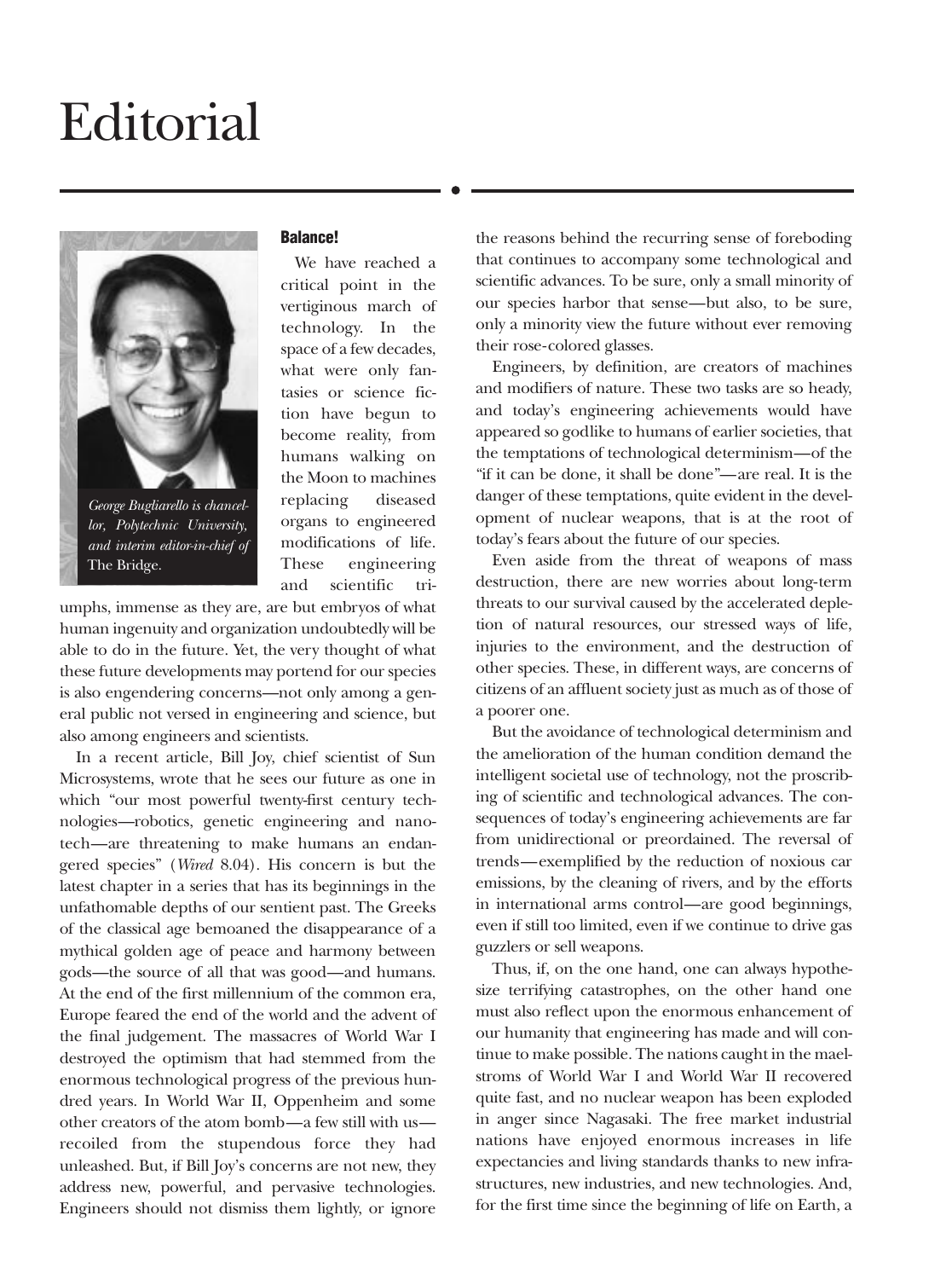

living organism—man—can evade the prison of Earth's gravity and the tyranny of evolution, and is not trapped by geography, having learned to communicate all over the globe.

These enhancements of our biological reach and our society are the yin of promise to the yang of fear of technology. Clearly, the promise is far from being universally believed, when half of humankind is still denied even the simplest benefit of technology, from food to housing, to sanitation, to health. But still that half hopes for advances that will improve its lot, advances that can only come from being able to receive the benefits of technology, and from being able to participate in the global economy that makes the other half affluent. There is a profound difference between the hope that says "we need more and better technology that is better distributed," and the fear that says "stop."

The hope to improve the lot of the poorer half of the world lies squarely in making available to them the fruits of technology, in having new technologies bypass older ones that would be impossibly costly or inadequate. The hope for all, affluent and poor alike, should be for technologies that will free humans from degrading and dangerous work, that will create new jobs and make possible better distribution systems for food and services. And the hope should be for the development of a global hyperintelligence through the combined prowess of individuals, societies, and machines that would stamp out the foolishness of today's conflicts and extend to every human being the fruits of the creativity of engineers. Those fruits go beyond the material, the tangible, as they make possible a new vision of what it means to be human.

These are not utopian but real possibilities that depend first and foremost on engineers holding a balanced view of the promise—as well as of the pitfalls of technology. To be sure, there is no certainty, but this is not a reason for engineering to retreat.

Corge Kuglisrallo

George Bugliarello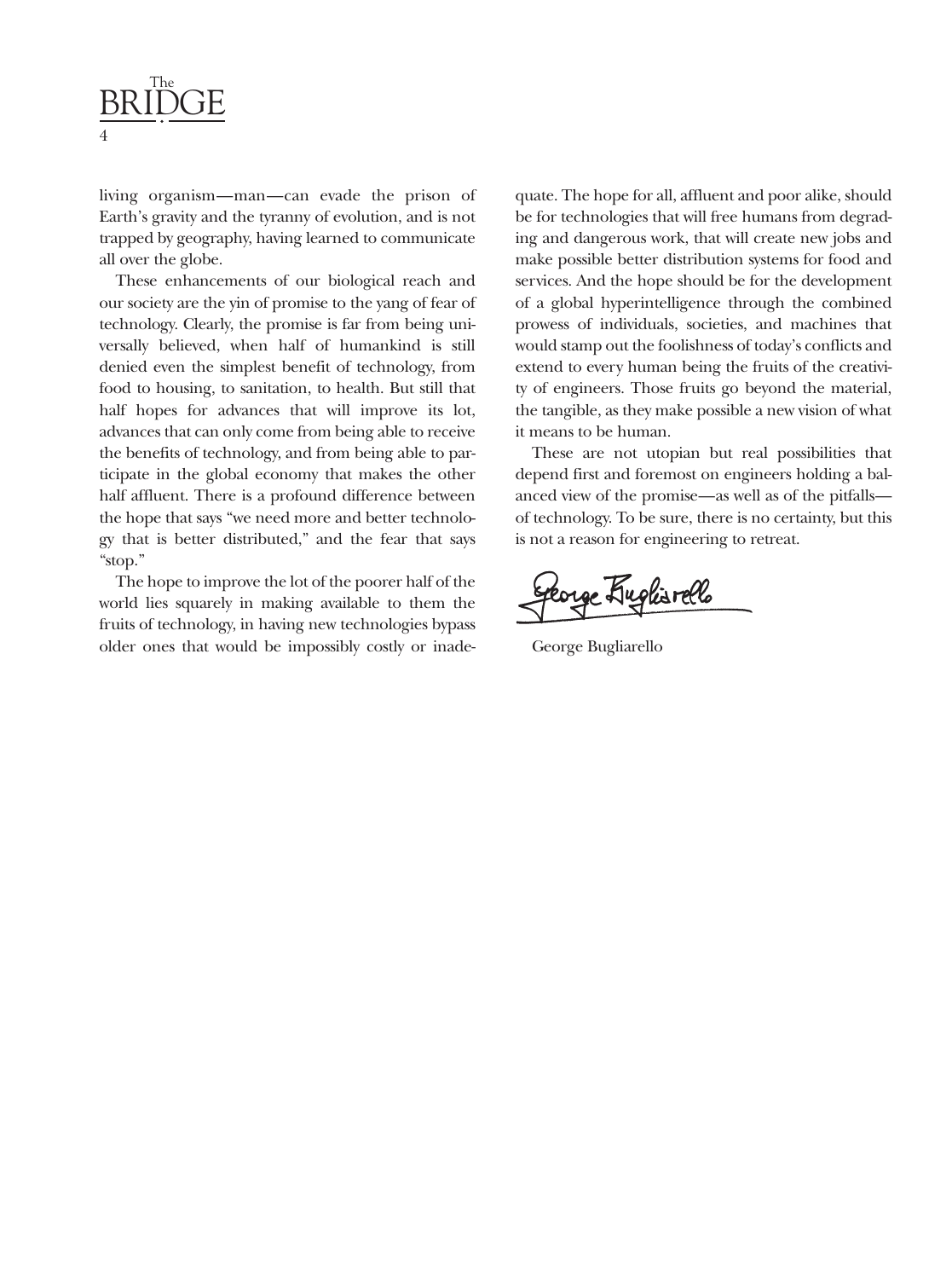# <span id="page-5-0"></span>**Earth Systems Engineering: The World As Human Artifact**

### **Brad R. Allenby**

Managing the Earth's complex systems and their dynamics is the next great challenge for the engineering profession.



*Brad Allenby is vice president of environment, health and safety at AT&T and adjunct professor, Columbia University School of International and Public Affairs.1*

**T** he Earth is increasingly a product of human engineering. Up until very recently, however, this engineering process has occurred without conscious recognition; it consists of the sum of human activities, grown to scales unprecedented in the history of the globe. A myriad of economic and engineering decisions, evaluated and taken as if independent, are in reality tightly coupled both to each other and to underlying natural systems. Anthropogenic climate change; loss of biodiversity and critical habitat; degradation of soil, water, and air resources; dispersion of toxic metals and organics—these are the fruits of human engineering just as surely as the computer, the automobile, and the highway infrastructure.

In many cases, these effects are unintended, but they are, nevertheless, the direct results of human activity and design. For example, virtually all island communities suffer from invasive species, introduced by humans, and the resulting extinction of indigenous species—a process that resulted directly from the growth of transportation technologies that accompanied the industrial revolution, the growth of capitalism and global markets, and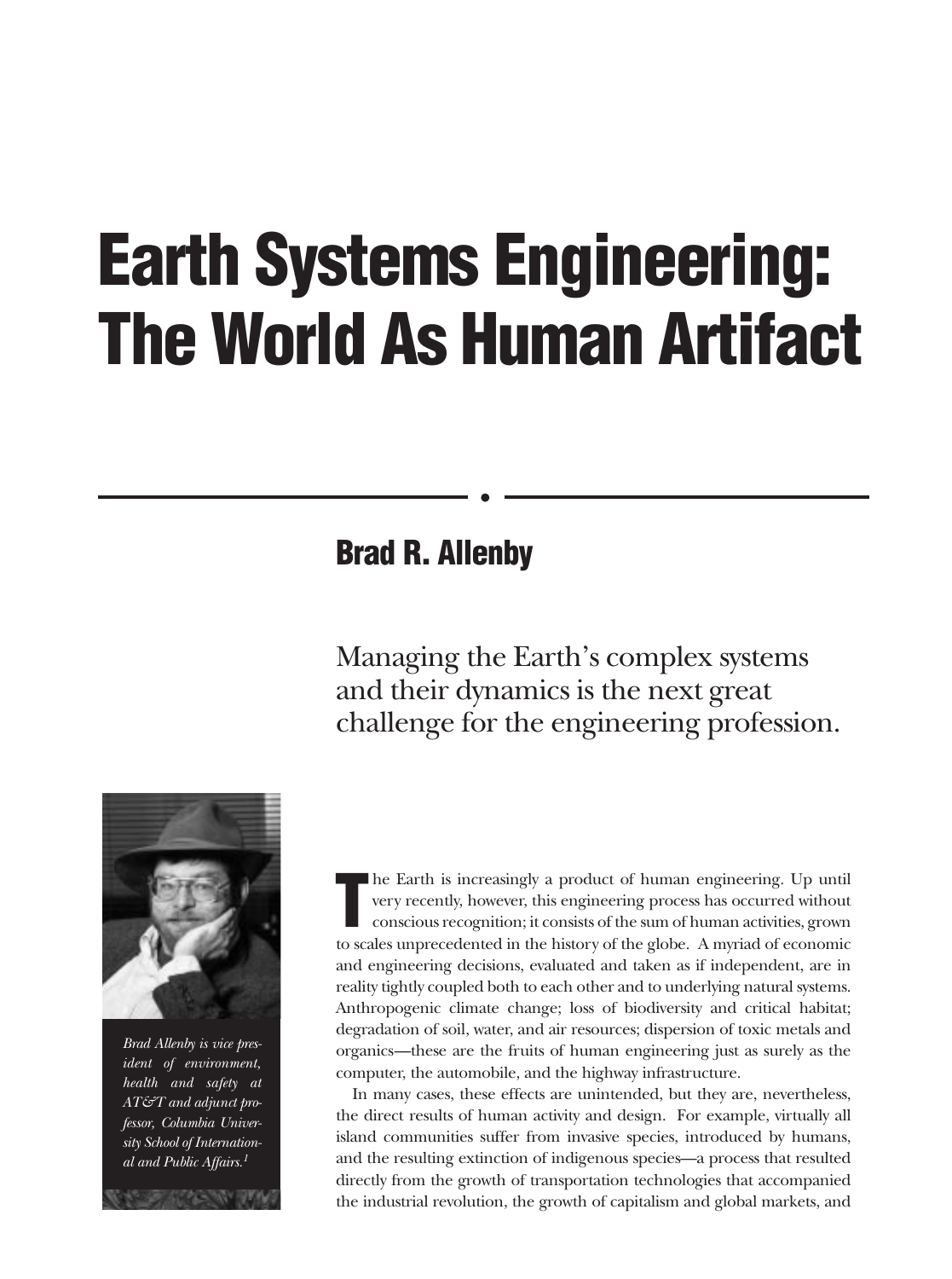

the expansion of the European culture around the world.

Developing the capability to engineer at the level of global systems—from energy, transportation, and information systems to the carbon and nitrogen cycles—is the next great challenge for engineering. This "Earth systems engineering" (ESE) capability will not replace traditional engineering disciplines, but will augment them. However, to address the complexities and dynamics of global systems, it will require a fundamentally different way of engineering (Allenby, 1999a).

We must begin by recognizing a basic, if disconcerting, truth: the Earth, as it now exists, is a human artifact. It reflects the (frequently unintended and unconscious, but nonetheless real) design of a single species.

### **The intellectual tools that conscious ESE will require are not yet available.**

Although this process has been accelerated by the industrial revolution, "natural" and human systems at all scales have in fact been impacting each other and co-evolving together for millennia, and they are now more tightly coupled than ever.

Copper production during the Sung Dynasty, as well as in Athens and the Roman Republic and Empire, is reflected in deposition levels in Greenland ice (Hong et al., 1996). And lead production in ancient Athens, Rome, and medieval Europe is reflected in increases in lead concentration in the sediments of Swedish lakes (Renberg et al., 1994). The buildup of carbon dioxide in the atmosphere began not with the post-World War II growth in consumption of fossil fuel, but with the deforestation of Europe, Africa, and Asia over the past centuries and millennia (Jager and Barry, 1990). Humanity's impacts on biota, both directly through predation and indirectly through the introduction of new species to indigenous habitats, has been going on for centuries as well (Jablonski, 1991).

What is striking today is the discontinuity between the relatively minor and localized impacts of human activity which predominated before the industrial revolution, and the global, systemic impacts which now characterize the interrelationships between human activity and fundamental biological, physical and chemical systems (Ehrlich and Wilson, 1991; Turner et al., 1990; *Science,* 1997).

The issue, then, is not whether we should *begin* ESE, because we have been doing it for a long time, albeit unintentionally. The issue is whether we will assume the ethical responsibility to do ESE rationally and responsibly. The challenges are substantial, and the intellectual tools that conscious ESE will require are not yet available. Some of the requisite capabilities are beginning to develop in the new multidisciplinary field of industrial ecology and the scientific work on global climate change issues, but there must be parallel progress in relevant social sciences, as well as the development of appropriate institutional, ethical, and policy structures. To a large degree it is in these latter areas, heavily imbued with religious and cultural values, where awareness of the challenge is lowest and the barriers to change are most substantial (Allenby, 1999b).

Conceptually, Earth systems engineering may be defined as the study and practice of engineering human technology systems, and related elements of natural systems, in such a way as to provide the required functionality while facilitating the active management of the dynamics of strongly coupled fundamental natural systems. Such fundamental natural systems might include, for example, the grand elemental cycles (e.g., the carbon, nitrogen, and sulfur cycles), critical habitats, and atmospheric or oceanic systems. Minimizing the risk and scale of unplanned or undesirable perturbations in such systems is an obvious ESE objective.

#### **Engineering Human and Natural Systems**

It is worth noting that, given the tight coupling between human and natural systems, engineering and managing elements of both might well be required. Thus, for example, response to droughts might include not just hydrological projects, but also bioengineering of salt-tolerant agricultural species. But an important caution must also be borne in mind hubris and concomitant premature manipulation of critical natural systems are real potential dangers. If we were not already damaging these complex systems unintentionally, we should not dare to try to engineer them intentionally. But existing impacts and extinctions are real, and the domination of critical systems'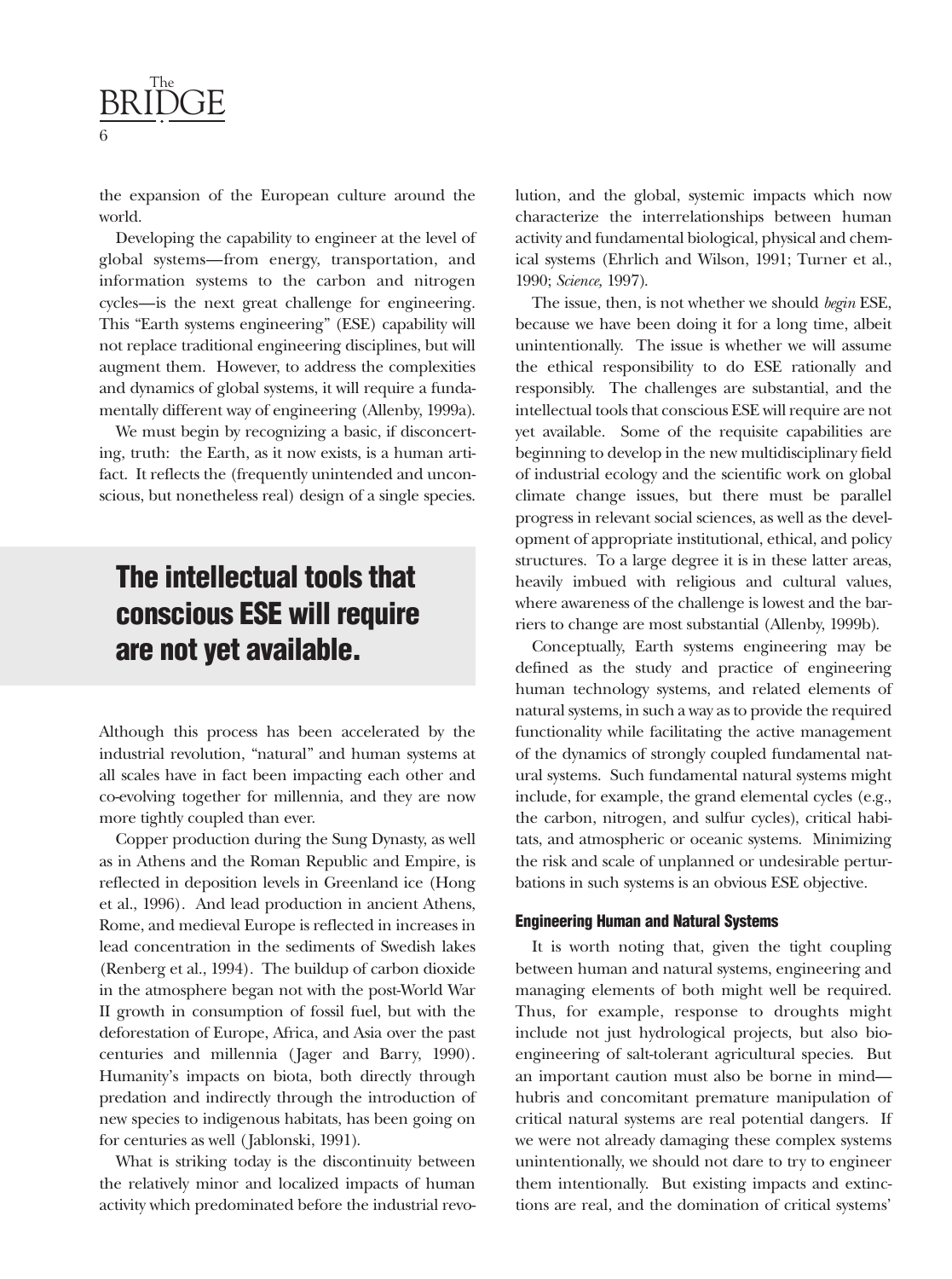dynamics by humans is real, if unintended. Under these circumstances, it would be irresponsible, verging on unethical, not to begin developing the capability for sophisticated ESE.

#### **Examples of Earth Systems Engineering**

Once we recognize that human and natural systems have been coupled in a meaningful way for centuries, it is relatively easy to see examples of Earth systems engineering in the past, and potential examples for the future. The principle differences between the historical and the proposed are two: one of scale and one of intent. In the past, Earth system engineering projects were in general more local, and had less global impact. This, of course, reflects the more local scale of human population levels and activity—only loosely coupled over regional areas, and uncoupled at the global scale—that tended to dominate at the time (Turner et al., 1990). Second, to the extent that a set of independently initiated human activities gave rise to "emergent characteristics" at regional or global levels, they tended to be unanticipated and unintended. It is the scale and intent that differentiate ESE from existing engineering disciplines.

Consider, for example, the case of the Aral Sea, a classic example of unintended impacts. Actually a lake, the Aral Sea straddles the borders of Kazakhstan and Uzbekistan. Only decades ago it was the fourth largest lake in the world, but in a few short years it has lost about half its area and some three-fourths of its volume because of the diversion of 94 percent of the flow of two of its feeder rivers, the Amu Darya and the Syr Darya. The purpose of the diversion was primarily to grow cotton, but ironically, the resulting irrigation system is extremely inefficient. Some estimates are that only 30 percent of the diverted water, carried in unlined canals through sandy desert soils, reaches its destination.

The unintended results of this engineering project are staggering—the desertification of the region (the resulting Ak-kum desert, expected to reach 3 million hectares this year, did not even exist 35 years ago); the generation of some 40 to 150 million tons of toxic dust per year with substantial detrimental impacts on regional agriculture and human health; potential impacts on the climate regimes of China, India, and southeastern Europe; the increased salinization of the Aral Sea which resulted in the loss of 20 of its 24 fish species and a drop in the fish catch from 44,000 tons in the 1950s to zero today (with a concomitant loss of 60,000 jobs); the reduction in nesting bird species in the area from 173 to 38; and possibly the release of biological warfare agents previously contained because they were quarantined on an island (Voskreseniye Island) which is now becoming a peninsula (Postel, 1996; Feshbach, 1996).

The most obvious initial observation is that this case study is archetypal. Such water management activities have been going on for centuries, frequently with unanticipated or undesirable impacts, and often with significant political implications. For example, in ancient China, massive irrigation projects were a signature of, and a major co-evolved institution supporting, the development of highly organized feudal power as far back as the Chin state in the Wei River valley some 2,300 years ago (Needham, 1954). Indeed, such impacts arise not just from individual projects, but from water management regimes taken as a whole, often combined with other anthropogenic activities.

To take an example from North America, data from the Nature Conservancy indicate that, apart from extinctions that have already occurred, 36 percent of freshwater fish species, 38 percent of amphibians, 50 percent of crayfish, and 56 percent of mussel species are in jeopardy in the United States, not usually considered a center of extinction activity. The three main forcing functions for this impact on aquatic biodiversity are agriculture, dams, and exotic species—all anthropogenic causes (Doyle, 1997).

### **ESE approaches have begun to evolve in the area of global climate change research.**

One area where ESE approaches have begun to evolve, albeit in an ad hoc manner, is in the area of global climate change research and the development of potential geoengineering responses. An example of this genre is the idea of shifting fossil fuel power plants, the perennial "bad guy" contributing to climate change, to become an important component of an engineered carbon cycle management system. The technology involved is conceptually simple: carbon

7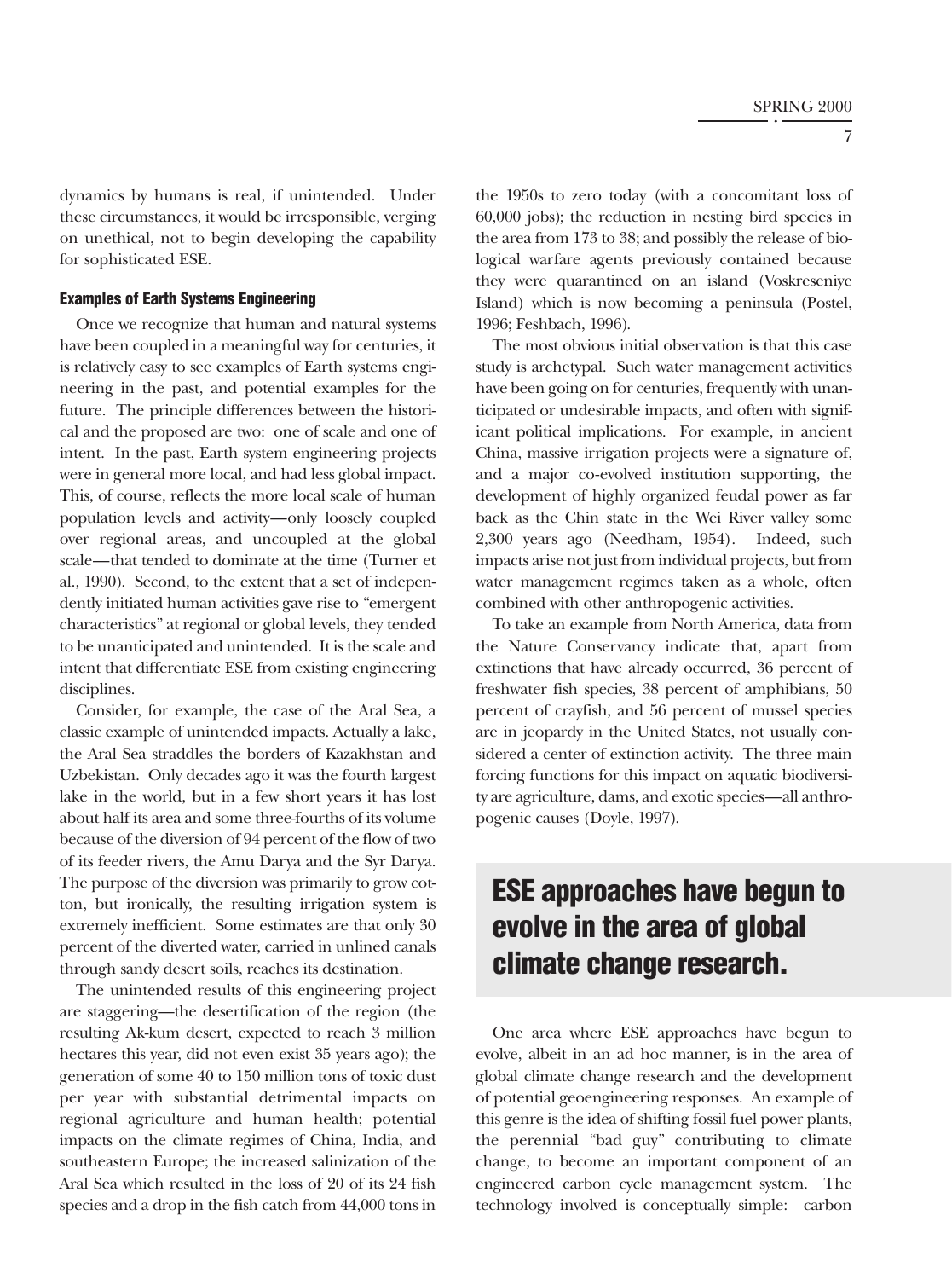

dioxide resulting from fossil fuel combustion in power plants is captured and sequestered for centuries in deep aquifers, the ocean, geologic formations, or other reasonably long-term sinks.

Many of the technologies currently exist to capture the carbon dioxide emissions and inject them into various sinks, and, especially if carbon capture is implemented at the initial design stage rather than retrofitted, such systems appear to be technologically and economically feasible (Socolow, 1997). For example, Norway's state-owned petroleum company, Statoil, is currently sequestering the carbon dioxide content of the natural gas it is extracting from the Sleipner gas field off the coast of Norway back into an aquifer about 1,000 meters below the seabed. Statoil finds this economically preferable to paying the \$55-per-ton tax that would apply if the carbon dioxide were simply vented. Thus, there is already proof of concept, even though a number of issues (e.g., environmental impacts, technological and economic feasibility, liability) remain to be resolved regarding each potential technological option. When combined with an economic structure where end-user energy needs in transportation and buildings are met through the use of hydrogen technologies, such carbon sequestration raises the possibility of being able to exploit fossil fuel reserves without substantial increases in carbon dioxide emissions.

An ESE approach would push further, though, and suggest that carbon sequestration, in combination with hydrogen end-use technologies, could become an important control mechanism in a deliberately engineered human carbon cycle governance system (Figure 1). Here, the global set of fossil fuel plants is tuned to produce over time the desired atmospheric concentration of carbon dioxide, given other variables (e.g., impacts on vegetation, desired degree of global climate change, lag times of various components of the systems involved, changes in solar insulation, other carbon



FIGURE 1 Carbon cycle governance system: fossil fuel power plant component. SOURCE: B. R. Allenby, 1999a.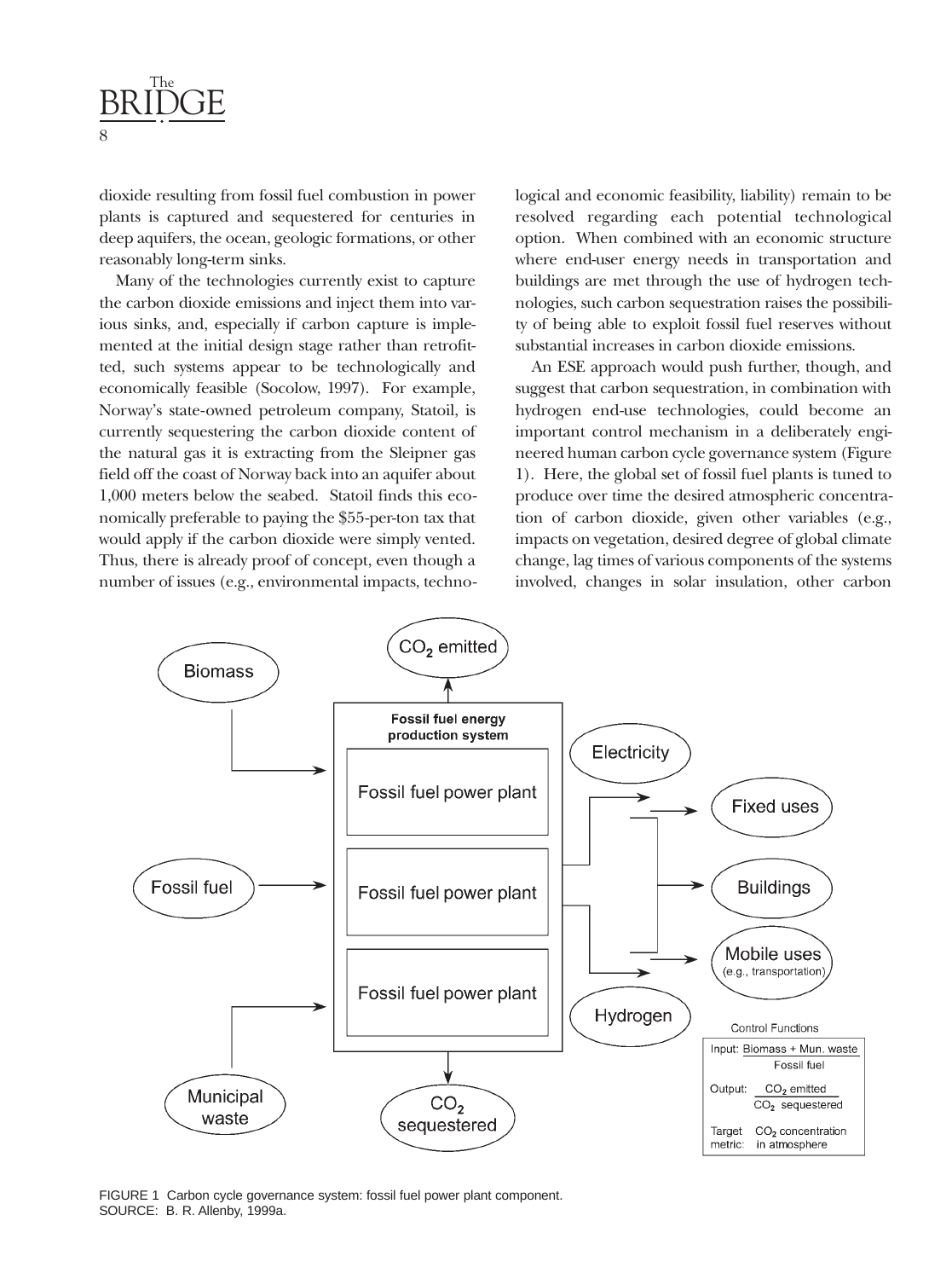dioxide emissions, concentrations of other greenhouse gases, and the use of other mitigation technologies such as energy efficiency and biomass sequestration).

The control functions of such a system at the facility level are two-fold: the ratio of biomass and municipal waste to fossil fuel input into the system, and the amount of carbon dioxide emitted to that sequestered. At the systems level, the goal would be to move towards, and then maintain, a target atmospheric concentration. Of course, the fossil fuel plant control system would be combined with the entire suite of carbon control methods to accomplish this (Figure 2), and it must not be thought that each component would by any means be as susceptible to engineering control as the fossil fuel plant component. In fact, the system viewed as a whole has critical dynamics scaling over many magnitudes of temporal and spatial systems, with a daunting static and dynamic complexity. Indeed, many components of the carbon cycle system are not susceptible to direct management at all.

#### **Ethical Considerations**

ESE requires that human institutions not only accept moral responsibility for human-natural systems, but move beyond to assume an active management role for most global systems. Consider, for example, the approach adopted in the Kyoto negotiations, which relies on reducing global emissions of anthropogenic carbon dioxide and other greenhouse gas emissions to "safe" levels. This is a belated recognition of the ethical responsibility of humans for their effects on global climate, and, given the pervasive interpenetration of human and natural systems, is entirely inadequate from an engineering and management perspective. Accordingly, an ESE approach would require development of an institutional ability to deliberately modulate the carbon cycle within specified and desirable domains. One of these domains could well involve the maintenance of specified atmospheric concentrations of carbon dioxide and other greenhouse gases. However, it would not be thought of in isolation from other elements of the carbon cycle and coupled



FIGURE 2 Carbon cycle: Earth systems engineering schematic. SOURCE: B. R. Allenby, 1999a.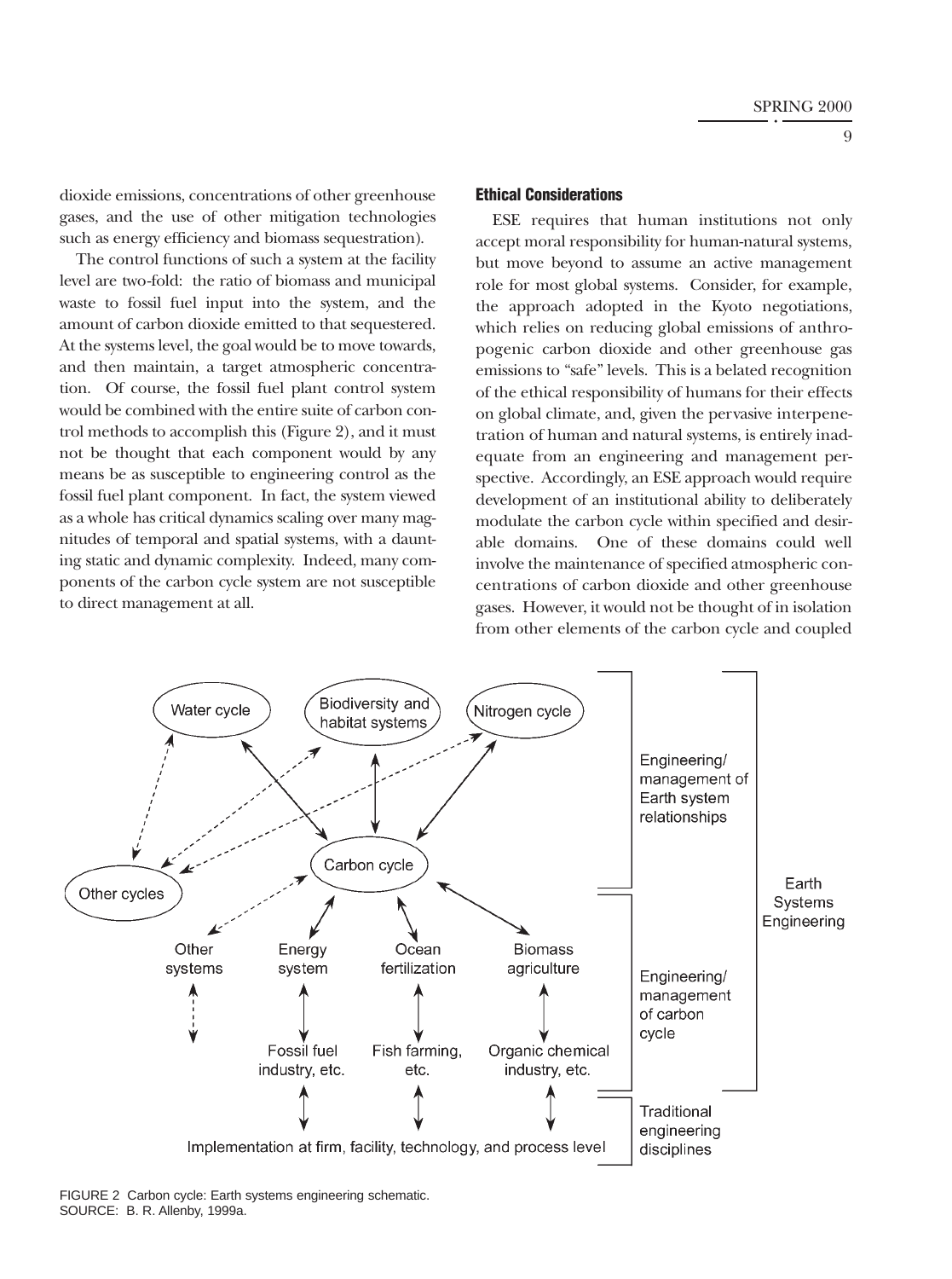

systems, nor would responses be focused on end-ofpipe emissions controls as they are now; rather, a suite of potential levers to affect systems change would be developed (Keith and Dowlatabadi, 1992).

This raises a fundamental issue: there is an ethical dimension to any consideration of Earth systems engineering, and that is the definition of desired endpoints. ESE is a means to an end which can only be defined in ethical terms. Simply put, the question "To what end are humans engineering, or should humans engineer, the Earth?" is a moral matter, not a technical one. Moreover, as with ESE itself, it is not hypothetical: human institutions are implicitly answering that question every day, and thus positing an answer. To date, however, failure to recognize the strong coupling between human activity and the state of environmental

### **Failure to be sensitive to the ethical dimensions of ESE projects is, quite simply, bad engineering.**

systems has permitted the engineering process to proceed without explicit consideration of the ethical content of the results. At some point this veil of ignorance will be pierced, perhaps in addressing the complex issues raised by global climate change and possible mitigation. But this has not occurred yet.

Some might argue that the idea of sustainable development—"development that meets the needs of the present without compromising the ability of future generations to meet their own needs" (WCED, 1987) establishes that ethical framework, but it may be more likely that it has had the effect of lulling people into a false complacency. There are, in fact, a myriad of potential "sustainable" worlds, depending on the choices made regarding a number of dimensions of global civilization—that is, choices of a world sustainable with how many individuals, at what level of material wellbeing, with what level of equity, with what institutional systems, with what variability or stability, for how long, embodying what values (Cohen 1995). In fact, a cynic might argue that a more likely "sustainable world,"

given human history, is one characterized by economic and political elites protected from environmental and aesthetic insult by wealth and military power, with the political, economic, and cultural sustainability of such a structure maintained by high mortality rates among the poor and low levels of biodiversity.

We must recognize that a significant barrier to any substantial implementation of ESE is the lack of an adequately sophisticated ethical framework. In its absence, social acceptance of ESE and the institutional power it assumes is likely to be minimal, and justifiably so, until the necessary ethical competencies are developed. Unfortunately, it is not apparent where leadership in this dimension will come from, as there are currently no institutions which society has empowered to respond to this difficult challenge. This does not mean that individual ESE projects cannot go forward, particularly where they can be done in line with the guiding principles discussed below, and the perturbation to be addressed is immediate, difficult to reverse, and extensive in time and space. This does mean that the evolution of appropriate ethical and institutional structures is desirable, and should be actively encouraged by those who become interested in ESE. In this instance, failure to be sensitive to the ethical dimensions of ESE projects is, quite simply, bad engineering.

### **Principles of Earth Systems Engineering**

Even given the nascent state of ESE, and the lack of supporting institutional and ethical frameworks, it is possible to generate some preliminary principles that should govern ESE. In doing so, for example, we can draw on previous experience with large engineering projects (especially hydrologic and civil) and complex technological systems such as the U.S. space shuttle program, global air transport control and safety programs, and nuclear power systems in many countries. Without pretending to comprehensiveness, then, here are some obvious ESE principles:

1. Only intervene when required, and to the extent required. The traditional medical axiom, "first, do no harm," is a reflection of humility in the face of complexity which is equally appropriate for Earth systems engineering. In this sense, ESE more reflects a medical diagnosis model than a traditional engineering model.

2. Know what the objectives of any intervention are from the beginning, and establish metrics which can *(a)*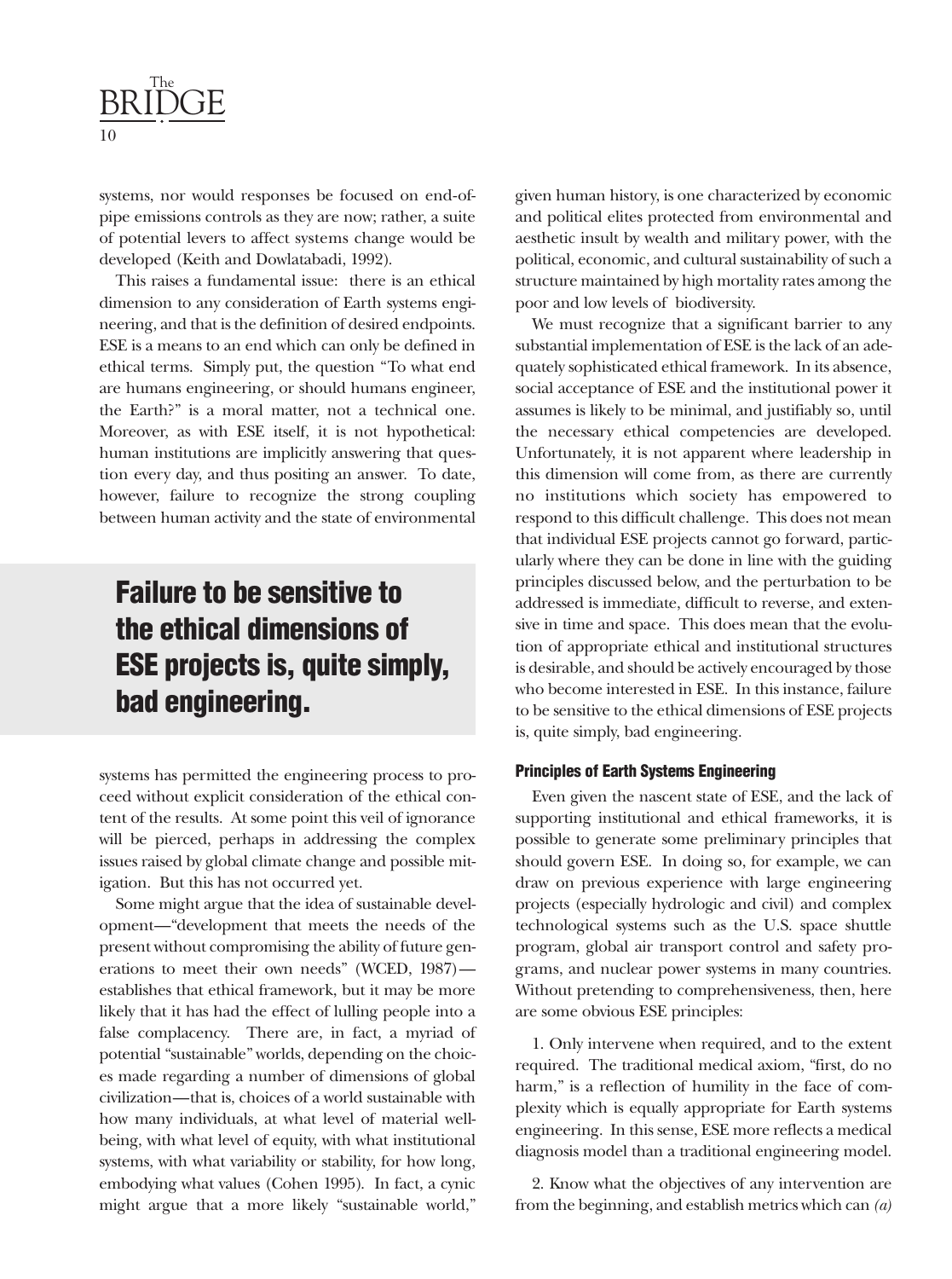track progress towards satisfying the objectives and *(b)* provide early warning of unanticipated or problematic system responses. Requiring such preparation for ESE activities is useful not just in itself, but because it implicitly requires that the boundaries of the systems involved be defined, and at least a hypothesized model of systems behavior be developed.

3. Engineering such systems must not be based on implicit or explicit models of centralized control in the traditional rigid sense. Such an approach is appropriate for simple, well-known systems, but not for the complex, unpredictable, and contingent systems involved here. In many cases, these projects will require integrated management of coupled biological, physical, and traditional engineered systems with high levels of uncertainty, and control and feedback mechanisms will be widely distributed along many temporal and spatial scales (NASA has faced some of these issues in its attempts to build space colonies; see NASA, 1979). Rather than attempting to dominate a defined system, the Earth systems engineer will have to see herself or himself as an integral component of the system itself, closely coupled with its evolution and subject to many of its dynamics, with all the self-referential implications. This self-referential pattern is already evident in the global climate change arena, where human decisions about acceptable levels of global climate change forcing affect atmospheric concentrations of carbon dioxide, which in turn feed back into responsive engineering activities (like designing fossil fuel plants to sequester carbon). This will require an entirely different psychology of engineering.

4. Whenever possible, engineered changes should be incremental and reversible, rather than fundamental and irreversible. There must be room for the continuous learning and feedback that incremental engineering interventions support. In all cases, scale-up should allow for the fact that, especially in complex systems, discontinuities and emergent characteristics are the rule, not the exception, as scales change.

5. In a similar vein, experience with existing systems engineering projects demonstrates that the focus of the Earth systems engineer will be on the characteristics and dynamics of the system *qua* system—the interfaces, links, and feedback loops among systems components—rather than just on the constituent artifacts. The focus is on system state, rather than on artifact construction.

6. Continual learning at the personal and institutional level must be built into the process, as is the case now in "high reliability organizations," or HROs, such as aircraft carrier operations or well-run nuclear power plants (Pool, 1997). This learning process is messy and highly multidisciplinary, and accordingly difficult to maintain even in the best of circumstances. It is also problematic because the learning will probably have to occur at an institutional rather than personal level because of the complexity of the systems involved and the inability of any single person, no matter how qualified, to understand them in their entirety.

7. ESE must explicitly accept high levels of uncertainty as endogenous to the engineering function, rather than thinking of engineering as an effort to create a system certain. The mental model must be one of working within complex systems where uncertainty and variability are endemic, not simple systems where it is possible to define system outputs from known inputs unambiguously (Allenby, 1999b). For example, as Morgan and Dowlatabadi (1997) point out, "nonlinear processes that determine climate span roughly 12 orders of magnitude, from microscopic to planetary scales, and it is doubtful whether even future supercomputers will be able to model processes across as much as half that range." These are the types of systems with which Earth systems engineering will have to deal.

### **ESE must explicitly accept high levels of uncertainty as endogenous to the engineering function.**

8. Similarly, because of the complexity of Earth systems engineering projects, management and organizational skills will be as important to success as traditional engineering skills. Stakeholder management, transparent processes for defining and implementing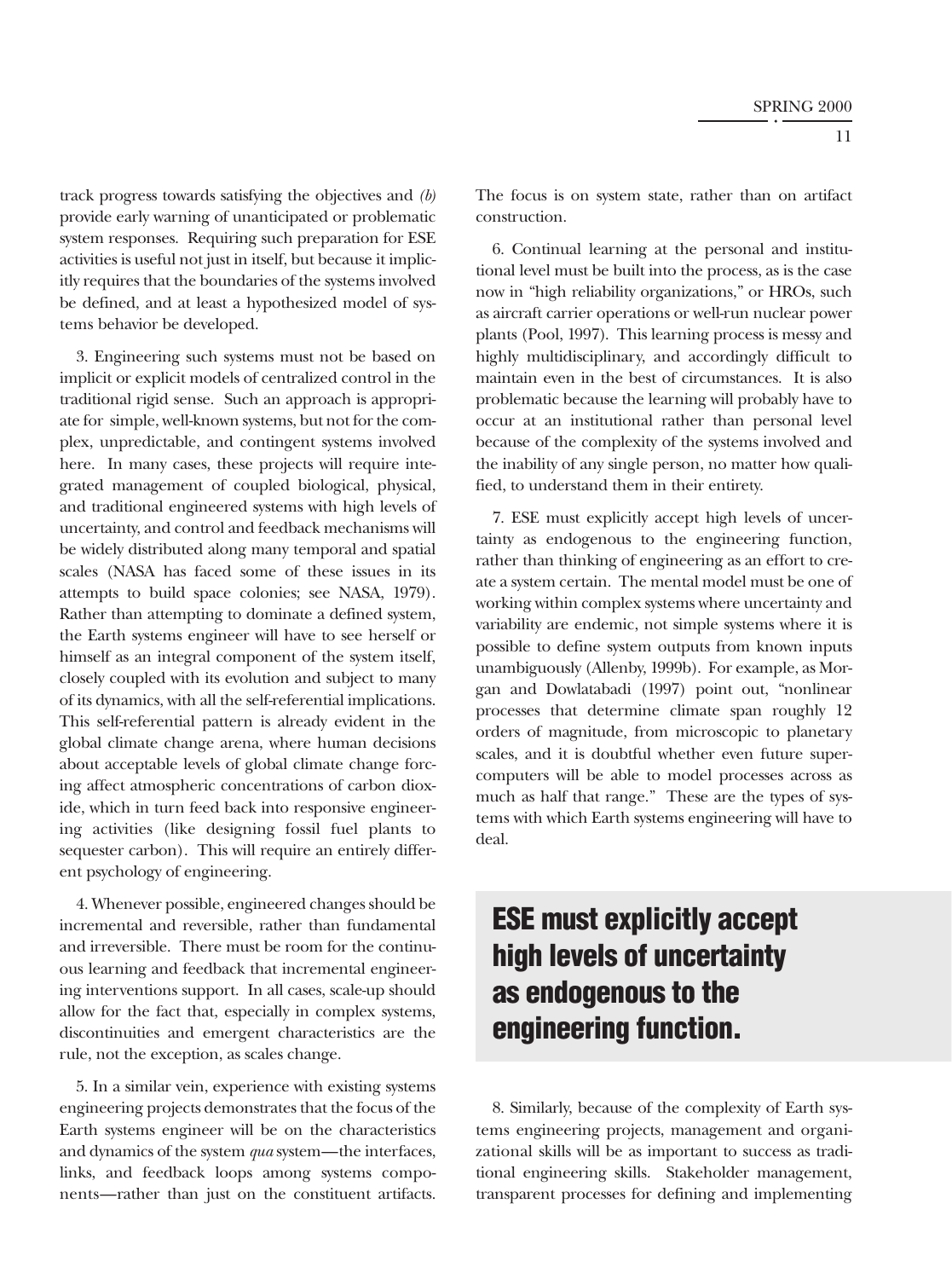

projects, and managing to social and cultural objectives (as well as scientific and technological ones) will be necessary.

9. An important goal in Earth systems engineering projects should be to support the evolution of resiliency, not just redundancy, in the system. The two are different: a redundant system may have a backup mechanism for a particular subsystem, yet still be subject to difficult-to-predict catastrophic failure; a resilient system will resist degradation and, when necessary, will degrade gracefully, even under unanticipated assaults.

### **The question is not whether humans are engineering Earth systems, but whether humans will do so rationally, intelligently, and ethically.**

Thus, for example, a resilient strategy for global climate change and carbon cycle management would include not just carbon cycle management utilizing a variety of mechanisms (e.g., iron fertilization, carbon sequestration, reforestation), but a broader range of mitigation options as well (Rubin et al., 1992). Should any single option fail or prove to be too expensive, the engineering and management program could adjust gracefully elsewhere using other mechanisms (e.g., energy efficiency and demand side management). That is, even though each engineered option might be subject to failure, the system itself would be engineered and managed to be resilient.

10. Analogously, it is preferable to design (or encourage the evolution of) inherently safe systems, rather than engineered safe systems. An inherently safe system, when it fails, fails in a noncatastrophic way. An engineered safe system is designed to reduce the risk of catastrophic failure, but there is still a finite probability that such a failure may occur. Light-water nuclear power plants, for example, are engineered to be safe, but, as Three Mile Island demonstrated, are not *inherently* safe. Thus, for example, if one were concerned

about the possible failure of underground carbon dioxide sinks and the potential release of substantial amounts of the gas in a lethal manner, one would preferentially use deep geologic aquifers under the ocean, rather than under populated areas. If the former failed, the carbon dioxide would (most probably) be contained in the deep ocean; if the latter failed, the escaping gas might impact human populations.

11. There must be adequate resources available to support both the project and the science and technology research and development which will be necessary to ensure that the responses of the relevant systems are understood. Financial pressures can be particularly insidious with complex engineering technologies even today (Pool [1997] cites the Bhopal Union Carbide chemical plant and the Challenger incident as examples where pressures generated in part as a result of chronic underfunding resulted in catastrophic failure of such systems). Earth systems engineering projects are likely to be at least as complex as existing technological systems, and to last over longer time periods than the usual budgetary cycles, meaning that they may be particularly prone to financial fluctuations.

12. If any Earth systems engineering project is to achieve public acceptance and social legitimacy, it must at all stages be characterized by an inclusive dialogue among all stakeholders. Not all of them will agree, for a number of reasons, but to be successful, a project requires broad public support. The most obvious example of a complex technology system where these mechanisms have proven inadequate is, of course, civilian nuclear power. In the United States, for example, the secrecy and technological hubris which grew out of the nuclear weapons program and the nuclear Navy meant that both the regulators and the experts were culturally adverse to open communication and dialogue, with eventual results for the industry that were both predictable and disastrous (Pool, 1997).

#### **Conclusion**

Earth systems engineering may be defined as the study and practice of engineering human technology systems and related elements of natural systems in such a way as to provide the required functionality while facilitating the active management of the dynamics of, and minimizing the risk and scale of unplanned or undesirable perturbations in, strongly coupled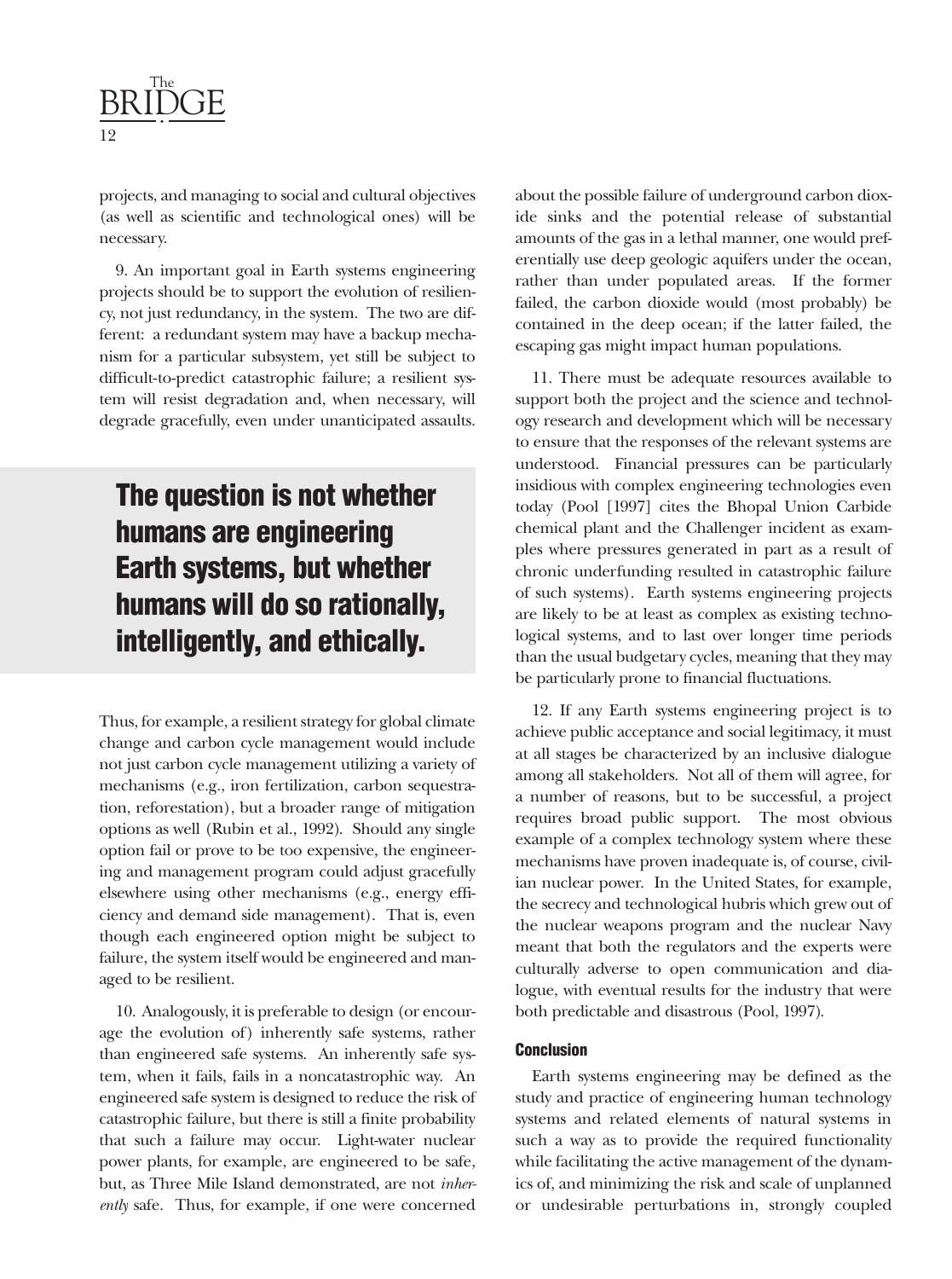fundamental natural systems. ESE involves developing technologies and strategies for managing complex coupled human-natural systems at very different scales, from highly granular to broadly integrated, in a comprehensive manner. This new area of engineering can draw on significant experience from past practices and results, particularly derived from projects involving complex technology systems or large natural systems (e.g., irrigation), and can draw much support from the evolving field of industrial ecology. Even so, it is apparent that the science and technology and the institutional and ethical infrastructures to support such approaches do not yet exist, although progress in relevant disciplines and technologies has been made on a piecemeal basis. This, and the fact that unanticipated consequences of such major programs could be quite significant, argues for a cautious and balanced effort to begin such a program. Fundamentally, however, the question is not whether humans are engineering Earth systems, but whether humans will do so rationally, intelligently, and ethically.

### **Notes**

1. The opinions expressed in this paper are those of the author only, and do not necessarily represent those of AT&T, Columbia University, or any other entity with which the author has been or is now affiliated.

#### **References**

- Allenby, B. R. 1999a. Earth systems engineering: The role of industrial ecology in an engineered world. Journal of Industrial Ecology 2(3):73–93.
- Allenby, B. R. 1999b. Industrial Ecology: Policy Framework and Implementation. Upper Saddle River, N.J.: Prentice-Hall.
- Cohen, J. E. 1995. How Many People Can the Earth Support? New York: W. W. Norton & Company.
- Doyle, R. 1997. Freshwater fish at risk in the U.S. Scientific American (December):32.
- Ehrlich, P. R., and E. O. Wilson. 1991. Biodiversity studies: Science and policy. Science 253:758–762.
- Feshbach, M. 1996. Former Soviet Union's environmental and health problems. Pp. 173–188 in Environmental Threats and National Security: An International Challenge to Science and Technology, B. R. Allenby, T. J.

Gilmartin, and R. F. Lehman II, eds. Livermore, Calif.: Lawrence Livermore National Laboratory.

- Hong, S., J. Candelone, C. C. Patterson, and C. F. Boutron. 1996. History of ancient copper smelting pollution during Roman and medieval times recorded in Greenland ice. Science 272:246–249.
- Jablonski, D. 1991. Extinctions: A paleontological perspective. Science 253:754–757.
- Jager, J. and R. G. Barry. 1990. Climate. Pp. 335–352 in The Earth as Transformed by Human Action, B. L. Turner, W. C. Clark, R. W. Kates, J. F. Richards, J. T. Mathews, and W. B. Meyer, eds. Cambridge: Cambridge University Press.
- Keith, D. W., and H. Dowlatabadi. 1992. A serious look at geoengineering. Eos 73(27):289, 292–293.
- Morgan, M. G., and H. Dowlatabadi. 1997. Energy technology R&D essential to curb global warming. Environmental Science and Technology 31(12):574A–575A.
- NASA. 1979. Space Resources and Space Settlements (NASA SP-428). Washington, D.C.: NASA.
- Needham, J. 1954. Science and Civilization in China, Volume 1: Introductory Orientations. Cambridge: Cambridge University Press.
- Pool, R. 1997. Beyond Engineering: How Society Shapes Technology. Oxford: Oxford University Press.
- Postel, S. 1996. Forging a sustainable water strategy. Pp. 42–59 in State of the World 1996, L. Starke, ed. New York: W. W. Norton & Company.
- Renberg, I., M. W. Persson, and O. Emteryd. 1994. Pre-industrial atmospheric lead contamination in Swedish lake sediments. Nature 363:323–326.
- Rubin, E. S., R. N. Cooper, R. A. Frosch, T. H. Lee, G. Marland, A. H. Rosenfeld, D. D. Stein. 1992. Realistic mitigation options for global warming. Science 257:148–149, 261–266.
- Science 277:485–525. 1997. Special report, Human-dominated ecosystems.
- Socolow, R., ed. 1997. Fuel Decarbonization and Carbon Sequestration: Report of a Workshop (Report No. 302). Princeton, N.J.: Princeton University Center for Energy and Environmental Studies.
- Turner, B. L., W. C. Clark, R. W. Kates, J. F. Richards, J. T. Mathews, and W. B. Meyer, eds. 1990. The Earth as Transformed by Human Action. Cambridge: Cambridge University Press.
- WCED (World Commission on Environment and Development). 1987. Our Common Future. Oxford: Oxford University Press.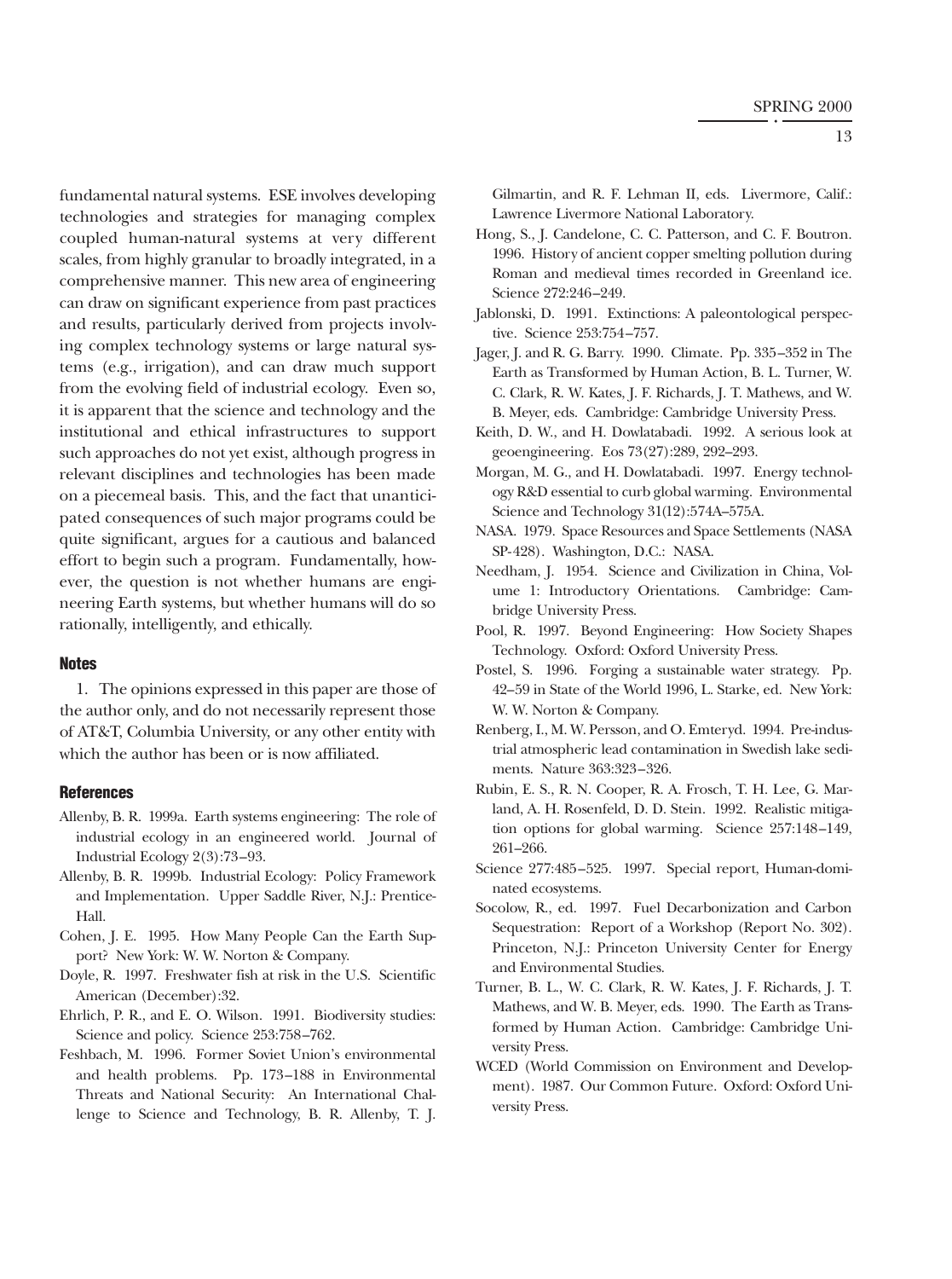# <span id="page-14-0"></span>**The Engineered Century**

### **Neil A. Armstrong**

A century hence, 2000 may be viewed as quite a primitive period in human history. It's something to hope for.



*Neil Armstrong, NAE, is a former astronaut and chairman of AIL Technologies. This article is an edited version of his remarks delivered at the National Press Club, 22 February 2000.*

**F** ellow engineers, honored guests, ladies and gentlemen: It is National Engineers Week, and I am honored to be speaking on behalf of the National Academy of Engineering and our nation's professional engineering societies.

I am, and ever will be, a white-socks, pocket-protector, nerdy engineer born under the second law of thermodynamics, steeped in the steam tables, in love with free-body diagrams, transformed by Laplace, and propelled by compressible flow.

As an engineer, I take a substantial amount of pride in the accomplishments of my profession. Bill Wulf, president of the National Academy of Engineering, has said that science is about what *is,* and engineering is about what *can be*. The Greek letter eta, in lower case, often shows up in engineering documents. Engineers pay a good bit of attention to improving eta because it is a symbol for efficiency—doing an equivalent or better job with less weight, less power, less time, less cost. The entire existence of engineers is dedicated to doing things better and more efficiently.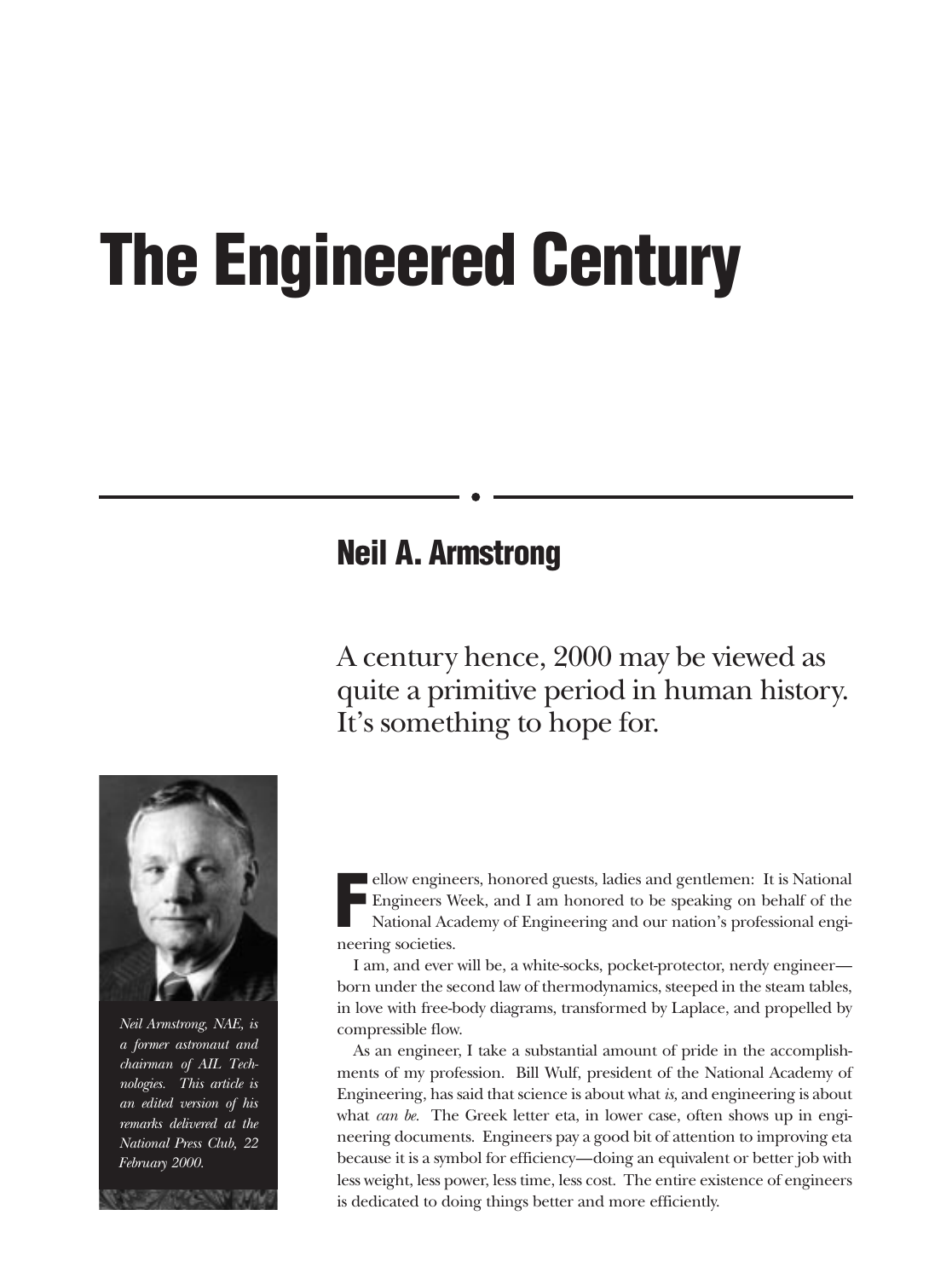When knowledge, facts, or solutions are sought, there are a number of techniques available from which to select. These techniques can be ranked according to their effectiveness, from the most certain to the most uncertain. At the top, or level one, is measurement; but even excellent measurements can be subject to small amounts of error. Level two is cause and effect. That's a rigorous deduction based on the laws of nature; on the conservation of mass, energy, and momentum; on Newtonian mechanics, Ohm's law, Charles's law, and all those kinds of relationships. These techniques for solving problems are not error free, but they do provide reliable and repeatable results.

At the third level I put correlation studies. These are statistical techniques which allow the drawing of general and reasonable conclusions, but imprecise conclusions. An example of this is when you hear a conclusion such as 62 percent of the people who eat pistachio ice cream 20 or more times a week tend to gain weight.

The fourth level is opinion sampling. Conclusions here can be useful, but they are often temperable and not repeatable. Levels five, six, seven, and eight include a variety of techniques that vary from focus groups to intuition to dream analysis and just plain guessing.

Uncertainty increases with the number of independent variables. So engineers use measurement and cause-and-effect methods for problem solving as much as possible, and use correlation studies only when the number of independent variables is too great for explicit solutions.

#### **Engineering and the Quality of Life**

Engineering is a profession which leaves its imprint on our society in countless ways. We all intuitively understand the term "quality of life," but we have difficulty in attempting to define it. Each individual has a unique group of factors which are important to him or her in quality of life. One person might think having no obligation to work whatsoever would be ideal, while another person would think having a great deal of work to do would be ideal. We do know that a century ago the world really needed improvements in quality of life—health, mobility, living standards. At that time, life was a constant struggle. There were epidemics of tuberculosis. Child labor and 12-hour work days were used to ensure economic output. The average life expectancy had barely budged in a thousand years. If you reached senior-citizen status you beat the odds; to have all your children reach adulthood was rare. Waterborne diseases like typhoid fever and cholera were scourges around the globe. Industries blanketed cities with soot. Streets were filled with garbage and sewage. The world's forests were being decimated to fuel burgeoning industries and to build and heat homes for the world's growing population.

The twentieth century was often punctuated with the terror of war and darkened with societal struggles to overcome injustice. But it was also the first century in which technology enabled the tenets and the images of those traumas to reach across the world and touch people in ways that were previously unimagined. John Pierce, the engineer who fathered Telstar, the first satellite to relay television signals across the Atlantic, said that engineering helped create a world in which no injustice could be hidden.

### **I am, and ever will be, a whitesocks, pocket-protector, nerdy engineer.**

Engineers are dedicated to solving problems and creating new, useful, and efficient things. So should not the world admire and respect them? Answer: Only occasionally.

Many of our fellow citizens are mistrustful of logic and critical of technocrats, and often with reason. Bridges fail, airplanes crash, storage tanks leak, radiation escapes, and automobiles are recalled. Such failures are reported widely, and the search for whom to blame is initiated. But there are a couple of problems here. Engineers are not good communicators. We are mistrusted because we are perceived as being slaves to technology, as technocrats who don't care a whit about the environment or safety or human values. And I reject those criticisms. In my experience, engineers aren't really bad folks. A little too focused, maybe too intense for some, but they are as caring and concerned as other segments of our society. The fact that their failures are so widely reported is evidence of their rarity.

Now, in this final year of the twentieth century, many will look back to see how we have changed and what we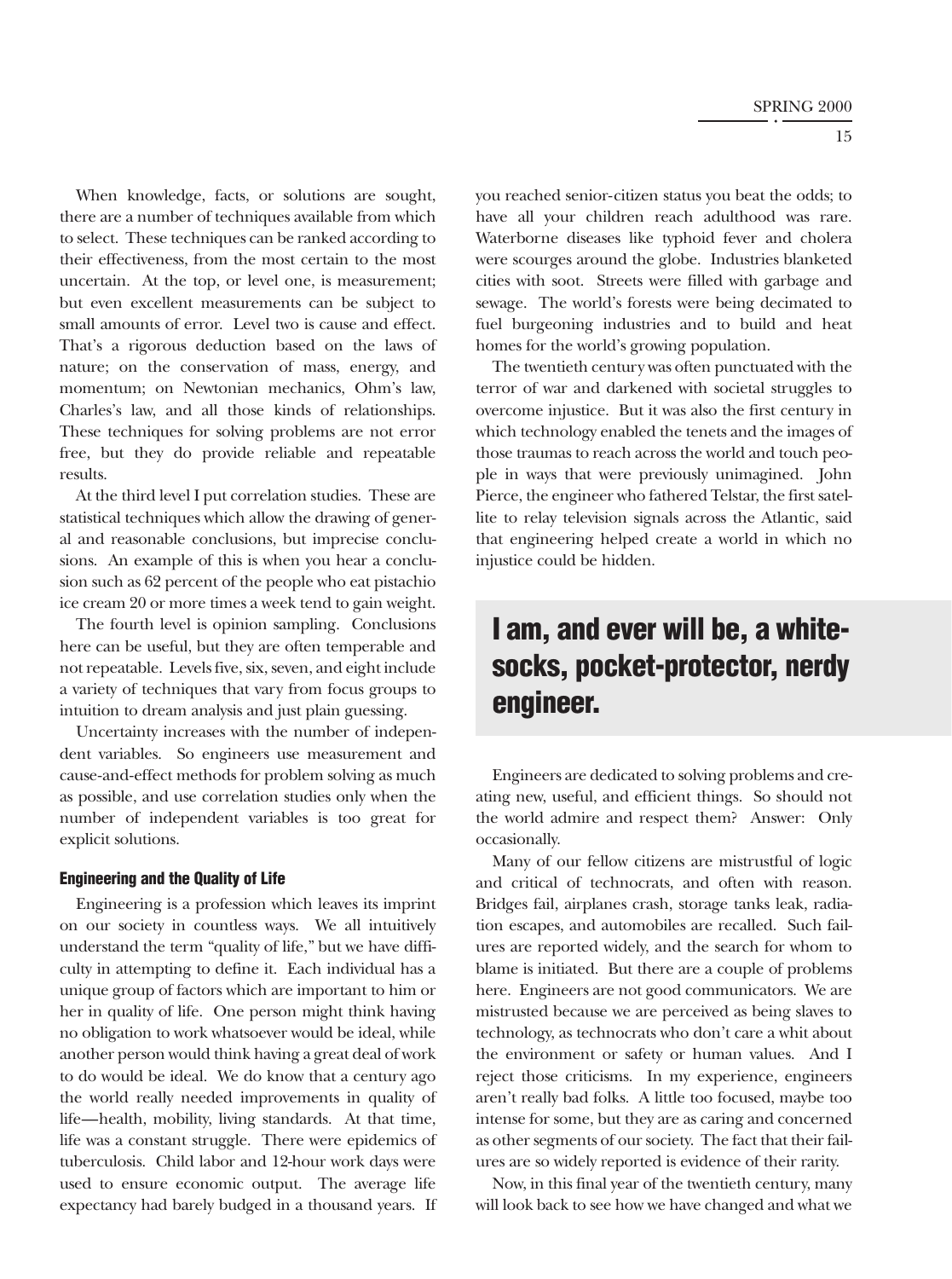

have accomplished. By measuring our successes and our failures, they will gauge the progress that we have made as individuals and as a society. The evolution of popular culture, politics, and business has given us a world that is vastly different from that of our grandparents, and engineering has played a significant role in those changes. So we decided we would take a focused look at how engineering has affected the quality of life in this past century.

### **Engineering is a profession which leaves its imprint on our society in countless ways.**

Over the past year, a rather impressive consortium of professional engineering societies, representing nearly every engineering discipline, has given its time, resources, and attention to a nationwide effort to identify and communicate the ways that engineering has affected our lives. Engineering is the second largest profession in the United States, behind teaching, and so a large group of minds was looking at this issue.

Each organization independently polled its membership to find out what individual engineers believed to be the greatest achievements in their respective fields. This effort covered areas as diverse as agricultural engineering, chemical engineering, electrical and mechanical engineering, aerospace engineering, and so on. Because these professional societies are unrelated to each other, the American Association of Engineering Societies and the National Academy of Engineering (NAE) provided the groundwork to coordinate the effort. The Academy, in particular, took a leadership role in this effort because of its unique ability to convene the world's greatest engineering minds under the congressional charter that it shares with the National Academy of Sciences.

The NAE issued the call for nominations to the societies, convened a selection committee of top engineers from all fields, and set about the laborious practice of qualifying and quantifying the information in the nominations. I was pleased to be asked to serve on the selection committee, which was chaired so capably by Guy Stever.

After several rounds of narrowing the nominations, the committee met for two full days toward the end of last year and debated about just how to tackle this task and determine which engineering achievements of the twentieth century had the greatest positive effect on humankind. While intercontinental ballistic missiles and laser-guided bombs were undoubtedly technological marvels with important and perhaps justifiable reasons for their existence, projects of this type were somewhat disadvantaged on the quality-of-life basis.

Engineers should, and often do, present their projects, their ideas, and their conclusions with both the strengths and the weaknesses in full view. And I feel an obligation to maintain that tradition. A popular 14th century phrase was "comparisons are odious," and perhaps they are. Nevertheless, we are, in contemporary society, engulfed in comparisons and ratings and lists: the top 25 teams, the top 10 money winners, the Oscars, the Emmys, the Grammys, the bestsellers, etc. And we engineers, not to be left out, have developed our own list.

Such lists are, admittedly, somewhat self-serving. This one certainly is. In making comparisons among engineering achievements, we could not use measurements, and we found it difficult to use cause-and-effect or correlation studies. So we were obliged to reach way down to level four, opinion sampling, to reach consensus. Although this was an uncomfortable process for engineers, the NAE did aggregate a committee of exceptional breadth and experience, considered seriously the recommendations of the nominators—all well-informed and experienced engineers in their respective fields—and sifted (see story on page 34).

### **The Greatest Engineering Achievements of the 20th Century**

Now, as we take a look at the things considered by the NAE, we will see that if any of them were removed, our world would be a very different and less hospitable place. Each one of these achievements has been important to the change in our society.

If you were to ask a person on the street to name a great engineering achievement, he or she might say the Golden Gate Bridge, or the Panama Canal, or the Empire State Building. And while each of those is a great engineering achievement, none of them made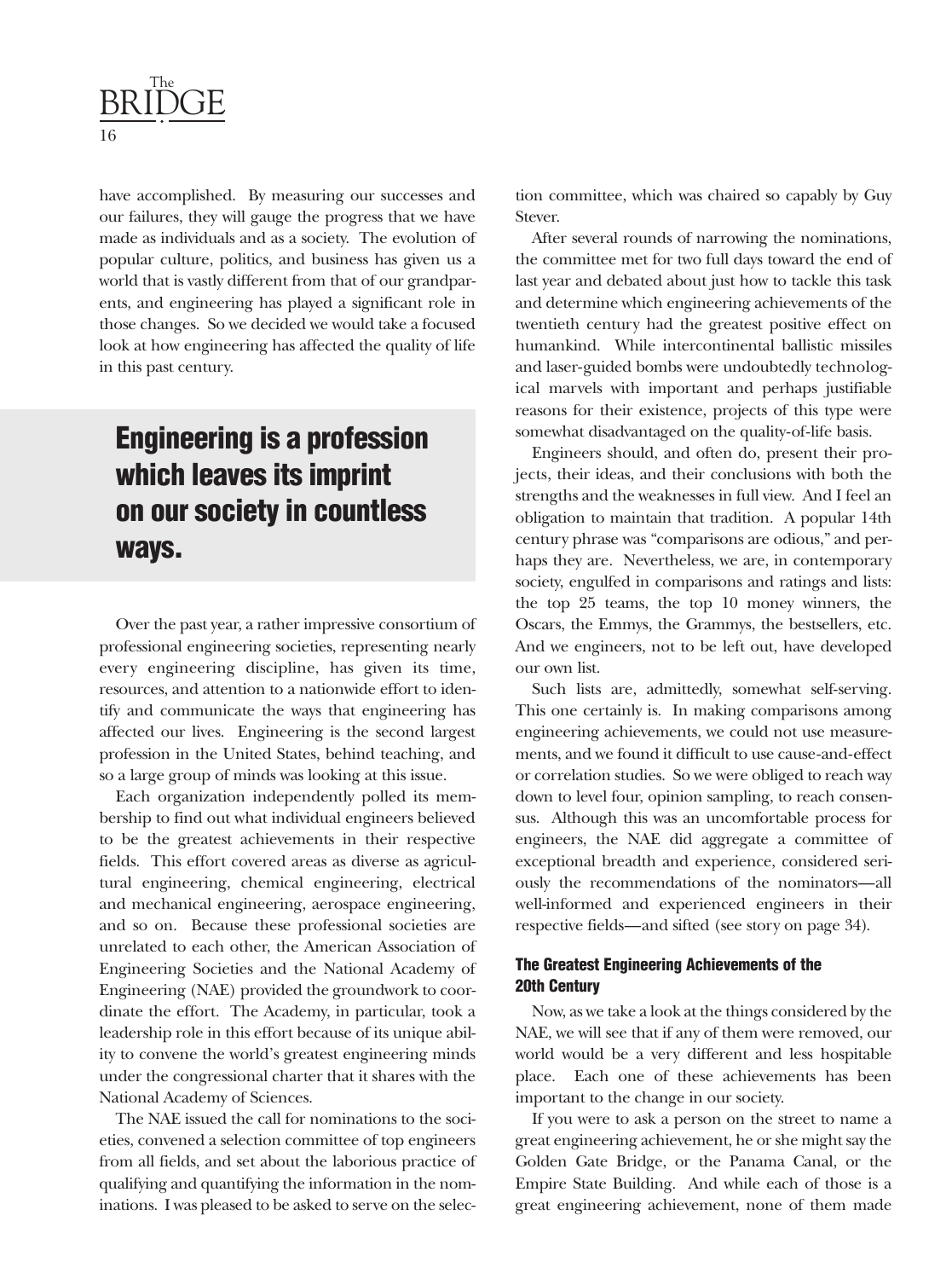the list. What did make the list were technologies that have become inextricable parts of the fabric of our lives—some spectacular, some nearly invisible, but all critically important. So, let me introduce you to the list, the 20 engineering achievements that had the greatest positive impact on society in the twentieth century.

At number 20 we have high-performance materials. Early in the century the first synthetic resins were developed, and plastics have since become ubiquitous worldwide. In the second half of the century, polymers, composites, and ceramic materials found extensive applications.

Number 19 is nuclear technology. Although controversial in the public mind, the engineering achievements related to conflict deterrence, power generation, and medical diagnostics and treatment remain among the most important of the twentieth century.

At number 18 are lasers and fiber optics. Lasers brought xerographic printers and bar code readers, transformed survey methods, and revolutionized the storage of music, data, and images. And when the laser was combined with optical fiber, the rate of information flow was dramatically increased. Tonight, three engineers who were key players in the development of optical fiber will receive the NAE's Charles Stark Draper Prize (see story on page 40).

Number 17 is petroleum and petrochemical technologies. Transportation became petroleum-based in the twentieth century, as did much of the energy and chemical industries. Next, at 16, are health technologies, which include devices such as pacemakers, artificial limbs, eye lens implants, and so on.

At fifteen are household appliances, which radically reduced the drudgery and time required to maintain a home. At number 14 are imaging technologies, like those used for medical diagnostics and weather forecasting. Next is the Internet, which to the surprise of many made it only to number 13. It was the consensus of the committee that the impact of the Internet will be felt more significantly in the twenty-first century. Check later.

I believe that space flight was certainly one of, and perhaps *the* greatest engineering achievement of the century, but it was selected number 12 on the basis of its effect on the quality of life, and I do not disagree. While the impact of seeing our planet from afar had an overpowering effect on people around the Earth and provided the technology for tens of thousands of new

products, other nominees were judged to have a greater impact on worldwide living standards.

Next is the interstate highway system. With 44,000 miles of limited-access, multiple-lane roads without a single stop sign or stop light, it's a model of efficiency and an engineer's dream. While it clearly improves the lives of all who travel on it and all who are served by it, its rating suffers because it is not worldwide.

Moving on to the top 10, we have air conditioning and refrigeration, which provided improvements in comfort and health and gave us the ability to transport fresh food and extend its shelf life.

Next is the telephone. Instantaneous worldwide communications serve both family and business needs, and have introduced telemarketing to the dinner hour.

When the founder of IBM, Tom Watson, reportedly predicted before World War II that there was a world market for about 5 computers, he slightly underestimated the number of machines and applications for these devices, which reached number 8 on our list.

The world's population grew from 1.6 billion to 6 billion souls during this past century, a milestone that could not have been reached without number 7, agricultural mechanization. More impressive is the fact that the portion of the population necessary to feed the world has been reduced from slightly more than half in 1900 to just a few percent today.

### **Seeing our planet from afar had an overpowering effect on people around the Earth.**

One step higher, at number 6, are radio and television. Although Marconi first demonstrated radio in 1895, he broadcast the first transoceanic signal in 1901, sufficient justification for the committee to include radio on the list. Some countries first introduced television to enable their citizenry to watch the Apollo achievements as they happened. And now it's difficult to find a place on the entire globe that is not burdened with daytime television.

In the fifth position is electronics, from vacuum tubes to transistors, integrated circuits, and microcircuitry. I'm told that in midcentury the transistorized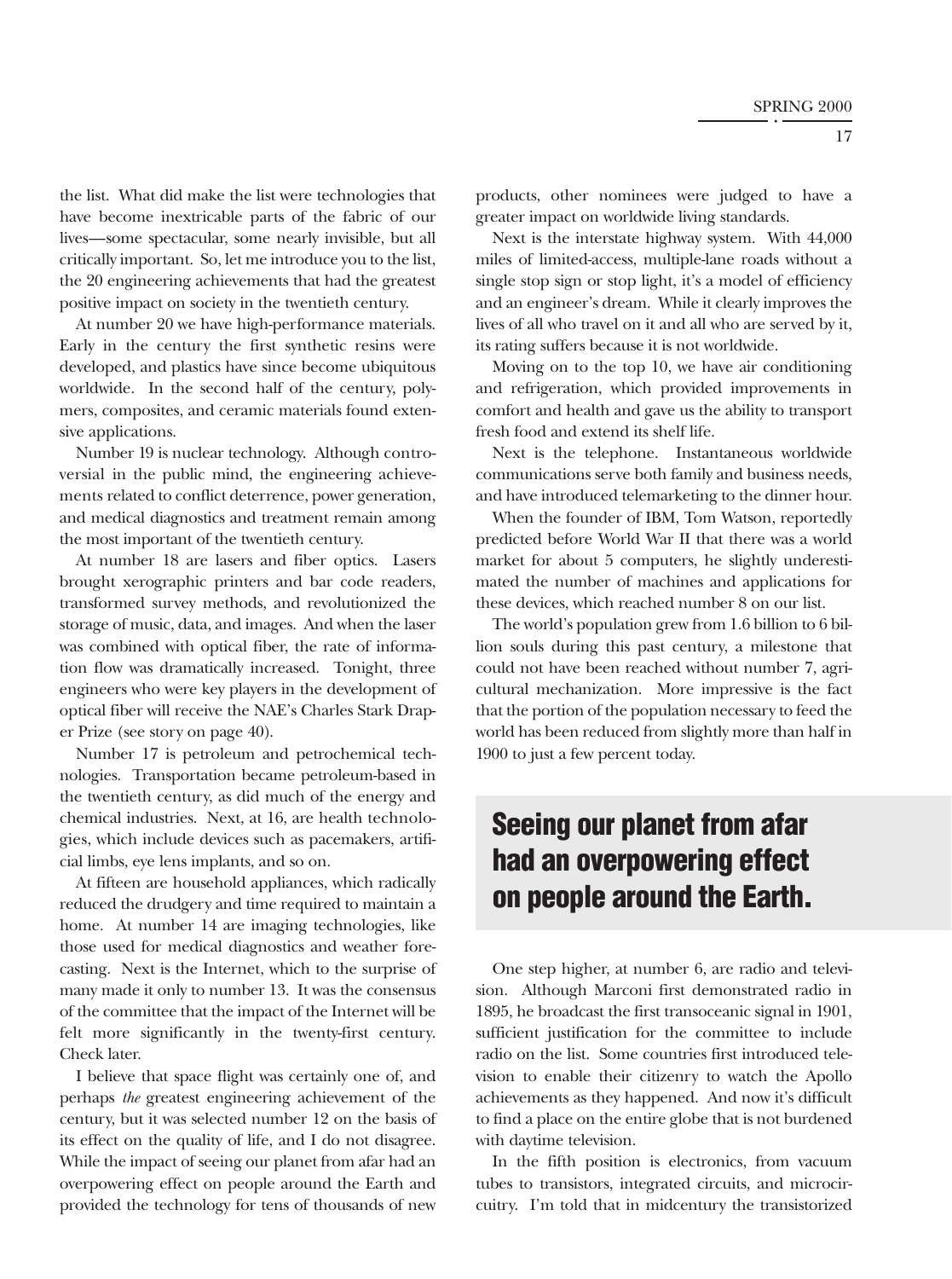

radio was the fastest-selling retail item of all time—at least up until the time of Pokémon.

Fourth are the technologies that purify and deliver safe and abundant water. At the outset of the century in the United States, typhoid alone killed more than 150 of each 100,000 citizens. Water treatment and distribution techniques led to longer lives and better living standards around the globe.

The airplane is ranked third. From its birth in 1903 with no obvious important use, aircraft rapidly changed the character of warfare, found dozens of new uses, and in the latter half of the century decimated passenger competition in trains and ships.

The second ranked engineering contribution is the automobile. It too was a nineteenth century invention, but its development in the twentieth century demanded that it be considered a competitor. Passenger cars and trucks are the major transporter of people and cargo around the world, and the automobile has expanded the ease, practicality, and affordability of short- to medium-range travel enormously.

### **Truly, it has been a magical century.**

Now, at this point, if we were in the entertainment world, we would have drum rolls, fanfares, and rockets. But as engineers we are not so inclined—well, maybe a few rockets. The winner, the top-rated engineering improvement to the life of earthlings in this century was electrification.

The majority of the top 20 achievements would not have been possible without electricity. Electrification changed the country's economic development and gave rural populations the same opportunities and amenities as people in the cities. It provides the power for small appliances in the home, for computers in control rooms that route power and telecommunications, and for the machinery that produces capital goods and consumer products. If anything shines as an example of how engineering has changed the world during the twentieth century, it is clearly the power that we use in our homes and businesses.

So, there you have it, the top 20. My descriptions have been sometimes trite, and it's likely that I missed some of the most important societal contributions from the nominees. And, without question, I did not even mention the work from those nominations that did not make the top 20 list, yet in many cases were of enormous importance to certain sectors of society or certain parts of the world. And in all honestly, I am guilty of a bit of subterfuge. Certainly the nominations were worthy and the committee was honest and diligent in evaluating them. And certainly you have been given their well-reasoned conclusions. The subterfuge is that my purpose was not to promote the competitive nature of the event, or to congratulate the winner, or to convince you that electrification was the most important technical activity of this past century. All of you have your own opinions on the importance of various technical developments to our society. What I really hoped to do was shamelessly use this occasion to remind you of the breadth, and the depth, and the importance of engineering as a whole to human existence, human progress, and human happiness.

There are perhaps, even more far-reaching consequences of this exercise. The likelihood of today marking the end of creative engineering is nil. The future is a bit foggy, but it's not unreasonable to suggest that the twenty-first century will enjoy a rate of progress not unlike the twentieth. And a century hence, 2000 may be viewed as quite a primitive period in human history. It's something to hope for.

For three decades I have enjoyed the work and friendship of Arthur Clarke, a prolific science and science fiction writer, who back in 1945 first suggested the possibility of the communications satellite. In addition to writing some wonderful books, he has also proposed a few memorable laws. Clarke's third law seems particularly apt today: Any sufficiently developed technology is indistinguishable from magic.

Truly, it has been a magical century.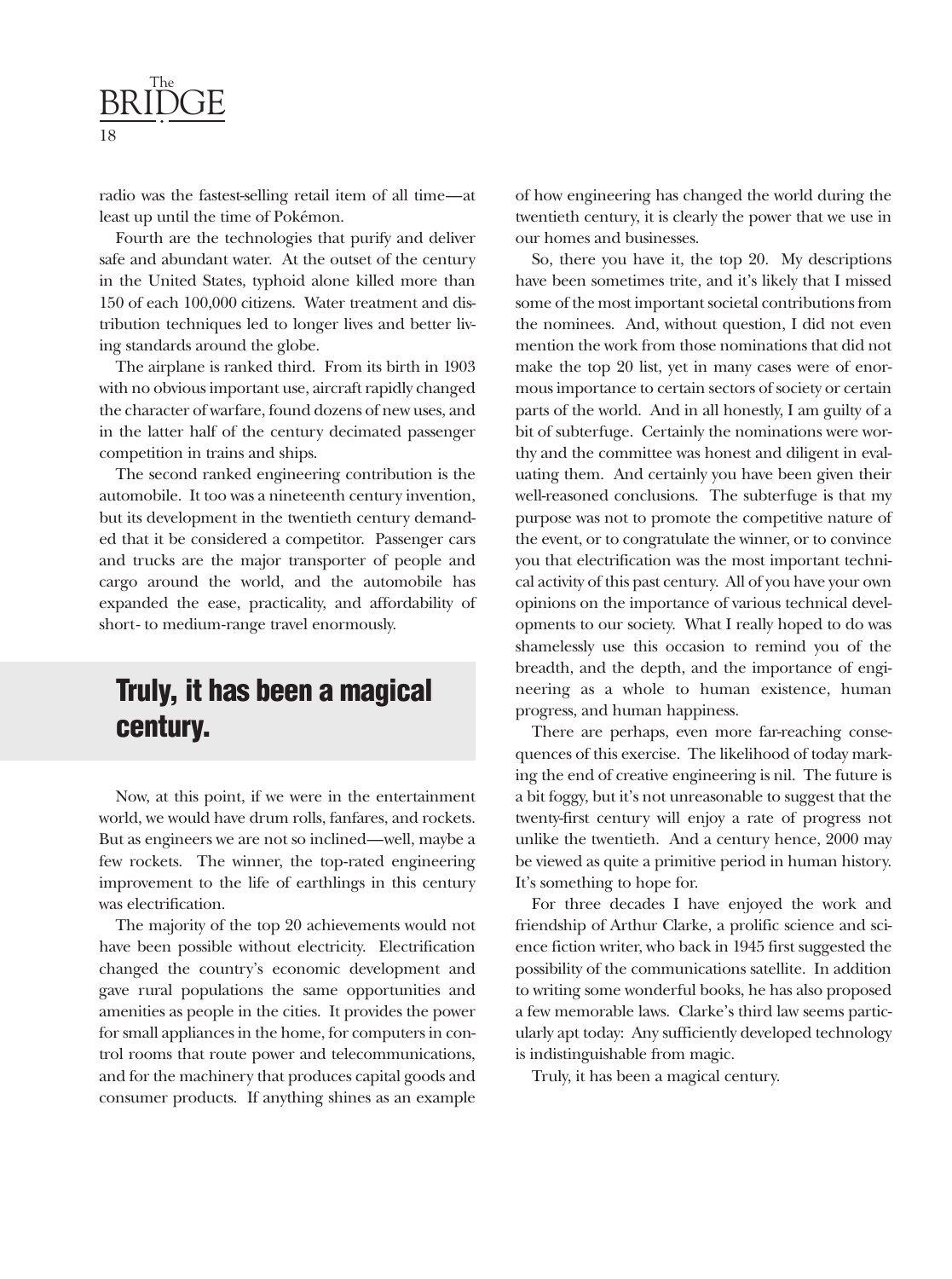# <span id="page-19-0"></span>**Functional Biomedical Imaging**

### **Thomas F. Budinger**



*Thomas F. Budinger, NAE, is head of the Center for Functional Imaging, E.O. Lawrence Berkeley National Laboratory, and professor and chair of bioengineering, University of California, Berkeley. This paper is adapted from a presentation he made at the 1997 NAE Annual Meeting Technical Symposium.*

New engineering will enable diagnosis and advance treatment of the major health problems.

**T** his article focuses on the engineering facets that are key to the development of the human imaging technologies of X-ray computed tomography (X-ray CT), magnetic resonance imaging (MRI), positron emission tomography (PET), and single photon emission computed tomography (SPECT). These technologies were selected to demonstrate future plausible developments through the use of examples of imaging brain function, heart function, arthritis, vertebral disc disease, prostate cancer, breast cancer, and colorectal tumors. Ultrasound and other imaging methods not included herein are discussed in *Mathematics and Physics of Emerging Biomedical Imaging,* a publication by a National Research Council panel on mathematics and physics in emerging biomedical imaging techniques (Budinger et al., 1996a).

PET gives images of the distribution of an injected positron-emitting radionuclide usually attached to a compound such as an analogue of sugar. The radiation dose is usually less than the dose that individuals receive from natural background each year. These radionuclides have short half-lives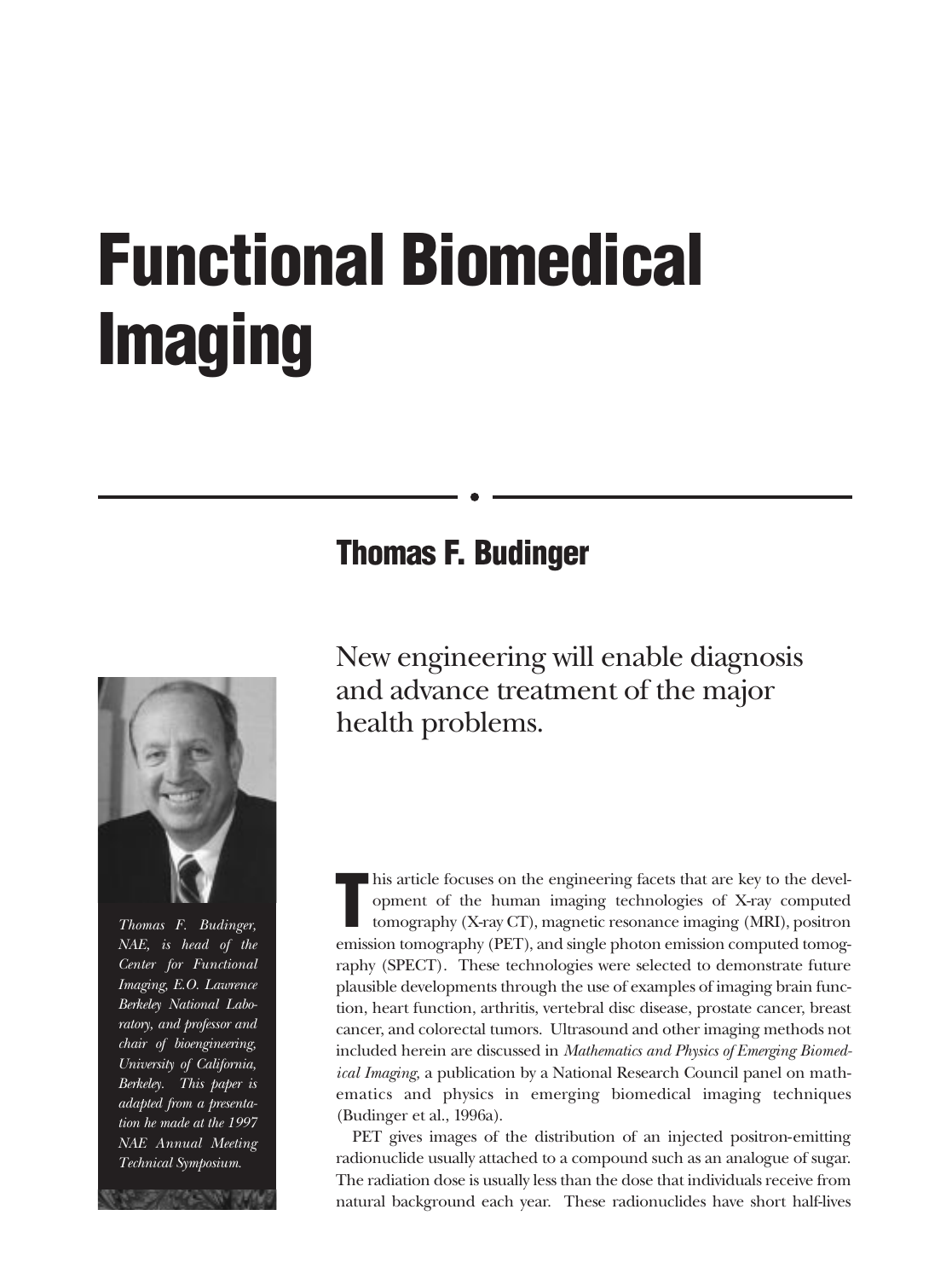

(e.g., 2 to 109 minutes) and are produced in cyclotrons or reactors. When the positron emitter (e.g., carbon-11, oxygen-15, nitrogen-13, or fluorine-18) decays, the positron (a positive electron) interacts with a local electron and the masses of the positron and electron are converted to two high-energy photons that travel in opposite directions and are detected by a scintillation crystal and a photoelectron multiplier tube. The detector material and electronics are key elements for the present and future development of this technique.

At present, the detector is a scintillator that converts the high-energy photon into light, which is converted to an electric current by the photoelectron multiplier tube. Small arrays of detectors with newly invented scintillators sandwiched between a photodiode array and an array of photoelectron multiplier tubes have now been developed that can achieve spatial resolution of 2 mm for brain imaging. It has taken 22 years to reduce the dark current from 200 nanoamperes to 20 picoamperes for low-noise photodiode arrays (Budinger et al., 1996b). In the future, avalanche detector systems may replace photoelectron multiplier tubes, allowing construction of very compact systems.





Control Alzheimer's disease

FIGURE 1 PET of the spatial distribution of fluoride-18 deoxyglucose representing glucose metabolism in the brain.

The major attribute of PET and SPECT that distinguishes them from MRI and X-ray CT methods is the high sensitivity with which they can detect metabolic activity and trace the concentration of specific proteins in the body (e.g., neuroreceptor proteins of the brain) (Budinger, 1995; Cherry and Phelps, 1995). PET scans detect tracers in the nanomolar concentration range, allowing studies of diseases such as schizophrenia, manic depressive diseases, and Alzheimer's disease.

An example of the image of glucose metabolism reflected by the accumulation of fluoride-18 deoxyglucose, an analogue of glucose, is shown in Figure 1. In the brains of people with Alzheimer's disease, there is a decrease in metabolism in the parietal regions of the cerebral cortex. This is one of the regions of the brain that processes memory. Understanding the neural chemistry that leads to this decrease in glucose metabolism requires a detector system with much higher resolution than exists today, because the areas that control this region are deep in the brain and in the range of 2 mm in size.

TABLE 1 Improvements in PET resolution.

| <b>Year</b> | <b>Resolution</b> |
|-------------|-------------------|
| 1974        | $17.0 \text{ mm}$ |
| 1978        | $9.0 \text{ mm}$  |
| 1982        | $7.0 \text{ mm}$  |
| 1987        | $3.0 \text{ mm}$  |
| 1992        | $2.6 \text{ mm}$  |
| 2004        | $>2.0$ mm         |

Another example of the specificity of the PET technique is the definition of the dopamine system, which is the neural component of the brain affected by Parkinson's disease. Resolution improved from 17 mm in the mid-1970s to 2.6 mm in the mid-1990s (Table 1), and further improvements can be expected in the near future. Current levels of resolution will enable studies of abnormal brain chemistry in diseases such as manic depressive disorders, schizophrenia, and other mental disorders.

#### **Magnetic Resonance Imaging**

The three categories of magnetic resonance now being used are magnetic resonance proton imaging, magnetic resonance spectroscopy (MRS), and functional MRI (fMRI) (Chen and Ugurbil, 1999). The magnetic resonance image is an image of the distribution of hydrogen nuclei associated with water (Figure 2). The contrast between gray and white matter in these images is due to the rate of signal decay, which is dependent on the local tissue environment. MRS has the unique capability to detect the chemical composition of tissues, but the method requires concentrations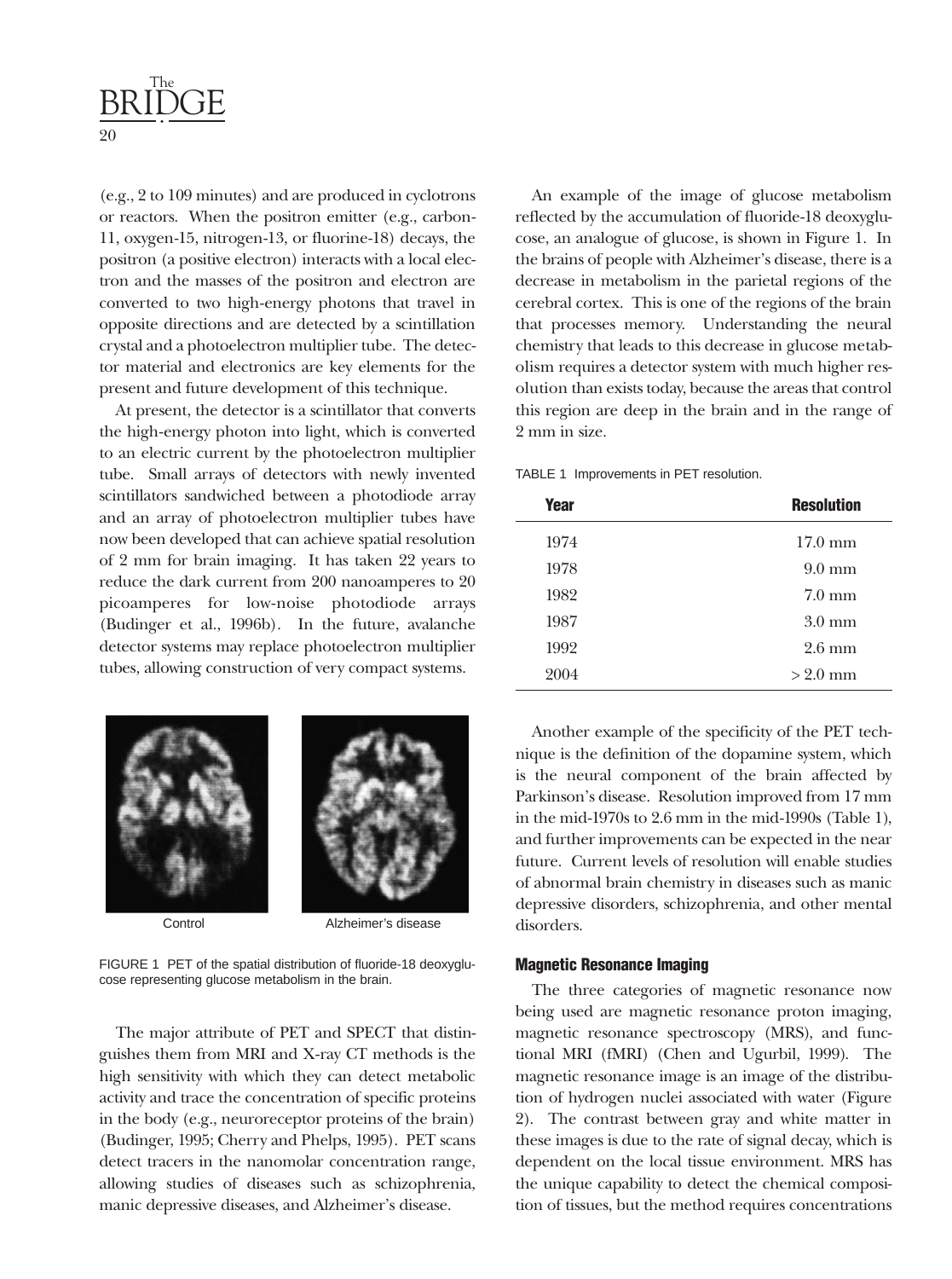of substances to be in the millimolar range. By contrast, emission techniques (e.g., PET) can detect tracers a million times less concentrated than general magnetic resonance. New engineering leading to higher-resolution fields will result in improved MRS sensitivity. In 1986, Paul Lauterbur and the author started the effort to create a national resource whole-body magnet at 10 teslas (T) that would allow studies of compounds having less than 1 millimolar concentrations. The need for high-resolution fields for brain studies are discussed below.

#### **Functional Brain Imaging**

Three types of dynamic brain function are quantifiable by noninvasive imaging: blood flow changes in response to sensory or mental activity, neurochemical activity, and metabolic activity of energy consumption (e.g., glucose and oxygen consumption). Radiotracer techniques have shown that blood flow in the capillary bed of small regions of the brain increases 2 to 30 percent when that region is called on to increase nerve activity by some external or internal stimulus. The more recent advent of MRI methods for detecting a signal change associated with this local activity makes it possible to measure mental functioning noninvasively without the use of radiation. Thus, there has been a surge of activity in the area of fMRI.

PET and fMRI were compared for their ability to detect activation of the area of the brain important for processing noxious images or odors (Irwin et al., 1996; Zald and Pardo, 1997). Immediately after the stimulus arrived in the appropriate cerebral cortex area, PET showed flow or volume by the rate of accumulation of a flow tracer. MRI showed a signal that reflects the change in the local magnetic environment because of a difference in the amounts of oxy- and deoxyhemoglobin in that area. Oxyhemoglobin is diamagnetic and deoxyhemoglobin is paramagnetic. The concentrations of oxyhemoglobin and deoxyhemoglobin in local regions change, and these changes are visualized by subtracting the image after activation from the image before activation. Activation of neurons is followed by an increase in neuron metabolism.

The results of the fMRI method are expressed in terms of the so-called BOLD (blood oxygen level dependent) effect. A momentary decline in oxyhemoglobin of 0.5 percent negative BOLD effect was seen recently at 4 T; blood flow then increased to compensate for the loss of local oxygen. The positive BOLD signal is the result of an overflow, and the signal seen in most studies at 1.5 T is not from the precise area activated, but is rather from the arterial and venous blood draining the activated region. This functional activation can be confusing to the neuroscientist who wants to know exactly which nerve cells are being activated, and the need of better signal-to-noise ratio has led investigators to use stronger and stronger magnetic fields. Using 4-T rather than 1.5-T fields clearly showed that there is an initial drop in signal followed by a reactive flooding of the area with blood, resulting in more oxyhemoglobin being delivered than is needed to sustain or keep ahead of the neuronal metabolic demands.





86 years old

Normal Alzheimer's disease<br>
i vears old a a 77 vears old

FIGURE 2 MRI of a transaxial plane through the brain showing atrophy of the hippocampal areas (highlighted in brackets) in Alzheimer's disease.

From a clinical standpoint, fMRI has applications in identifying areas of the brain to be avoided in surgery (e.g., for tumor excision). The scientific future of the technology depends in good part on an improved signal-to-noise ratio. The noise artifacts from heart, respiratory, and patient motion accompanying the activation procedure and other effects are amplified by the after-minus-before subtraction method. This amplification, along with a low signal-to-noise ratio, often results in a need for repeated studies. The electrical engineering methods of signal processing have been successful in retrieving the true signal, but even at 4 T the signal change is only 3 percent, whereas flow changes of 30 percent are quantitatively measured using radioactive methods. Thus, to achieve reliable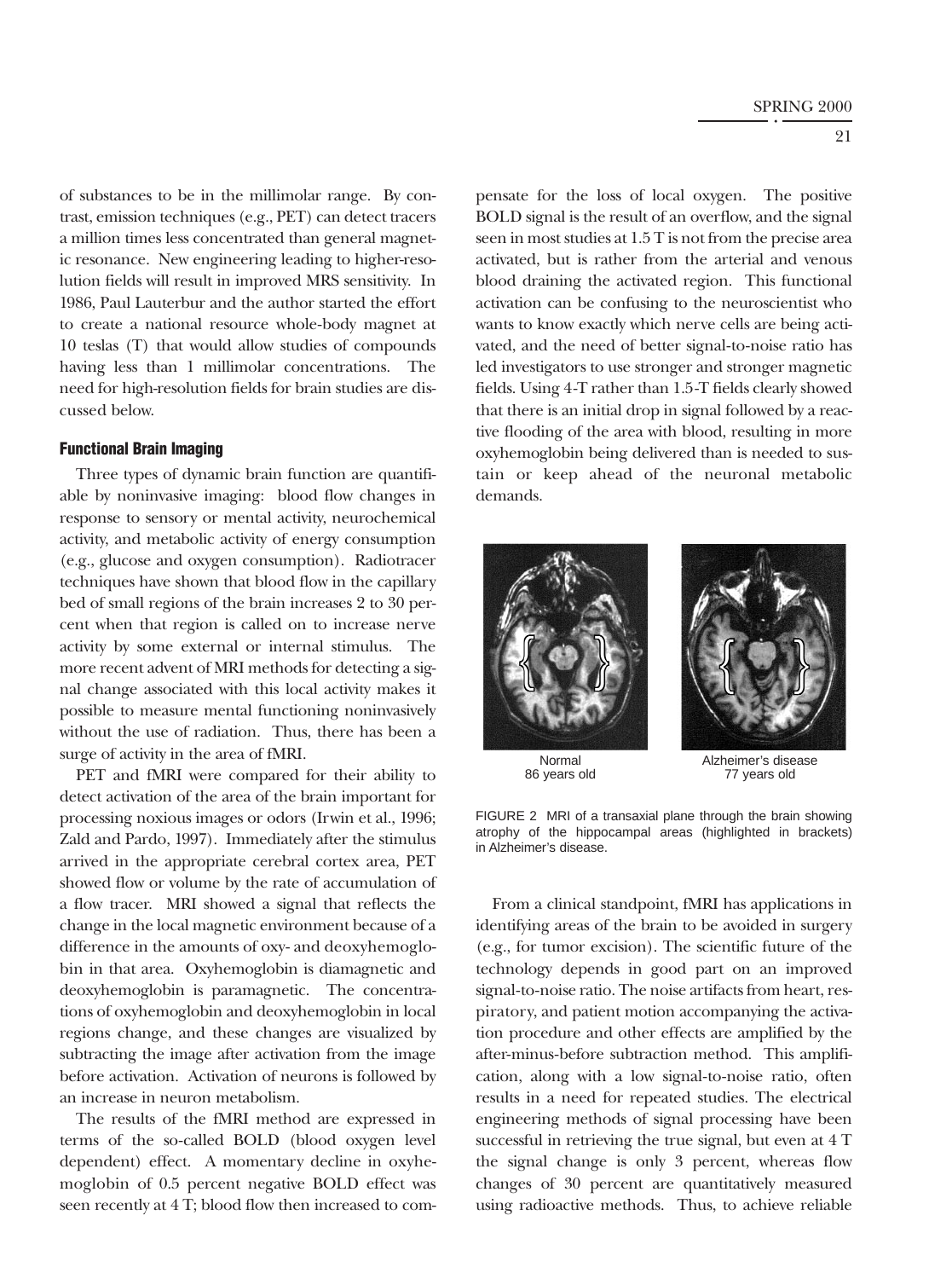

scientific data when exploring brain function, fields of 4 T and higher are required. Two recent installations at 7 T (University of Minnesota) and 8 T (Ohio State University) will allow studies of brain function beyond sensory and motor function (e.g., mental activity).

The evolution of high-field human MRI from 1.5 T to 8 T or above will enable detection of metabolites by using carbon-13 patterns associated with specific compounds and detection of electrolytes such as potassium and sodium. It is even possible to evaluate the proportion of intra- and extracellular concentration of these ions with quadripolar moments by using multiple quantum methods associated with imaging (Lack et al., 1995; Schepkin et al., 1996; Star-Lack et al., 1997). These methods will allow studies of the mechanisms of diseases such as manic depressive disorders.

Neurochemistry of the brain can also be studied noninvasively by using radioactive techniques such as imaging ligands which depict the activity of the dopaminergic neurons whose abnormal functioning is known in Parkinson's disease and is suspected in schizophrenia and other mental diseases.

### **Coronary artery disease remains a major cause of early death.**

Deaths from coronary atherosclerosis have declined dramatically in the past 20 years. An estimated 1 million lives per year are saved due to a lower incidence of certain risk factors (e.g., smoking and high-fat diet) and by medical interventions (e.g., lipoprotein-modifying medication, antihypertensive drugs, beta blockers, and surgery). Nevertheless, coronary artery disease remains a major cause of early death and a major health-cost factor.

The contemporary methods of evaluating coronary arteries involve X-ray imaging of the coronary arteries after injection of contrast material via catheterization. Catheterization is expensive and has some medical risks and thus is not used as a routine screening method for the detection of atherosclerosis. The early and inexpensive diagnosis of coronary artery disease through advanced computed tomography methods and cardiac

MRI is possible in the near future, but only through engineering innovations.

X-ray CT technology recently achieved an important role in detecting coronary artery disease by a noninvasive technique that is able to demonstrate calcium deposits in diseased coronary artery walls. Using electron-beam technology where the beam instead of the gantry is moved back and forth over the cathode allows one to collect data rapidly to avoid the motion artifact of the beating heart. This new type of study is rapid, inexpensive, and uses a low dose of radiation, and the results show pathology in the vessel wall rather than changes in lumen diameter, which can be less sensitive in 50 percent of patients with atherosclerosis but little or no constriction of the coronary vasculature.

#### **MRI Heart Imaging**

By using MRI, it is possible to show the flow channels in the heart without catheterization. Three recent developments show the near-term potential of this imaging technique. First, the existence of flowing blood allows the MRI procedure to emphasize differences between moving protons in blood and surrounding stationary tissue; thus, though the use of specialized pulse sequences, the major branches of the coronary arteries can be visualized. This visualization can be enhanced by using magnetic resonance contrast material such as natural albumin with an attached paramagnetic element (gadolinium), which is now in clinical trials. This material is injected intravenously and will stay in the lumen of vessels for a period sufficient to allow visualization of the vessels in the body by MRI methods. The material is now under review by the Food and Drug Administration.

The second enabling technology is the development of a very fast scanning method wherein the magnetic field gradients are switched very rapidly in order to gather image data that can be reconstituted to avoid motion distortion. The third enabling engineering technology is the development of MRI units that allow ease of access for both patient and attendants. Thus, in the near future, we can expect to have pictures of our coronary trees as part of our medical evaluation just as today we have records of the waveforms of electrical activity of the heart, such as the electrocardiogram, in our medical records.

Radionuclide methods of measuring blood flow to the heart muscle have played an essential role in the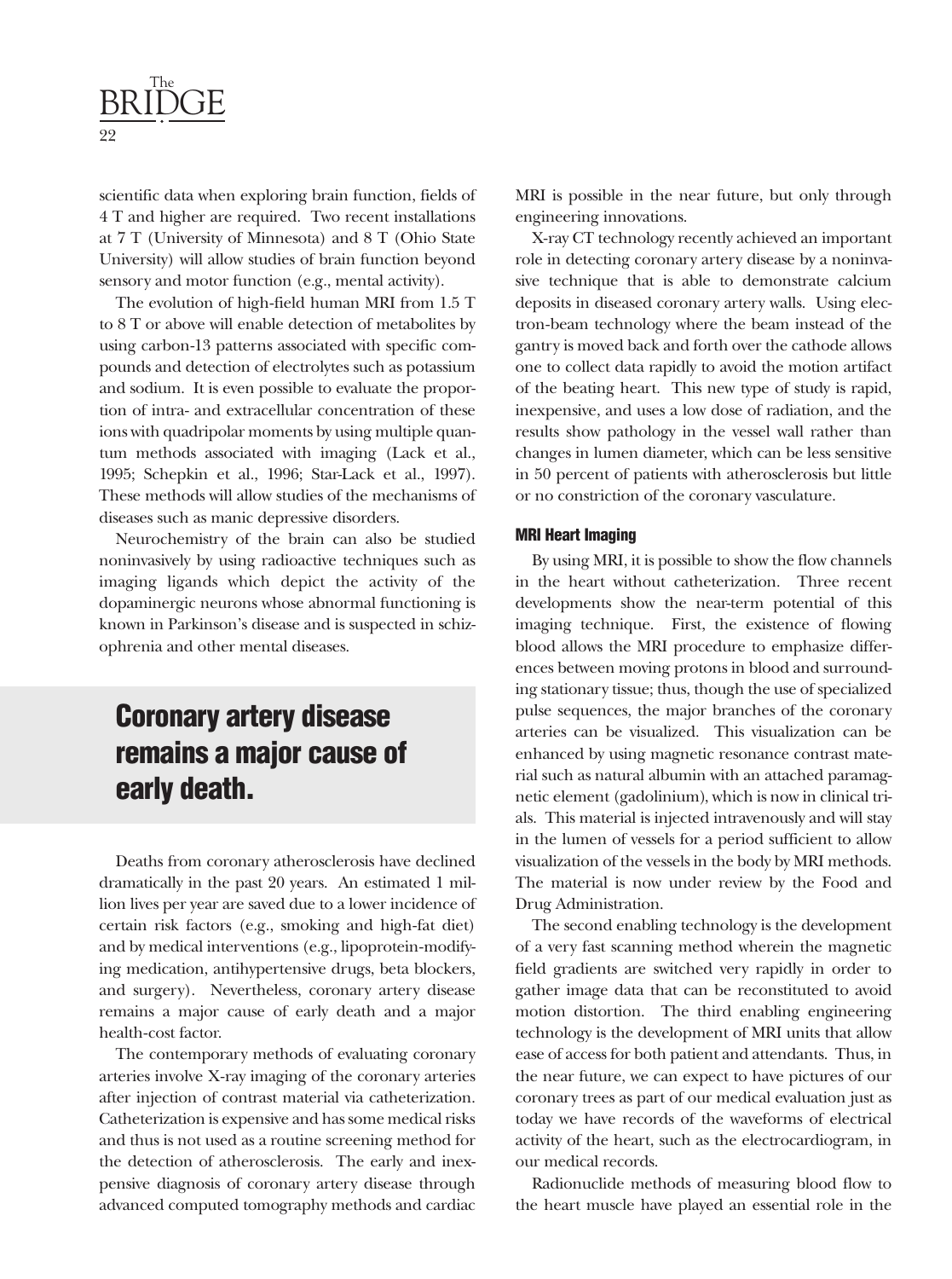diagnosis of coronary artery disease. The isotope delivery to the muscle can be a more sensitive measure of flow than anatomy images. However, although diagnoses and modern medical therapies applied before or during the acute cardiac attack have reduced the death rate from coronary artery disease by 22 percent in the past 20 years, the incidence of hospital visits from patients with congestive heart failure (i.e., mechanical output deficit relative to the blood volume flow needed for everyday activities) has gone up by a factor of 4 in the same period of time for patients over 60. There are 400,000 new congestive heart failure cases every year. After the onset of this disease in women, the life span is 3 years; in men, it is 1.5 years. The prevalence is over 4 million. There is no cure for this problem except transplantation or artificial assist devices.

#### **Treating Congestive Heart Failure**

Congestive heart failure is caused not only by the stress on the heart muscle due to atherosclerosis, but by untreated hypertension, metabolic or viral diseases, and possibly responses to excessive mental stress. There is a progressive failure of the pumping ability of the heart that has undergone the stress of having part of the muscle sack rendered ineffective by a previous heart attack, or by the results of misrepair (remodeling errors) in response to chronic stress. As the good muscle pumps blood out through the aorta, it also puts pressure on the portion of the heart wall that is unable to contract as well as the good muscle. The stress at the interface between the good muscle and the weak muscle could lead to the same consequences as continued stress on the entire heart muscle from long-term untreated hypertension.

What might be going on in the heart muscle complex? The National Heart, Lung, and Blood Institute recognizes that congestive heart failure is now a major problem in health care, a problem that is very poorly understood and inadequately treated. An engineering approach to this disease promises to reveal both the mechanisms involved and the proper treatment. Although 70 percent of the heart muscle volume consists of muscle cells (myocytes), these cells are only 30 percent of the total cells in the heart. The remaining 70 percent of cells are associated with the blood vessels and the scaffolding that organizes myocytes, which must contract and relax in synchrony and in welldefined directions for efficient pumping.

Collagen, a protein that forms fibers with the tensile strength of Kevlar, is the major material of the scaffolding. Thus, the maintenance of the human heart during normal and stressful functioning operations must involve collagen maintenance. Surprisingly, the turnover time for collagen in the heart is one month, or 3 percent per day. Imagine the situation: constant remodeling of a bridge structure every month while the myocytes contract in synchrony. Congestive heart failure appears to be a problem of collagen scaffold remodeling, but this has not been conclusively demonstrated. After tissue stress (e.g., a twisted ankle or skin scratch) there is an invasion at the site of injury by fibroblasts, which endeavor to repair the injury. Very frequently, this repair effort causes further injury if not controlled by anti-inflammatory agents (Luster, 1998).

New developments in both PET and MRI can play a major role in the understanding and treatment of congestive heart failure. PET can measure the activity of collagen formation by evaluating collagen synthesis or breakdown and the pool sizes of constituent amino acids (e.g., proline) through the use of radiolabeled tracers. MRI methods of monitoring the moment-tomoment changes of segments of the heart wall use a saturating radio frequency pattern such that a null-signal grid appears on the MRI image set. The motion of this grid reflects the twisting, contraction, and dilation of individual sectors of the muscle. This motion allows quantitation of the spatial distribution of the strain tensor and gives quantitative evidence of the progression of the congestive heart failure as well as measures the

### **New methods of PET, ultrasound imaging, and MRI have brought major advances to cancer detection.**

efficacy of treatments. Thus, the engineering of radioactive molecules to be probes of collagen remodeling, the perfection of emission tomography methods of imaging the beating heart, and MRI imaging of the strain tensor allow an approach to understanding one of the major health care problems facing the nation.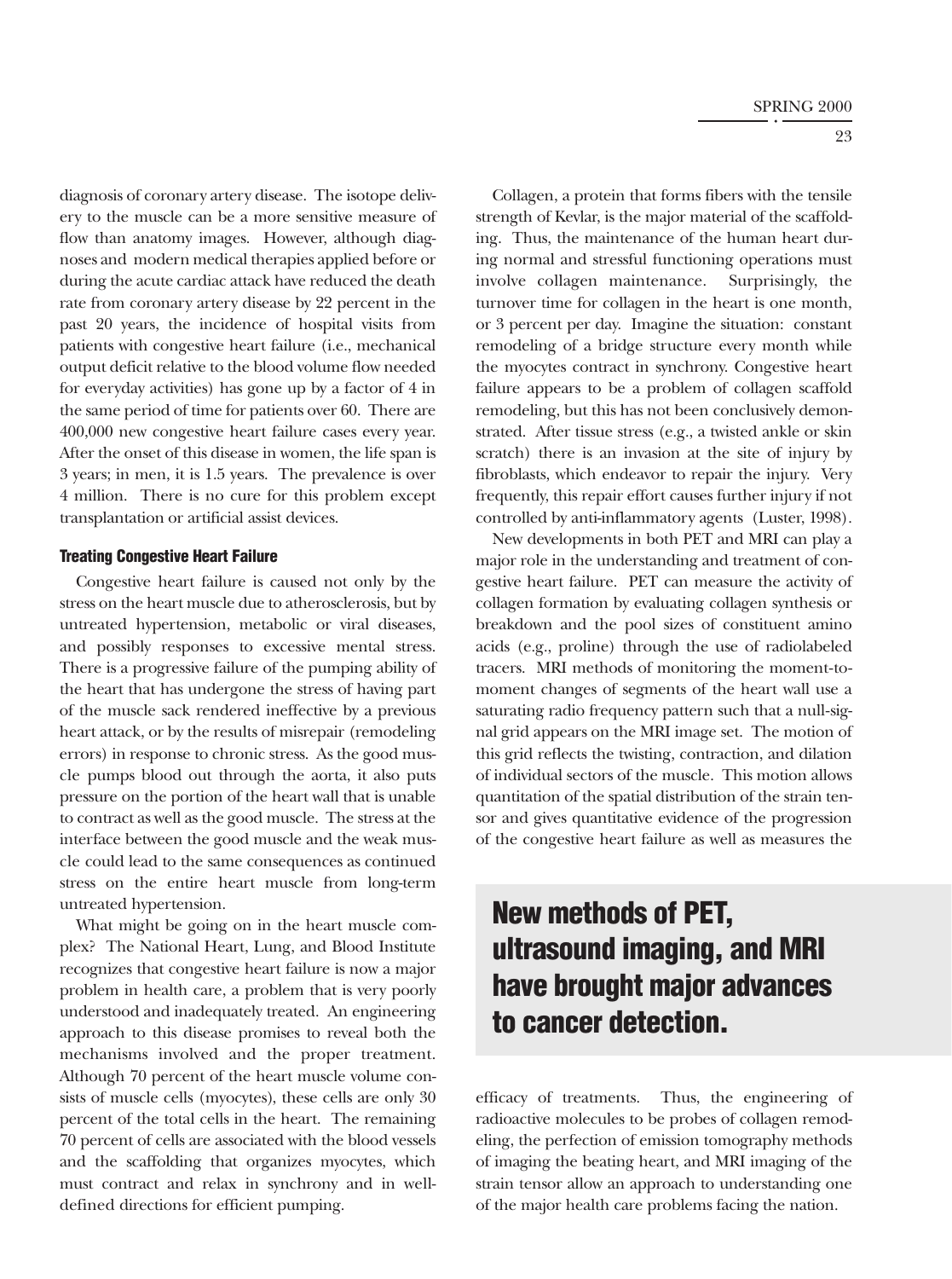

Contemporary methods for detecting and staging human cancers rely heavily on X-ray imaging, particularly for cancers of the lungs, bones, and gastrointestinal tract, where the imaging techniques are used as an adjunct to the symptom-related evaluation of patients. Conventional projection X-ray imaging can be diagnostic in some cancers, but usually more specialized procedures using X-ray CT or X-rays with fluoroscopy during infusion of contrast material, such as barium enema, are used. The new methods of PET, ultrasound imaging, and MRI have brought major advances to cancer detection.

Breast cancer is an example of a problem that begs for new engineering solutions. Digital mammography (Feig and Yaffe, 1995) has not made many expected clinical advances despite the electrical engineering applied to this problem. This is because the intrinsic contrast between diseased tissue and normal tissue is only 1 percent or less. On the basis of suspicious mammograms there are 700,000 biopsies of breast tissue annually, but in only 35 percent of cases is cancer actually present. Thus, some other method is needed to select patients for biopsy.

### **Breast cancer is an example of a problem that begs for new engineering solutions.**

A new technology for studying breast cancer involves use of cancer-specific radiopharmaceuticals. For example, by using the radionuclide fluorine-18 attached to deoxyglucose and a PET instrument, it is possible to scan the whole body for evidence of cancer and metastases distant from the cancer and to evaluate the effectiveness of therapies. Another new engineering technology being applied to breast images is the use of solid-state components to create an inexpensive compact gamma camera that promises to significantly aid early breast cancer diagnosis (Gruber et al., 1998).

#### **Arthritis**

In one way or another, arthritis and osteoporosis affect 13 million people in the United States. Specialized applications of the major imaging methods are

being focused on these problems. MRI can detect cartilage and bone matrix changes and has provided a costeffective substitute for X-ray methods such as myelography. PET can determine the role of the immune system and potentially the metabolism of collagen, which is the scaffold on which bone is formed. X-ray CT can now provide almost real-time three-dimensional images of joints and defects in the neck and back vertebrae.

It appears that stresses in the intervertebral discs result in a disruption of the collagen supporting sheath. These stresses are accompanied by changes of the material within discs that controls electrolyte concentrations important for proper osmotic pressures. The need to understand vertebral disease early in life can be fulfilled by engineering MRI magnets that allow dynamic imaging under load-bearing conditions as well as access to patients for image-guided surgery.

#### **Visualization and Virtual Reality**

Image multiplexing (or fusion), image-guided therapy, and virtual reality in human imaging are three current activities in signal processing and visualization that are important to medical science. Straightforward methods of image processing have allowed the superposition of multimodality imaging methods (e.g., MRI and PET) in a presentation of fused images. Although there is no evidence that fusion images have led to major advances in clinical diagnoses, these methods have enabled the image-guided therapy that is playing a prominent role in medical practice. The major engineering innovations involve construction of a new type of MRI magnet that allows open access to the patient during surgical manipulations, such as tumor biopsy. This approach, pioneered by General Electric Corporation, promises to have a significant impact on the efficacious practice of medicine.

One of the most exciting innovations in biomedical imaging is the application of virtual reality to the dayto-day clinical study of human disease. Many years ago, the movie *Fantastic Voyage* presented the concept of visualizing the body from the inside, traversing blood vessels as though they were freeways. The ability to visualize the anatomy and function of the body by noninvasively entering a three-dimensional image data set and exploring it from the inside out would realize the clinician's dream of dissecting the living body without knife, needle, endoscope, or injury. This dream is now being realized by virtual colonoscopy in day-to-day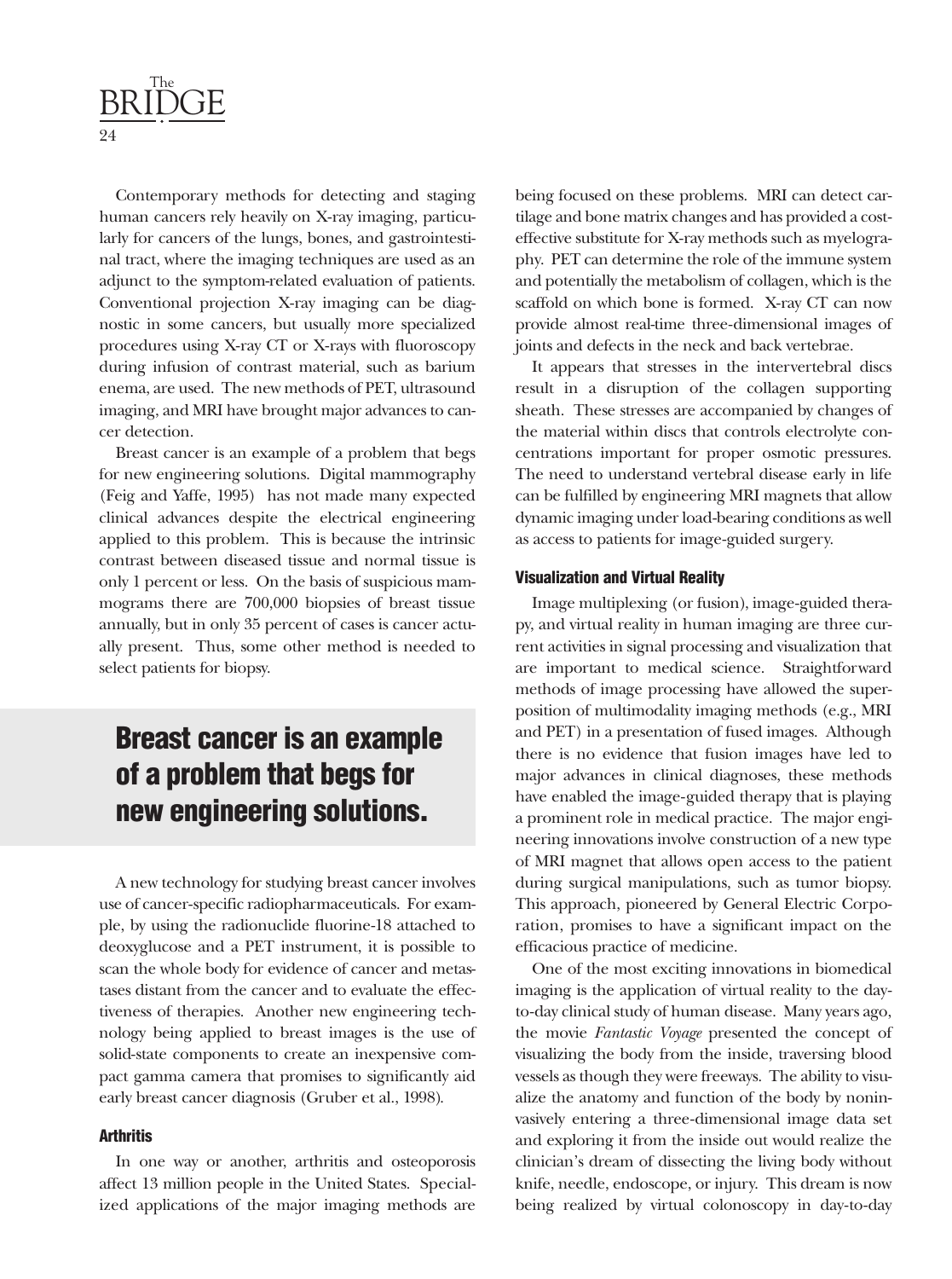clinical practice, and potentially will be available for bronchoscopy and even spinal canal and vertebral foramen exploration.

Through innovations such as spiral CT (Kalender et al., 1990) and MRI, three-dimensional data can be collected in only a few minutes without patient discomfort. Modern, low-cost computers can manipulate threedimensional data sets using newly developed software. This technology of visualization can dramatically change the practice of medicine as it enables new approaches to understanding cancer of lungs and colon, aortic diseases, spinal stenosis, and lower-back pathologies, which are expected to increase in prevalence in the aging population of the United States.

New developments will continue in the future of biomedical instrumentation for medical imaging. These developments are stimulated by the desire to visualize and quantitate functions of the human body and are enabled by advances spanning electrical, mechanical, and chemical engineering, and the computer and materials sciences. The professional engineers and scientists who will create the future are from these disciplines and the integration of these disciplines is a primary example of the evolving field of bioengineering.

#### **Acknowledgments**

The research summarized here is supported by the National Heart, Lung, and Blood Institute of the National Institutes of Health and the Office of Biology and Environmental Research of the Department of Energy. Dr. Kathleen M. Brennan assisted significantly in the preparation of this manuscript and the accompanying figures.

#### **References**

- Budinger, T. F. 1995. Single photon emission computed tomography. Pp. 121–138 in Diagnostic Nuclear Medicine, M. P. Sandler, R. E. Coleman, F. J. T. Wackers, J. A. Patton, A. Gottschalk, and P. B. Hoffer, eds. Baltimore: Williams & Wilkins.
- Budinger, T. F., F. Wehrli, S. M. Blumenfeld, F. A. Grunbaum, R. M. Henkelman, P. C. Lauterbur, W. Loeffler, F. Natterer, S. J. Nelson, L. Shepp, R. G. Shulman, and B. M. W. Tsui, eds. 1996a. Mathematics and Physics of Emerging Bio-

medical Imaging. National Research Council. Washington, D.C.: National Academy Press.

- Budinger, T. F., K. M. Brennan, W. W. Moses, and S. E. Derenzo. 1996b. Advances in positron tomography for oncology. Nuclear Medicine and Biology 23(6):659–667.
- Chen, W., and K. Ugurbil. 1999. High spatial resolution functional magnetic resonance imaging at very-high-magnetic field. Topics in Magnetic Resonance Imaging 10(1):63–78.
- Cherry, S. R., and M. E. Phelps. 1995. Positron emission tomography: Methods and instrumentation. Pp. 139–159 in Diagnostic Nuclear Medicine, M. P. Sandler, R. E. Coleman, F. J. T. Wackers, J. A. Patton, A. Gottschalk, and P. B. Hoffer, eds. Baltimore: Williams & Wilkins.
- Feig, S. A., and M. J. Yaffe. 1995. Digital mammography, computer-aided diagnosis, and telemammography. Radiologic Clinics of North America 33:1205–1230.
- Gruber, G. J., W. W. Moses, S. E. Derenzo, N. W. Wang, E. Beuville, and M. H. Ho. 1998. A discrete scintillation camera module using silicon photodiode readout of CsI(T1) crystals for breast cancer imaging. IEEE Transactions on Nuclear Science NS-45:1063–1068.
- Irwin, W., R. J. Davidson, M. J. Lowe, B. J. Mock, J. A. Sorenson, and P. A. Turski. 1996. Human amygdala activation detected with echo-planar functional magnetic resonance imaging. Neuroreport 7:1765–1769.
- Kalender, W. A., W. Seissler, E. Klotz, and P. Vock. 1990. Spiral volumetric CT with single-breath-hold technique, continuous transport, and continuous scanner rotation. Radiology 176:181–183.
- Lack, J. M., V. D. Schepkin, and T. F. Budinger. 1995. In vivo four dimensional 1H and 23Na imaging using continuously oscillating gradients. Proceedings of the Society for Magnetic Resonance 326 (abstract).
- Luster A. D. 1998. Chemokines—chemotactic cytokines that mediate inflammation. New England Journal of Medicine 338:436–445.
- Schepkin, V. D., I. O. Choy, and T. F. Budinger. 1996. Sodium alterations in isolated rat heart during cardioplegic arrest. Journal of Applied Physiology 81:2696–2702.
- Star-Lack, J. M., M. S. Roos, S. T. Wong, V. D. Schepkin, and T. F. Budinger. 1997. Four-dimensional 1H and 23Na imaging using continuously oscillating gradients. Journal of Magnetic Resonance 124:420–438.
- Zald, D. H., and J. V. Pardo. 1997. Emotion, olfaction, and the human amygdala: Amygdala activation during aversive olfactory stimulation. Proceedings of the National Academy of Sciences 94:4119–4124.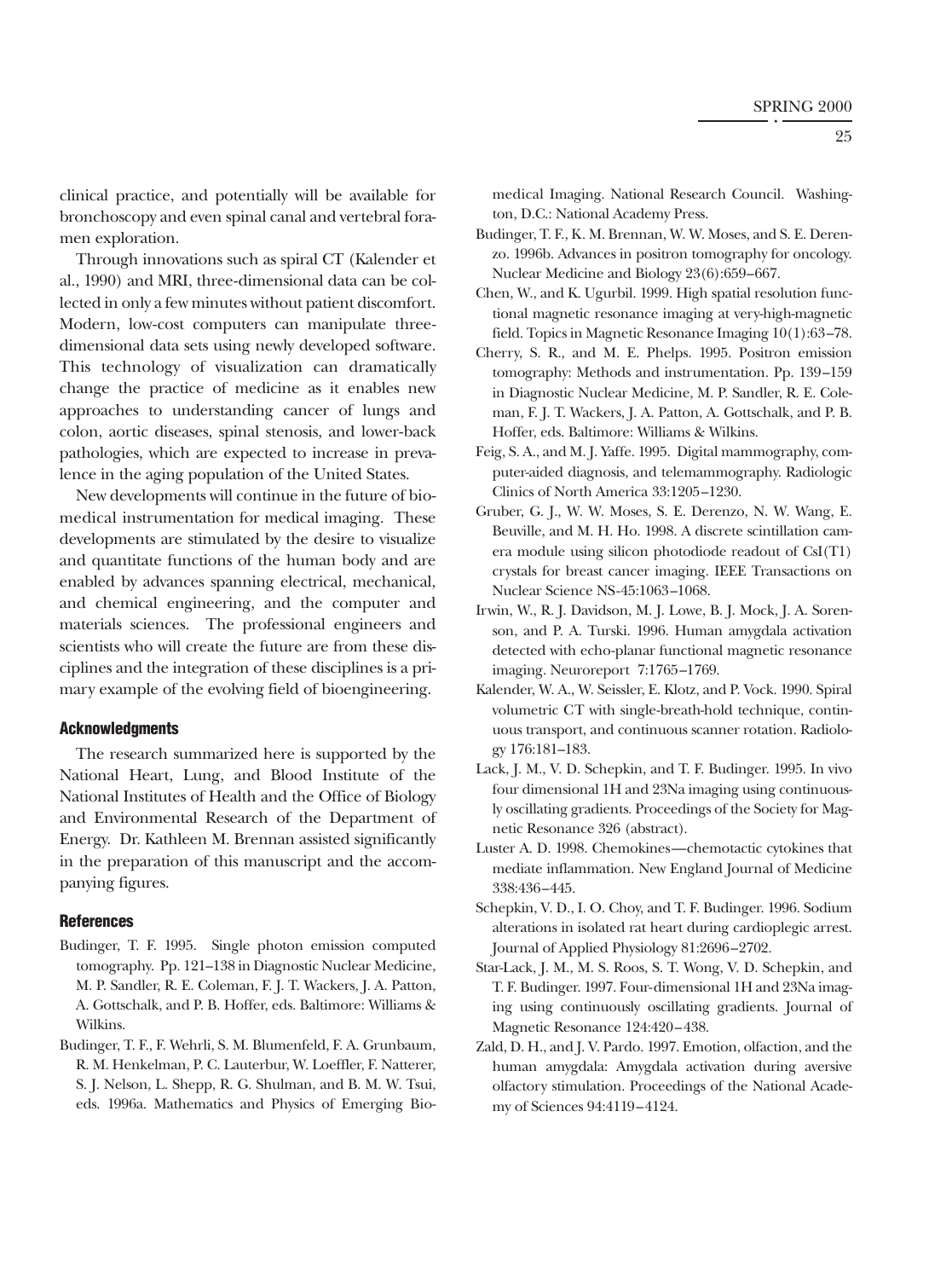NAE News and Notes

### **NAE Newsmakers**

**Thomas R. Anthony,** staff physicist, General Electric Corporate Research and Development Center, received the 1999 **James C. McGroddy Prize in New Materials** from the American Physical Society (APS) "for innovation in growing diamond and germanium crystals with unprecedented control of chemical and isotopic purity and perfection, and for creative leadership and active participation in worldwide collaborations based on these extraordinary materials resulting in both fundamental discoveries and new technological applications."

**Willard S. Boyle,** consultant, AT&T Bell Laboratories, and **George E. Smith,** retired head, MSO Device Department, AT&T Bell Laboratories, jointly received the 1999 **C&C Prize** and the first **Breakthrough Award** from the Device Research Conference for their work on charge-coupled devices, which turn patterns of light into useful information and are used in facsimile and copying machines, image scanners, digital still cameras, bar code readers, telescopes, and televisions.

Foreign Associate **Hendrik B. G. Casimir,** emeritus professor, Leiden University, received the APS's 1999 **George E. Pake Prize** "for excellence as a leader of industrial research at Royal Philips Electronics and for fundamental contributions to the foundations of quantum mechanics and solid state physics."

**Mildred S. Dresselhaus,** Institute Professor of Electrical Engineering and Physics, Massachusetts Institute of Technology, received the 1999 **Nicholson Medal for Humanitarian Service** from the APS. The medal was awarded to her "for being a compassionate mentor and lifelong friend to young scientists; for setting high standards for researchers, teachers, and citizens; and for promoting international ties in science."

**Daniel C. Drucker,** graduate research professor of engineering sciences, emeritus, University of Florida, has been awarded the first **Panetti-Ferrari International Prize and Gold Medal** by the Academy of Sciences of Turin, Italy, for his distinguished research in applied mechanics.

**Mary L. Good,** managing member, Venture Capital Investors, LLC, received the 1999 **Heinz Award in Technology, the Economy and Employment** for "her singular vision in working to build an economy fueled by scientific knowledge and technological know-how."

**Daniel D. Joseph,** Regents Professor and Russell J. Penrose Professor of Aerospace Engineering and Mechanics, University of Minnesota, was presented the APS's 1999 **Fluid Dynamics Award** for outstanding achievement in fluid dynamics research.

**Arthur Kantrowitz,** professor of engineering, Dartmouth College, delivered the keynote address at the International Forum on Advanced High-Power Lasers and Applications in Osaka, Japan, during fall 1999. Dr. Kantrowitz's talk, titled "Then and Now," highlighted attitudinal perceptions of scientific advancement and public policy.

**J. David Lowell,** manager of Lowell Mineral Exploration, LLC, Rio Rico, Arizona, was the first recipient of the **Robert Dreyer Award** at the annual meeting of the Society of Mining Engineers of the American Institute of Mining Engineers (AIME) at Salt Lake City, Utah, on 1 March 2000. On 17 March he also received the AIME **Earll McConnell Award** for excellence in mining engineering at the AIME annual meeting in Nashville, Tenn. In April Mr. Lowell served as the **Foreign Exchange Lecturer** for the Society of Economic Geologists and delivered 12 lectures in universities and government centers in Australia and New Zealand.

**Angelo Miele,** Foyt Professor Emeritus of Engineering, Aerospace Sciences, and Mathematical Sciences at Rice University, has been elected **Honorary Fellow** of the American Institute of Aeronautics and Astronautics "for analytical, computational, and educational contributions to the fields of atmospheric and space flight mechanics, centered on optimization, guidance, and control of aircraft and spacecraft trajectories."

**Arun G. Phadke,** American Electric Power Professor of Electrical Engineering, Virginia Polytechnic Institute and State University, received the IEEE **Herman**

<span id="page-26-0"></span>The BRIDGE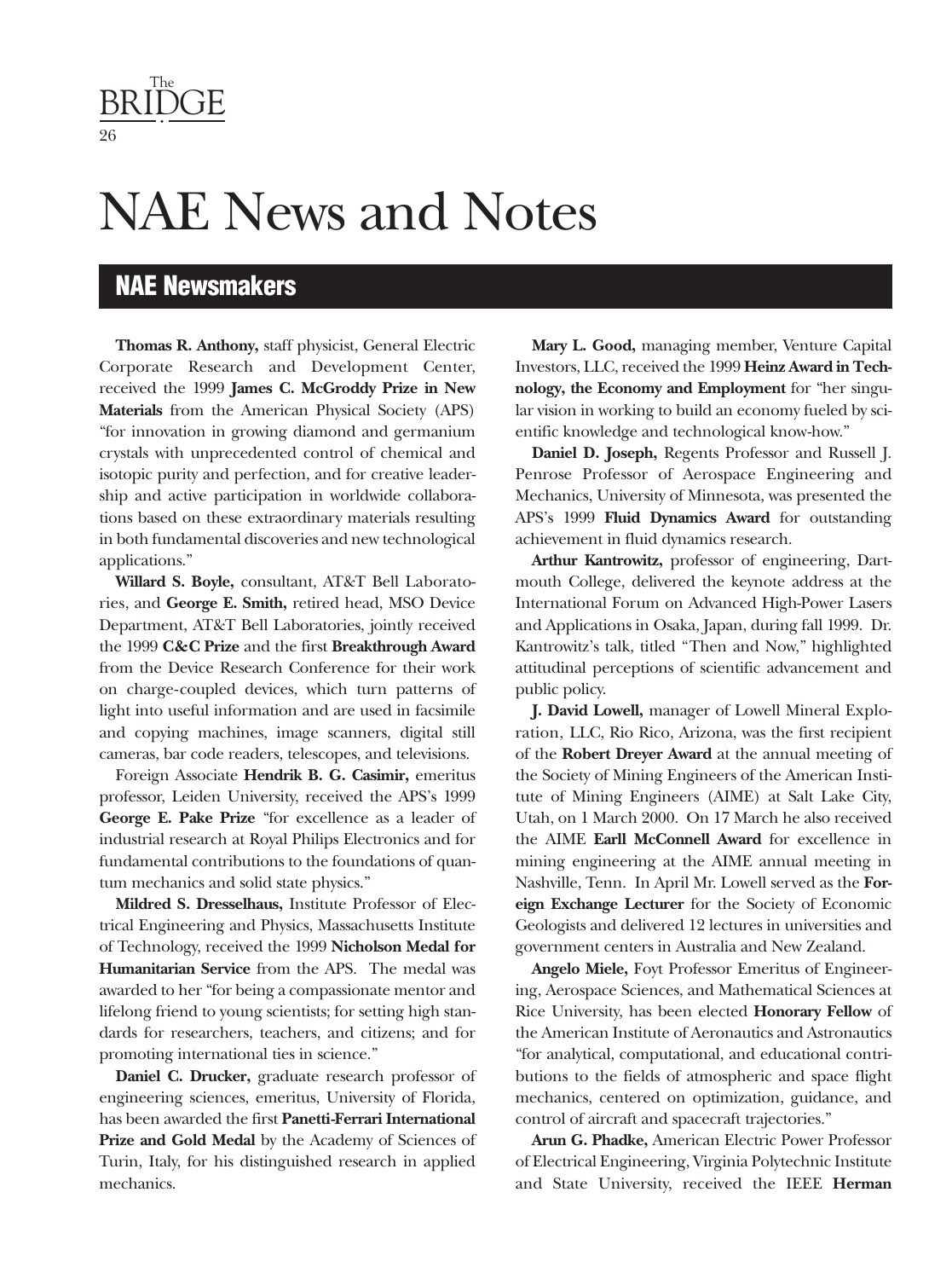**Halperin Electric Transmission and Distribution Award** for leadership in the field of computer relaying and for the concept of synchronized phaser measurement used in GPS satellite signals.

**Calvin F. Quate,** Leland T. Edwards Professor of Electrical Engineering, Stanford University, and **H. Kumar Wickramasinghe,** manager, imaging science and measurement technology, IBM Thomas J. Watson Research Center, have received the 2000 **Joseph F. Keithley Award** from the APS "for pioneering contributions to nanoscale measurement science through their leadership in the development of a range of nanoscale force microscopes that have had major impact in many areas of physics."

**Eli Reshotko,** Kent H. Smith Professor of Engineering, Case Western Reserve University, received the 1999 **Otto Laporte Award** from the APS "for lasting contributions and leadership to the understanding of transition to turbulence in high-speed flows and non-homogeneous flows."

**Walter A. Rosenblith,** Institute Professor Emeritus, Massachusetts Institute of Technology, received the **Okawa Prize** on 25 November 1999 for outstanding contributions to the progress of biomedical engineering, auditory biophysics, and the promotion of international scientific cooperation.

**Elbert L. Rutan,** president and CEO, Scaled Composites, Inc., received the 2000 **Lindbergh Award.** Mr. Rutan is cited for leading the engineering design, construction, and testing of a series of remarkable aircraft, including the Voyager, the first unrefueled aircraft to circle the Earth.

**Milton C. Shaw,** professor of engineering, emeritus, Arizona State University, was presented the Japan Society for Precision Engineers **International Prize.** Professor Shaw was recognized for his achievements in precision engineering at a ceremony held in Tokyo in fall 1999.

**Chauncey Starr,** president emeritus, Electric Power Research Institute, will receive the APS 2000 **George E. Pake Prize** "for visionary leadership and physics contributing to the establishment of a worldwide nuclear power industry for peaceful purposes."

**Kenneth N. Stevens,** professor of engineering, Massachusetts Institute of Technology, received the **National Medal of Science** in engineering on 14 March 2000 "for pioneering contributions to the theory, mathematical methods, and analysis of acoustics in speech production, and for establishing the contemporary foundations of speech science."

**Frank E. Talke,** professor of mechanical engineering, University of California, San Diego, was one of 12 recipients of the 1999 **Max Planck Research Award.** Dr. Talke was recognized for his research in microtribology and design systematics of magnetic storage systems at a ceremony held at the Max Planck House at Hofgarten in Munich.

**Robert W. Taylor,** director emeritus, Systems Research Center, Compaq Computer Corp., received the 1999 **National Medal of Technology** on 14 March 2000 for his visionary leadership in the development of modern computing technology, including ARPAnet, the personal computer, and the graphical user interface.

**Joseph F. Traub,** Edwin Howard Armstrong Professor, Columbia University, received the 1999 **Mayor's Award for Excellence in Science and Technology.** Dr. Traub was presented with the award by Mayor Rudolph Giuliani in a recent ceremony in New York City.

**Richard T. Whitcomb,** retired distinguished research associate, NASA Langley Research Center, received the **NAS Award in Aeronautical Engineering** on 1 May 2000 during the NAS annual meeting "for his pioneering contributions to the aerodynamic design of high-performance aircraft."

**Sheila E. Widnall,** Institute Professor, Massachusetts Institute of Technology, received the **James V. Hartinger Award** from the National Defense Industrial Association in August 1999. Dr. Widnall was cited for her achievements as Secretary of the Air Force and also for integrating space systems into national defense policy, space-based infrared sensors, and new launch vehicles that are expendable.

27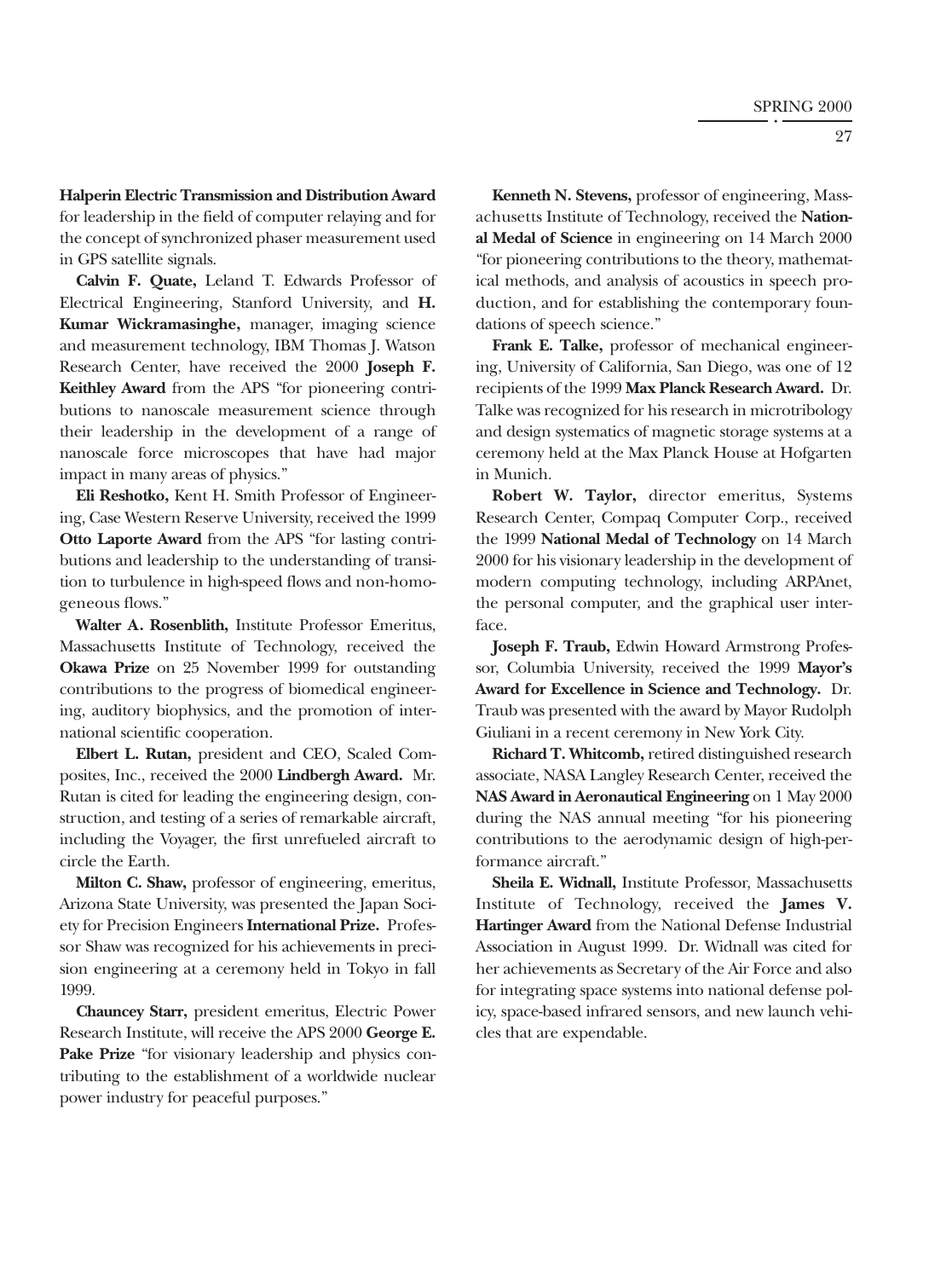### **Class of 2000 Elected**

The National Academy of Engineering has elected 78 engineers and 8 foreign associates to membership in the Academy. This brings the total U.S. membership to 2,027 and the number of foreign associates to 157.

Election to the NAE is among the highest professional distinctions accorded an engineer. Academy membership honors those who have made "important contributions to engineering theory and practice, including significant contributions to the literature of engineering theory and practice," and those who have demonstrated "unusual accomplishment in the pioneering of new and developing fields of technology."

A list of the newly elected members and foreign associates follows, with their primary affiliations at the time of election and a brief statement of their principal engineering accomplishments.

#### **Members**

**Frances H. Arnold,** professor of chemical engineering and biochemistry, division of chemistry and chemical engineering, California Institute of Technology, Pasadena. For integration of fundamentals in molecular biology, genetics, and bioengineering to the benefit of life science and industry.

**James P. Bagian,** director, Veterans Administration National Center for Patient Safety, Ann Arbor, Mich. For integration of engineering and medical knowledge in applications to aerospace systems, environmental technology, and patient safety.

**Clyde N. Baker, Jr.,** senior principal engineer, STS Consultants Ltd., Vernon Hills, Ill. For advancements in the engineering and construction of deep foundations for safe support of the world's tallest buildings.

**Tamer Basar,** Fredric G. and Elizabeth H. Nearing Professor of Electrical and Computer Engineering, University of Illinois, Urbana-Champaign. For development of dynamic game theory and application to robust control of systems with uncertainty.

**James R. Bassingthwaighte,** professor of bioengineering, biomathematics, and radiology, University of Washington, Seattle. For contributions to integrative physiology and bioengineering using transport theory and computational methods.

**Howard R. Baum,** fellow, Building and Fire Research Laboratory, National Institute of Standards and Technology, Gaithersburg, Md. For developing and implementing broadly applicable analytical models and numerical tools for understanding and mitigating fire phenomena.

**James F. Blinn,** graphics fellow, Microsoft Research, Redmond, Wash. For contributions to the technology of educational use of computer graphics and for expository articles.

**Seth Bonder,** president, chief executive officer and founding member, Vector Research Inc., Ann Arbor, Mich. For technical and organizational leadership in military and civilian operations research.

**Ned H. Burns,** Zarrow Centennial Professor of Engineering, department of civil engineering, University of Texas, Austin. For contributions to development and education in prestressed concrete including unbonded tendon building slabs and high-performance concrete bridges.

**Edwin E. Catmull,** executive vice president and chief technology officer, Pixar Animation Studios, Richmond, Calif. For leadership in the creation of digital imagery, leading to the introduction of fully synthetic visual effects and motion pictures.

**James W. Cooley,** adjunct professor, electrical engineering department, University of Rhode Island, Kingston. For the creation and development of the Fast Fourier Transform (FFT) algorithm for time series analysis.

**W. Gene Corley,** vice president, Construction Technology Laboratories, Skokie, Ill. For leadership in raising the standards of the engineering profession for construction of buildings and bridges.

**Charles R. Cutler,** senior adviser, Aspen Technology, Port Arkansas, Texas. For invention, development, and commercial implementation of a new-generation digital process control technology.

**David E. Daniel,** professor and head, department of civil and environmental engineering, University of Illinois, Urbana-Champaign. For leadership in developing the geoenvironmental engineering field, and major contributions to engineering practice involving landfills and waste containment systems.

28

<span id="page-28-0"></span>The BRIDGE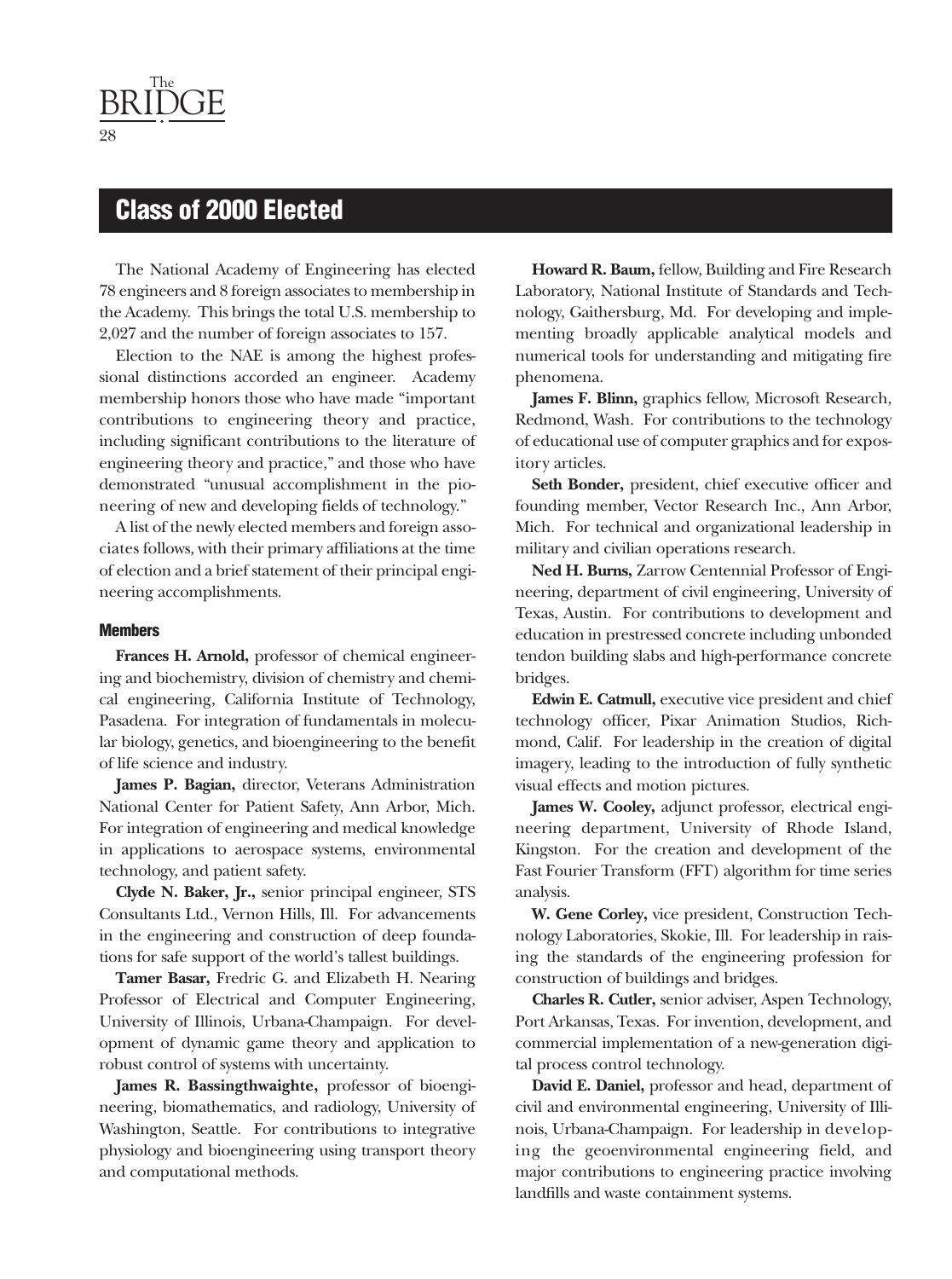Pablo G. Debenedetti, Class of 1950 Professor in Engineering and Applied Science, department of chemical engineering, Princeton University, Princeton, N.J. For microscopic theory and application of supercritical and metastable fluids.

**Richard E. DeVor,** Grayce Wicall Gauthier Professor of Mechanical and Industrial Engineering, University of Illinois, Urbana-Champaign. For contributions to the field of manufacturing research and its applications.

**Michael Ettenberg,** corporate senior vice president, Sarnoff Corp., Princeton, N.J. For contributions to the advances in optoelectronic components, including the evolution of practical and reliable semiconductor lasers.

**Delores M. Etter,** deputy undersecretary of defense of science and technology, Office of the Secretary of Defense, Washington, D.C. For the authorship of textbooks on computer applications in engineering, contributions to digital signal processing, and service to the profession.

**Millard S. Firebaugh,** vice president of advanced development, Electric Boat Corp., Groton, Conn. For innovation and U.S. Navy leadership in submarine design, propulsion, and construction.

**Jean M. J. Fréchet,** professor, College of Chemistry, University of California, Berkeley. For contributions to the discovery, development, and engineering of new materials for microlithography and separation technologies.

**Ivan T. Frisch,** executive vice president and provost, Polytechnic University, Brooklyn, N.Y. For innovation and implementation of data, voice, and integrated communication networks.

**Charles D. Greskovich,** senior research and development scientist, General Electric Research and Development Center, Niskayuna, N.Y. For innovations in technical ceramics and their manufacturing processes.

**Ignacio E. Grossmann,** Rudolph R. and Florence Dean Professor of Chemical Engineering, Carnegie Mellon University, Pittsburgh. For leadership in mixed integer nonlinear programming (MINLP) model formulation and solution for process design and operation.

**Larry L. Hench,** associate director, Interdisciplinary Research Center in Biomedical Materials, and professor of ceramic materials, Imperial College of Science, Technology, and Medicine, University of London. For the development of bioactive glasses for human prostheses and fundamental studies of glass corrosion.

**John P. Holdren,** Teresa and John Heinz Professor of Environmental Policy, John F. Kennedy School of Government, Harvard University, Cambridge, Mass. For articulation of energy environmental and proliferation issues.

**Norden E. Huang,** research oceanographer, Laboratory of Hydrospace Processes, NASA Goddard Space Flight Center, Greenbelt, Md. For contributions to the analysis of nonlinear stochastic signals and related mathematical applications in engineering, biology, and other sciences.

**Srinivasa H. Iyengar,** consultant, Skidmore, Owings, Merrill, Evanston, Ill. For leadership and contributions in structural design of tall buildings and long-span structures and advances in fire-resistive construction.

**Forrester T. Johnson,** manager, Boeing Co., Seattle. For the development of CFD codes bringing aerodynamic modeling of complex configurations within the means and capabilities of project engineers.

**Randy H. Katz,** professor of electrical engineering and computer science, University of California, Berkeley. For contributions to high-performance input/output systems, engineering education, and government service.

**David M. Kelley,** founder and chief executive officer, IDEO Product Development, Palo Alto, Calif. For creation of products of diversity and for affecting the practice of design.

**Justin E. Kerwin,** professor of naval architecture, Massachusetts Institute of Technology, Cambridge. For research and development of computational methods used in propeller design and in the prediction of sailing yacht performance.

**Albert I. King,** distinguished professor of mechanical engineering, Wayne State University, Detroit. For advances in understanding the mechanism, response, and tolerance of the human body to normal and traumatic loading.

**Jack L. Koenig,** professor of macromolecular science and the Donnell Institute Professor, Case Western Reserve University, Cleveland. For applications of spectroscopic methods of polymeric materials.

**William J. Koros,** B. F. Goodrich Professor in Materials Engineering, department of chemical engineering, University of Texas, Austin. For innovations in new materials and membrane structures for separation of gas mixtures.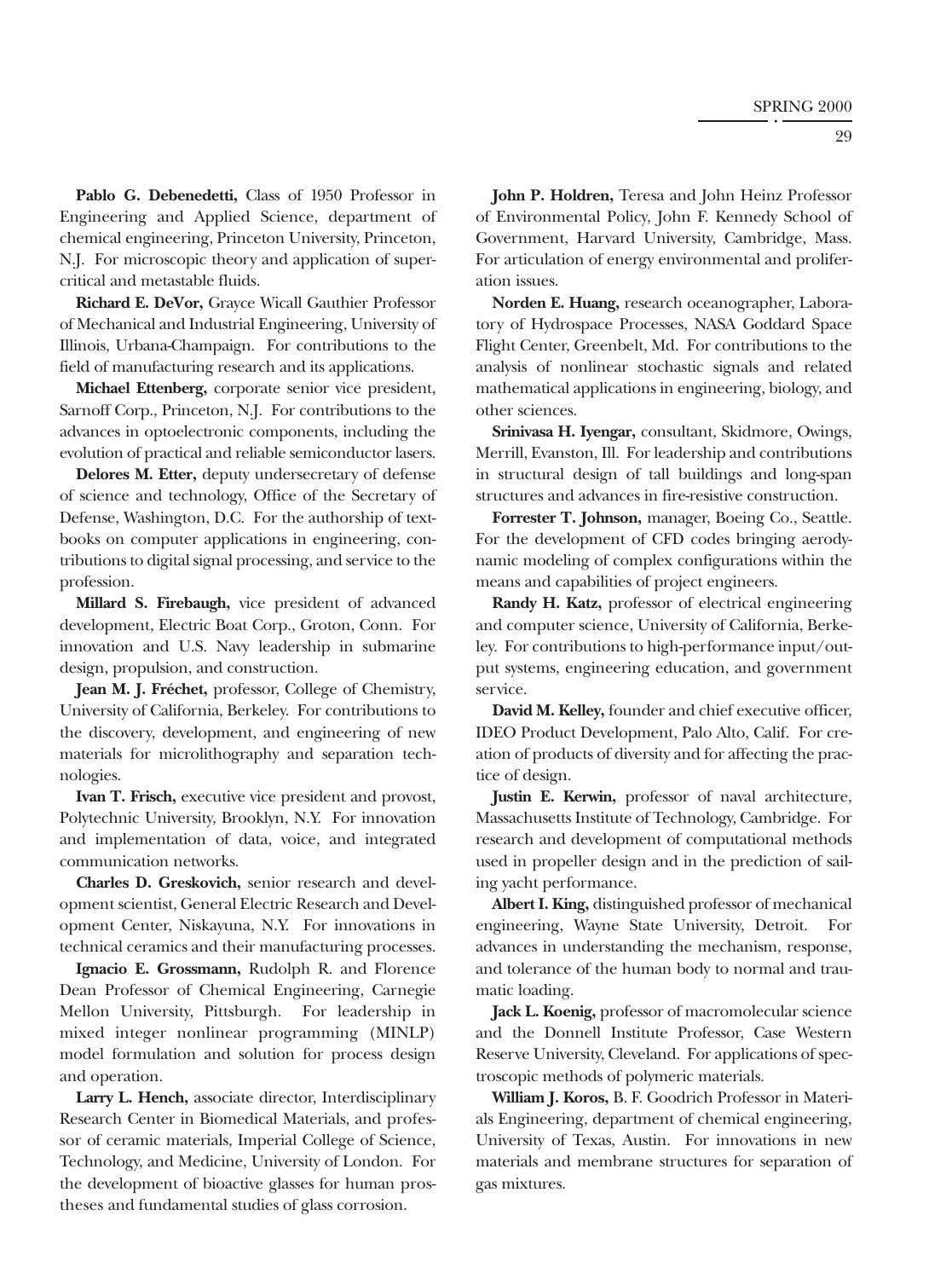

**Don Kozlowski,** former senior vice president, military transport aircraft, McDonnell Douglas (now the Boeing Co.), St. Louis. For effective program management in restructuring the C-17 program.

**Way Kuo,** Halliburton Professor and head, department of industrial engineering, Texas A&M University, College Station. For contributions to reliability design for microelectronics products and systems.

**Shung-Wu (Andy) Lee,** retired founder and head of DEMACO (now part of Science Applications International Corp.), Champaign, Ill. For contributions to the understanding of radar scattering from complex objects and stealth aircraft technology.

**Frederick J. Leonberger,** vice president and chief technology officer, JDS Uniphase, Bloomfield, Conn. For contributions and leadership in the development and applications of integrated optics modulators.

**Octave Levenspiel,** professor emeritus, department of chemical engineering, Oregon State University, Corvallis. For contributions in chemical reaction engineering and introducing these into the profession as a cornerstone of the basic curriculum.

**Nancy G. Leveson,** professor of aerospace information systems, Massachusetts Institute of Technology, Cambridge. For contributions to software safety.

**Y. K. Lin,** Charles E. Schmidt Eminent Scholar Chair in Engineering and director, Center for Applied Stochastics Research, Florida Atlantic University, Boca Raton. For research contributions to the theory of stochastic dynamics and its applications to engineering structures.

**Cecil Lue-Hing,** director of research and development, Metropolitan Water Reclamation District of Greater Chicago. For contributions to the practice of water pollution control engineering, particularly biosolids management.

**Noel C. MacDonald,** professor, department of mechanical and environmental engineering, University of California, Santa Barbara. For contributions to the development of the scanning auger microprobe and micromachined micro-instruments.

**Henry (Harry) McDonald,** director, NASA Ames Research Center, Moffett Field, Calif. For leadership of a major national aeronautical laboratory, development of the block implicit method for CFD, and co-invention of a valuable medical-assist device.

**William J. McNutt,** consultant, Pittsfield, Mass. For contributions to the design and development of large power transformers.

**Dane A. Miller,** president and chief executive officer, Biomet Inc., Warsaw, Ind. For outstanding contributions to the orthopedic implant industry, for successfully creating a multinational corporation, and for unparalleled leadership in the biomedical engineering community.

Peter F. Moulton, chief technology officer and senior vice president, Q-Peak Inc., Bedford, Mass. For the titanium sapphire laser and the technology of allsolid-state, turnable, and ultrashort-pulse laser systems.

**Alan Needleman,** professor, solid mechanics group, division of engineering, Brown University, Providence, R.I. For research in computational solid mechanics and its application to damage and fracture mechanics.

**Donald R. Olander,** professor, department of nuclear engineering, University of California, Berkeley. For research on nuclear materials including nuclear fuel element behavior in power reactors.

**Franklin M. Orr, Jr.,** dean, School of Earth Sciences, Stanford University, Stanford, Calif. For contributions to understanding of complex multicomponent flows in porous media and its applications to the design of enhanced oil recovery processes; and for superb academic leadership.

**Yih-Ho Michael Pao,** retired chairman and chief executive officer, Waterjet International Inc., Houston. For research, development, and commercialization of water-jet technology for machining, trenchless boring, and surface preparation.

**Celestino R. Pennoni,** chairman of the board and chief executive officer, Pennoni Associates Inc., Philadelphia. For advancing innovative principles in the art and science of engineering, engineering education, and engineering management.

**Edward W. Price,** Regents' Professor Emeritus, School of Aerospace Engineering, Georgia Institute of Technology, Atlanta. For critical contributions to the understanding of solid propellant combustion and solid rockets developments.

**Henry H. Rachford, Jr.,** principal technical adviser, Stoner Associates Inc., Houston. For contributions in the numerical solution of partial differential equations to solve petroleum reservoir and pipeline hydraulics problems.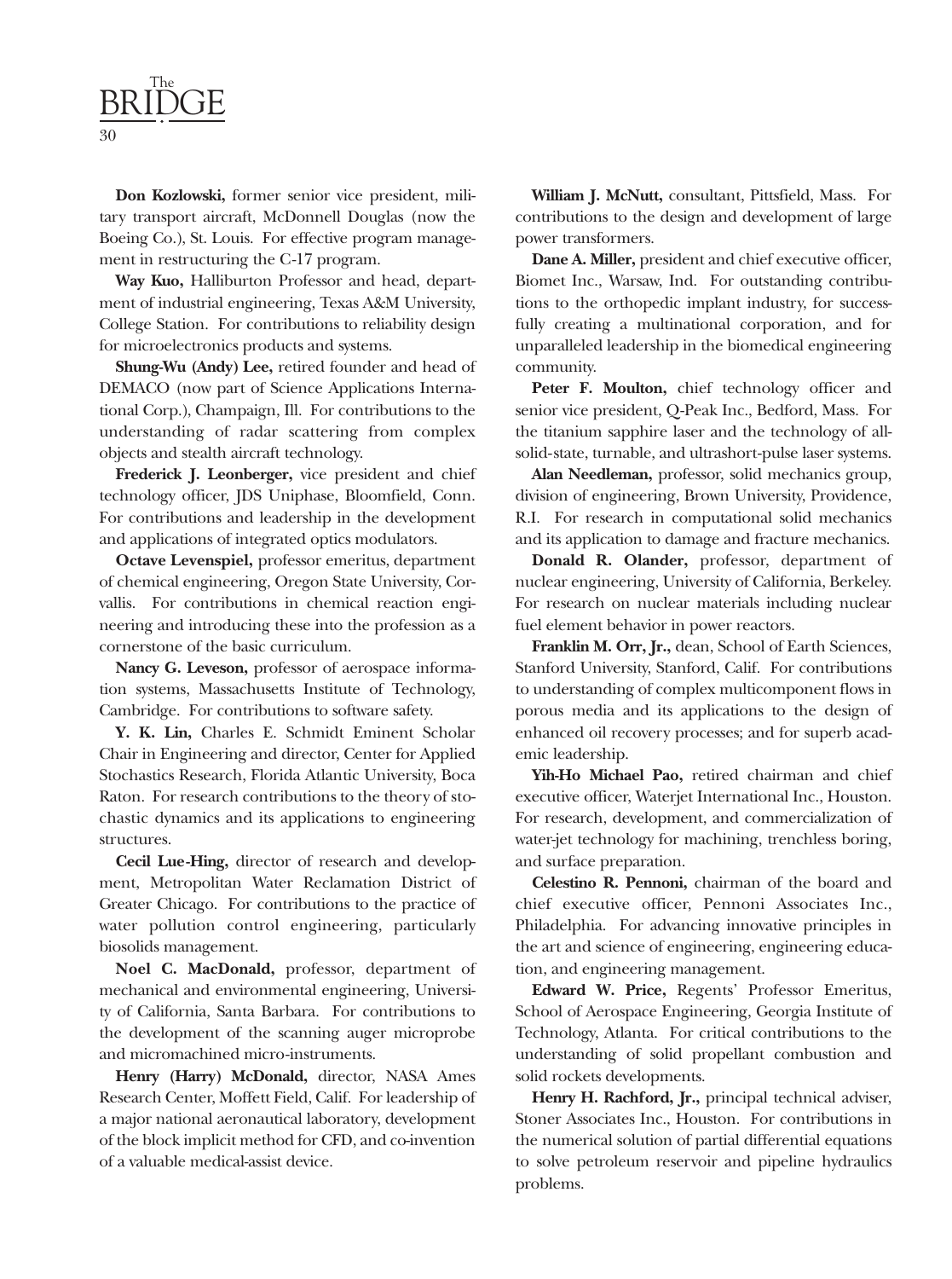**Kenneth J. Richards,** president, Alta International Inc., Edmond, Okla. For contributions in the development of advanced copper smelting technology.

**Robert L. Sackheim,** assistant director, space propulsion systems, NASA Marshall Space Flight Center, Huntsville, Ala. For contributions to space and missile propulsion technology and programs.

**Stuart B. Savage,** professor emeritus of civil engineering and applied mechanics, McGill University, Montreal. For contributions to the mechanics of granular flows that have laid the foundation for wide-ranging applications of particle technology.

**Jacob T. Schwartz,** mathematics and computer science professor, Courant Institute, New York University, New York City. For contributions to the theory and practice of programming language design, compiler technology, and parallel computation.

**Shirley E. Schwartz,** retired senior staff research scientist, General Motors Research and Development Center, Warren, Mich. For contributions to lubrication engineering and for enriching the technical community through freelance writing.

**Hratch G. Semerjian,** director, Chemical Science and Technology Laboratory, National Institute of Standards and Technology, Gaithersburg, Md. For developing powerful laser diagnostics of flames, and for providing measurement methods, standards, and data to the chemical and biochemical industry.

**Daniel Shechtman,** distinguished professor, department of materials engineering, Technion, Haifa, Israel. For the discovery and characterization of quasi-crystals.

**Hanif D. Sherali,** Charles O. Gordon Endowed Professor of Industrial and Systems Engineering, Virginia Polytechnic Institute and State University, Blacksburg. For engineering system design based on optimization theory.

**Daniel P. Siewiorek,** Buhl Professor of Electrical and Computer Engineering and Computer Science, Carnegie Mellon University, Pittsburgh. For contributions to wearable computers, multiprocessor design, reliable systems, and automated design synthesis.

**Marwan A. Simaan,** Bell of Pennsylvania/Bell Atlantic Professor of Electrical Engineering, University of Pittsburgh. For contributions to the development of signal processing techniques for imaging the Earth's subsurface zone.

**W. David Sincoskie,** vice president, Internet Architecture Research Laboratory, Telcordia Technologies (formerly Bellcore), Morristown, N.J. For contributions in packet switching for integrated networks.

**Robert M. Sneider,** president, Robert M. Sneider Exploration Inc., Houston. For teaching and demonstrating the importance of synergistic geological, geophysical, and engineering efforts in the exploration and development of hydrocarbon accumulations.

**Dean E. Stephan,** retired president, Charles Pankow Builders Ltd., Altadena, Calif. For leadership and innovation in design and construction of advanced concrete technology.

**Gerald J. Sussman,** Matsushita Professor of Electrical Engineering, department of electrical engineering and computer science, Massachusetts Institute of Technology, Cambridge. For applications of artificial intelligence and for computer science education.

**Jerome Swartz,** chairman and chief executive officer, Symbol Technologies Inc., Holtsville, N.Y. For bar code technologies, including laser scanners and wireless data capture.

**Richard H. Truly,** director, U.S. Department of Energy's National Renewable Energy Laboratory, Golden, Colo. For leadership and personal contributions in the advancement of national civil and military space programs.

**John J. Vithayathil,** engineering consultant, Portland, Ore. For the invention of thyristor-controlled series capacitor system and advancement of HVDC transmission technology.

**Alan M. Voorhees,** chairman, Summit Enterprises of Virginia Inc., Woodbridge. For the discovery and application of the quantitative relationships between urban land uses and traffic flows.

**Rong-Yu Wan,** manager of metallurgical research, Newmont Mining Corp., Newmont Technical Facility, Englewood, Colo. For accomplishments in metallurgical research and industrial practice, and for teaching, supervising, and inspiring students, researchers, and industrial colleagues.

**Garret P. Westerhoff,** chairman and chief executive officer, Malcolm Pirnie Inc., White Plains, N.Y. For leadership in the application of new technologies for drinking water treatment and for international contributions to utility management.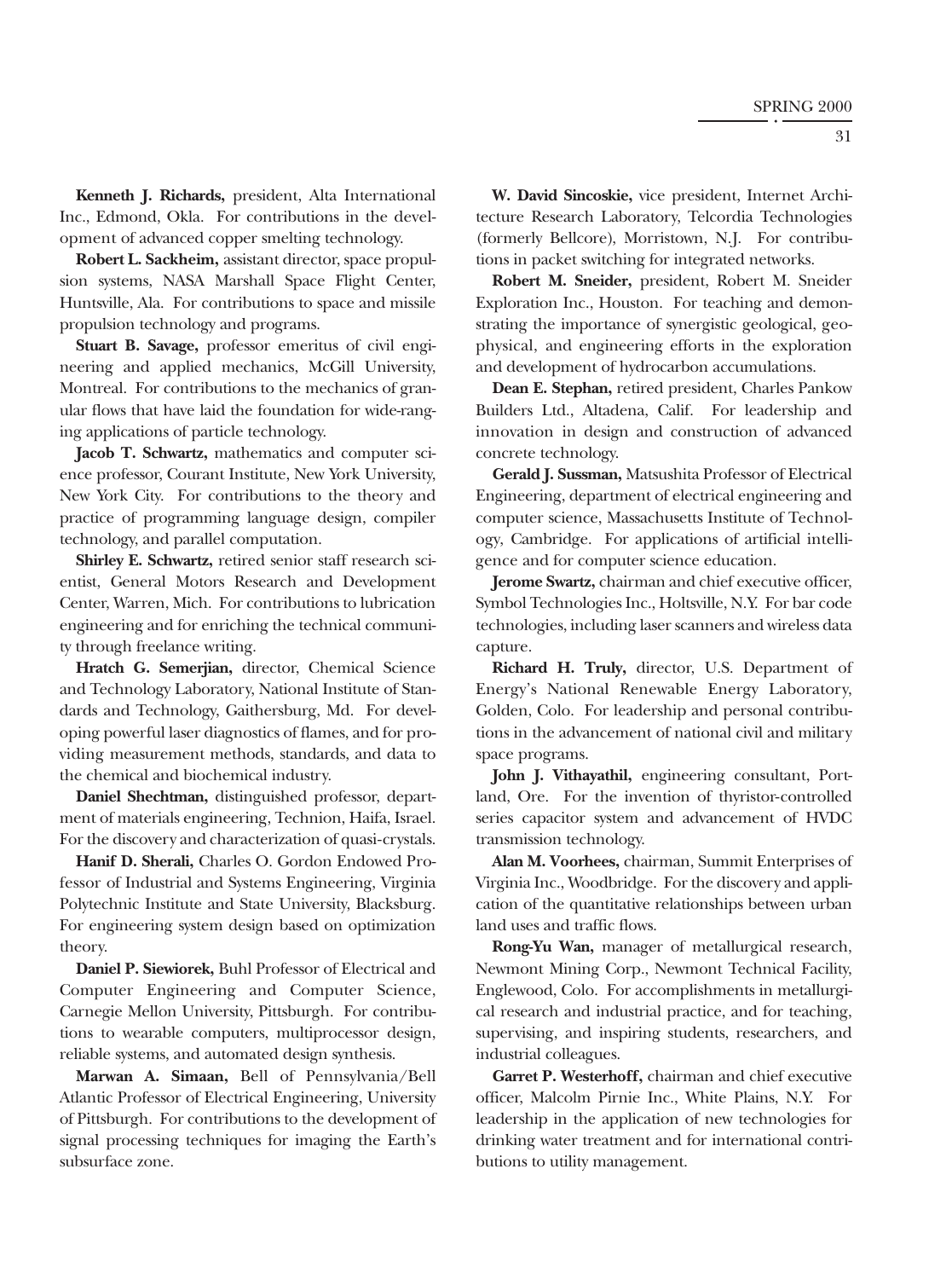

**John J. Wetzel II,** vice president and general manager, NAO Technical Centers, General Motors Corp., Warren, Mich. For creating a simultaneous engineering environment where manufacturing and design engineering teams concurrently design product and process.

**Dennis F. Wilkie,** corporate vice president and director, business development, quality and staff operations, integrated electronic systems sector, Motorola Inc., Northbrook, Ill. For the application of electronics and systems engineering technology to vehicular systems.

**C. P. (Ching-Ping) Wong,** professor, materials science and engineering, Georgia Institute of Technology, Atlanta. For contributions to materials development leading to plastic packaging of electronics.

**Joseph A. Yura,** Warren S. Bellows Centennial Professor in Civil Engineering, University of Texas, Austin. For research and educational contributions on bracing and stability design for steel structures.

#### **Foreign Associates**

**Chun-Yen Chang,** president, National Chiao Tung University, Kaohsung, Taiwan. For contributions to the Taiwanese electronics industry, education, and materials technology.

**Luis Esteva,** professor, Institute of Engineering, National University of Mexico, Mexico City. For contributions to seismic design and reliability analysis of structures and for leadership in international earthquake engineering activities.

**Kazuo Inamori,** founder and chief executive officer emeritus, Kyocera Corp., Kyoto, Japan. For innovation in ceramic materials and solar cell development and manufacturing; entrepreneurship of advanced technologies; and for being a role model for relating science to society.

**Helmut List,** president and chief executive officer, AVL List GMBH, Graz, Austria. For building a worldclass, technology-based international engineering, scientific, and research corporation.

**Hajime Sasaki,** chairman, NEC Corp., Tokyo. For contributions and leadership in development of advanced very large scale integration (VLSI) systems and in growth and harmonization of the international semiconductor industry.

**Jian Song,** president, Chinese Academy of Engineering Sciences, Beijing. For contributions to aerospace engineering, environmental protection, science and technology administration, and fostering international technical cooperation.

**Andreas Von Bechtolsheim,** vice president of engineering, Cisco Systems Inc., San Jose, Calif. For contributions to the design of computer workstations and high-performance network switching.

**James H. Whitelaw,** professor of convective heat transfer, department of mechanical engineering, Imperial College of Science, Technology, and Medicine, University of London. For contributions to fluid mechanics, heat transfer, and combustion instrumentation, and to education and the dissemination of new information.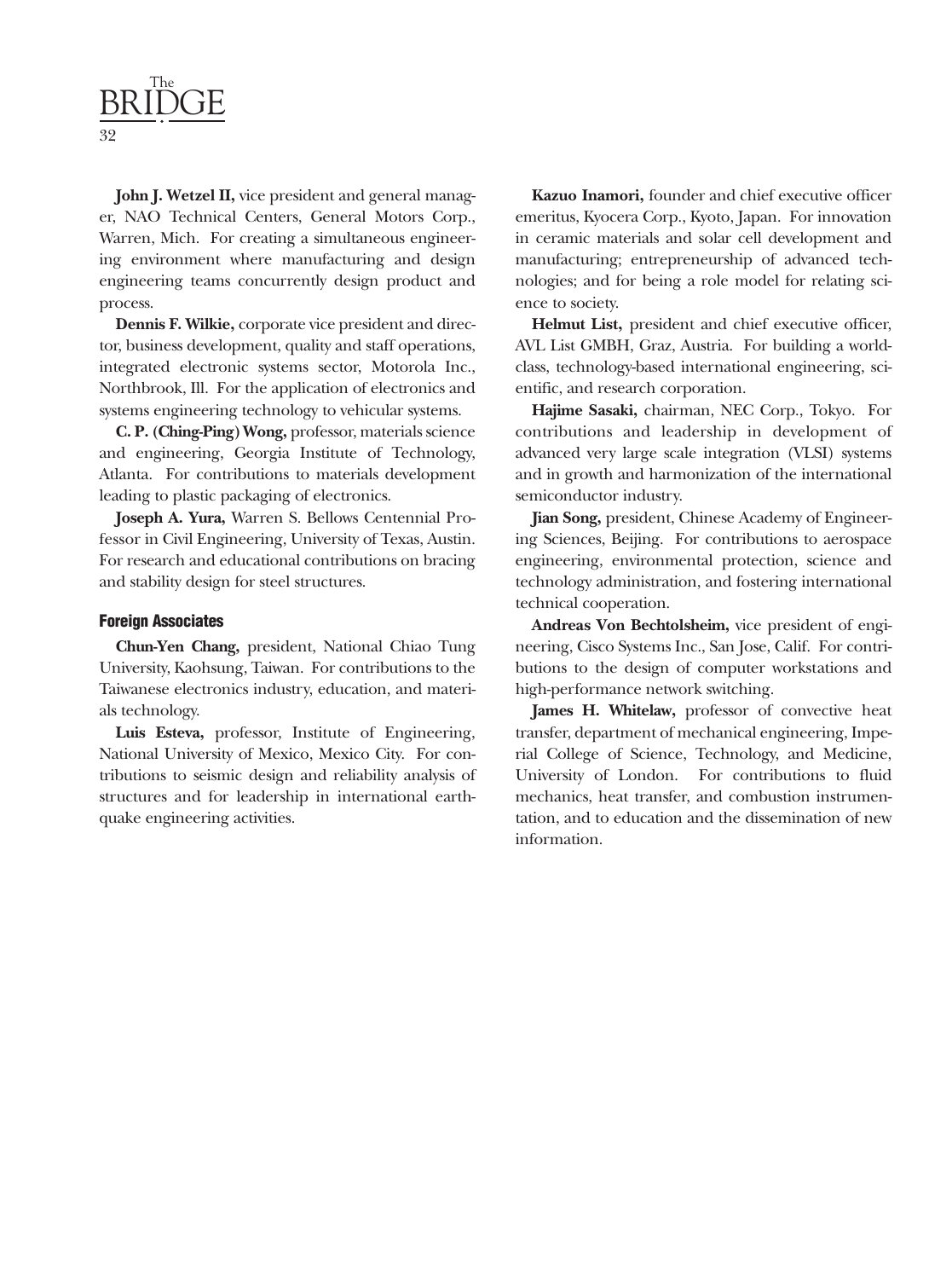### <span id="page-33-0"></span>**K–12 Standards for Technological Literacy**

In 1997, the NAE and the International Technology Education Association (ITEA) began informal discussions about the role of technology studies in elementary and secondary education. ITEA asked the NAE to review a set of content standards for K–12 technology education that ITEA was developing under funding from the National Science Foundation (NSF) and NASA. ITEA felt the standards would be strengthened by having the Academy's input. The NAE, for its part, saw the standards as a potentially effective tool for encouraging greater technological literacy.

The Academy established a six-person committee for this purpose, chaired by **George Bugliarello,** chancellor, Polytechnic University. Over the following year, the committee reviewed and provided comment on the first three drafts of the standards. The NAE committee was just one of many sources of input to ITEA. Altogether, more than 4,000 people critiqued the document through a variety of means, including mail-in review, online review, and input at field hearings around the United States.

In large measure because of the seriousness of the concerns about the third draft raised by key reviewers—including the NAE committee—ITEA concluded that the standards required additional revision. To that end, ITEA enlisted the expertise of the NRC Center for Science, Mathematics, and Engineering Education (CSMEE), which has a track record of developing educational standards for the K–12 grades. ITEA asked for and was awarded supplemental funding from NSF in March 1999 to carry out the additional review. The NAE committee decided to wait for this work to be finished before making a final judgment about the standards.

In October 1999, the NRC ITEA Standards Review Committee, chaired by NAE President **Bill Wulf,** issued its interim report. The report was encouraging about the progress made in the fourth draft of the standards, but it cited a number of areas where additional improvements were needed. (The report is available online at http://www.nap.edu/catalog/9763.html.) In late December 1999, after reviewing the fifth and sixth drafts, the NRC committee declared that the standards had met the requirements of the NRC report review process and issued a final letter report (also available online, http://www.nap.edu/catalog/9765.html).

Based on the conclusions of the NRC committee and their own positive assessment of the final draft of the standards, the NAE committee urged the NAE Council to make an affirming statement about the standards. The Council did so at its February meeting. (See below.)

The full text of the ITEA standards for technological literacy may be viewed online at the ITEA website, http://www.iteawww.org.

### **Statement on the ITEA Standards for Technological Literacy by the Council of the National Academy of Engineering**

#### **10 February 2000**

The United States depends on technology to maintain the health of its citizens, the safety of its borders, the strength of its economy, and the smooth functioning of its government. Despite this dependence, U.S. society is largely ignorant of the nature, history, and processes of technology. The result is a public that is disengaged from the very decisions that are shaping our technological future.

This lack of technological literacy is of great concern. It both limits the range of opportunities available to individuals and increases the chances that we are assessing incompletely the potential benefits, as well as the potential risks, of technological development.

People gain an understanding of technology in a variety of ways, including through formal coursework in school. Carefully developed educational standards, such as *Standards for Technological Literacy: Content for the Study of Technology,* are a key tool for creating lasting, systemic educational improvement. These standards, developed by the International Technology Education Association (ITEA), suggest what all K–12 students should know and be able to do regarding technology. The standards represent an important step in developing technological literacy.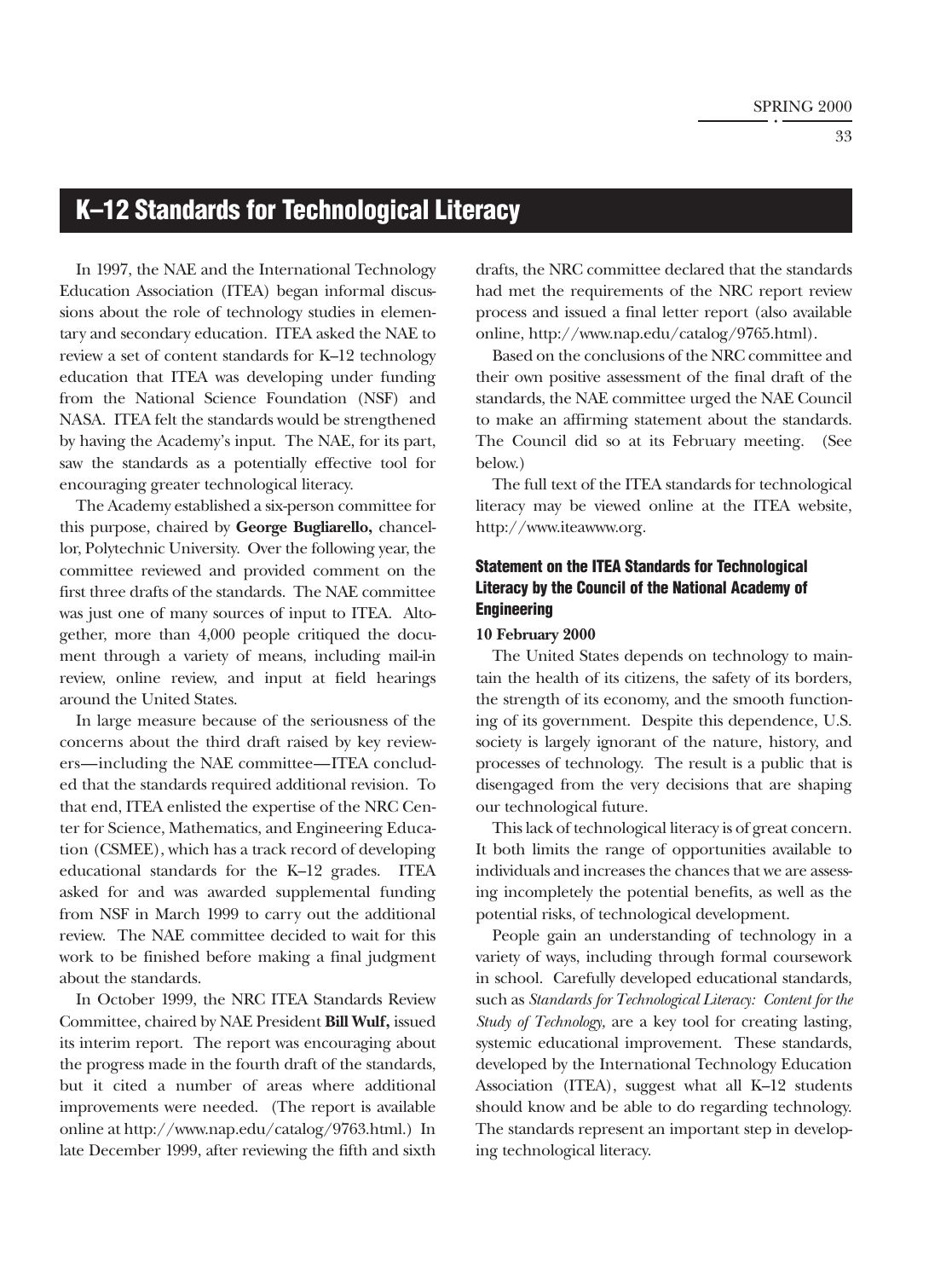<span id="page-34-0"></span>

The standards are not a blueprint for developing new, stand-alone courses. In fact, much of the content of technology will need to be integrated across the existing curriculum—in math, science, social studies, language arts, art, music, and other subject areas. Nor are the standards meant to be the last word on technology education. Rather, they should be thought of as a living document subject to periodic reevaluation and revision.

The ITEA standards have undergone a lengthy development process, including a careful review by committees of both the National Academy of Engineering and the National Research Council.

The Council of the National Academy of Engineering strongly supports the *Standards for Technological Literacy: Content for the Study of Technology* and urges their implementation.

### **NAE Announces Greatest Engineering Achievements**

Speaking on behalf of the NAE, astronaut and engineer **Neil A. Armstrong** announced the 20 engineering achievements that have had the greatest impact on quality of life in the twentieth century. The announcement was made 22 February during National Engineers Week at a sold-out National Press Club luncheon (see Armstrong's remarks on page 14).

To celebrate a remarkable century of technological achievement, the Greatest Achievements project was initiated by the NAE and conducted in collaboration with the American Association of Engineering Societies, National Engineers Week, and 27 other professional engineering societies. The societies generated more than 100 nominations for the list of the greatest achievements, and an NAE selection committee used an extensive evaluation process to choose and rank the top 20.

In conjunction with Armstrong's announcement, the NAE released a website highlighting the top 20 achievements. The website, www.greatachievements.org, lists the achievements, discusses their impact upon the quality of life, and provides brief histories of the key engineering events in their development.

The NAE's selection committee included leading engineering experts from academia, industry, and a wide range of engineering disciplines: **Harold M. Agnew,** retired president, General Atomics, and former director, Los Alamos National Laboratory; **Frances E. Allen,** IBM fellow; **Neil A. Armstrong,** former astronaut and chair, AIL Technologies; **Norman R. Augustine,** executive committee chair and former president and CEO, Lockheed Martin Corporation; **William F. Ballhaus, Sr.,** former president, Beckman Instruments; **David P. Billington,** author and professor of civil engineering and operations research, Princeton University; **Frederick H. Dill,** senior technical officer, IBM Research Center; **Essex E. Finney, Jr.,** retired, Agriculture Research Service, U.S. Department of Agriculture; **George M. C. Fisher,** chairman, Eastman Kodak Company, and former chairman and CEO, Motorola Inc.; **John H. Gibbons,** former assistant to President Clinton for science and technology, and former director, Office of Science and Technology Policy; **Daniel S. Goldin,** administrator, NASA; **Ronald E. Goldsberry,** chairman and CEO, CarStation.com; **Mary L. Good,** former under secretary for technology, U.S. Department of Commerce; **Irwin M. Jacobs,** chairman and CEO, QUALCOMM, Inc.; **Jack E. Little,** former president and CEO, Shell Oil Company; **Robert W. Lucky,** inventor of the adaptive equalizer used in high-speed data transmission; **John B. Mooney, Jr.,** U.S. Navy, retired, and former chief, Office of Naval Research; **William J. Perry,** former secretary of defense; **Henry Petroski,** author and professor of civil engineering, Duke University; **Alan Schriesheim,** former director and CEO, Argonne National Laboratory; **William E. Splinter,** inventor and developer of agricultural technologies; **H. Guyford Stever** (chair), former science advisor to President Ford, former president, Carnegie Mellon University, and former director, National Science Foundation; **Ivan E. Sutherland,** vice president and fellow, Sun Microsystems; **Paul E. Torgersen,** John W. Hancock, Jr., Chair in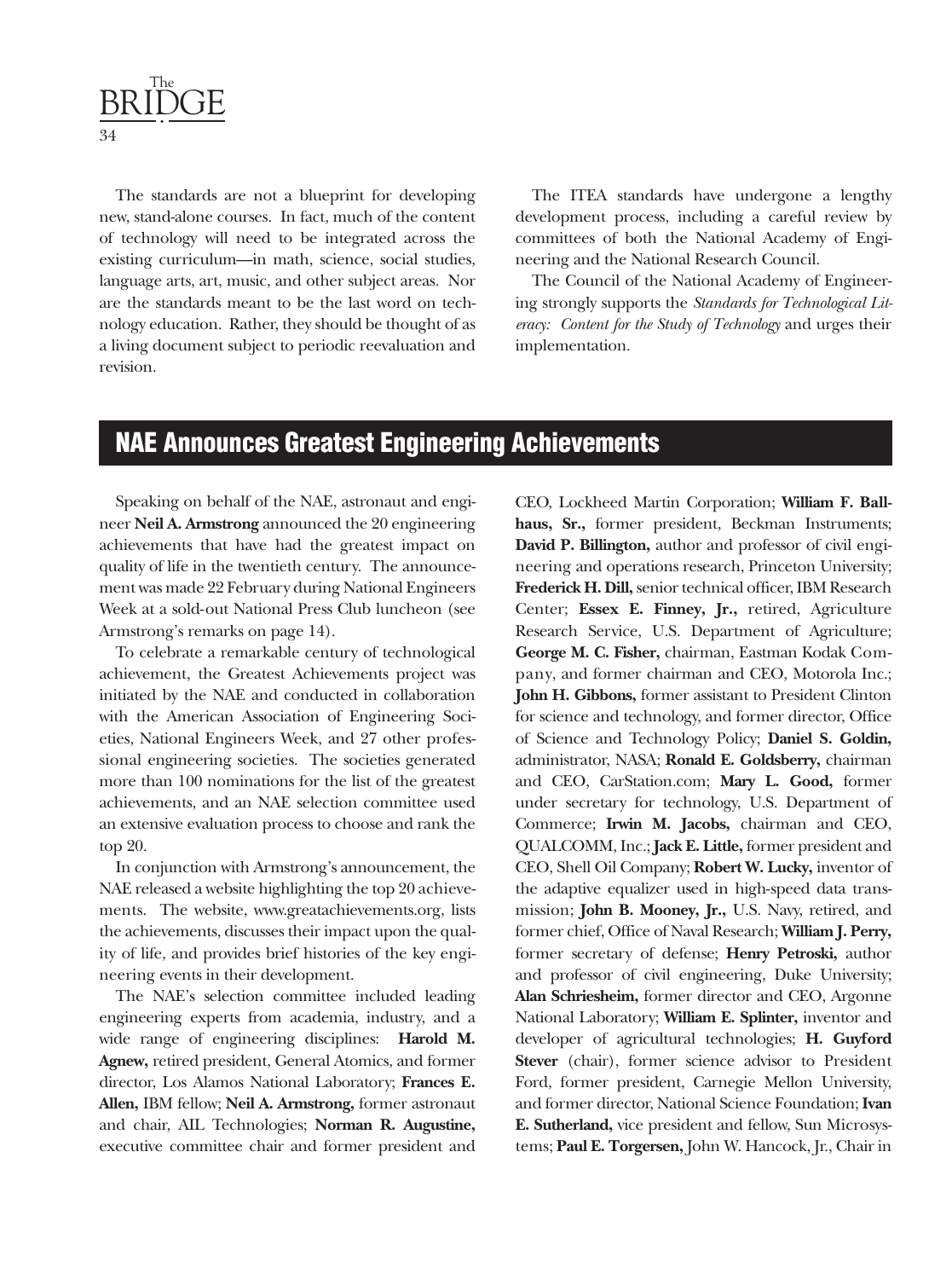Engineering and former president, Virginia Polytechnic Institute and State University; **Charles H. Townes,** inventor of maser/laser and Nobel laureate; **Charles M. Vest,** president, Massachusetts Institute of Technology; **John T. Watson,** acting deputy director, Heart, Lung, and Blood Institute, National Institutes of Health; **James C. Williams,** Honda Professor of Materials, Ohio State University; and **Wm. A. Wulf,** president, NAE.

Neil Armstrong's speech was broadcast on National Public Radio and C-SPAN, and the announcement was covered in *USA Today,* the *New York Times,* and a number of news websites, including CNN, MSNBC, ABC News, and Yahoo. For more information on the Greatest Achievements project, refer to the website at http://www.greatachievements.org, or contact Robin Gibbin at 202-334-1562 or rgibbin@nae.edu.

|  | The Greatest Engineering Achievements of the 20th Century |  |
|--|-----------------------------------------------------------|--|
|  |                                                           |  |

| 1. Electrification                     | 11. Highways                                 |
|----------------------------------------|----------------------------------------------|
| 2. Automobile                          | 12. Spacecraft                               |
| 3. Airplane                            | 13. Internet                                 |
| 4. Water supply and distribution       | 14. Imaging                                  |
| 5. Electronics                         | 15. Household appliances                     |
| 6. Radio and television                | 16. Health technologies                      |
| 7. Agricultural mechanization          | 17. Petroleum and petrochemical technologies |
| 8. Computers                           | 18. Laser and fiber optics                   |
| 9. Telephone                           | 19. Nuclear technologies                     |
| 10. Air conditioning and refrigeration | 20. High-performance materials               |
|                                        |                                              |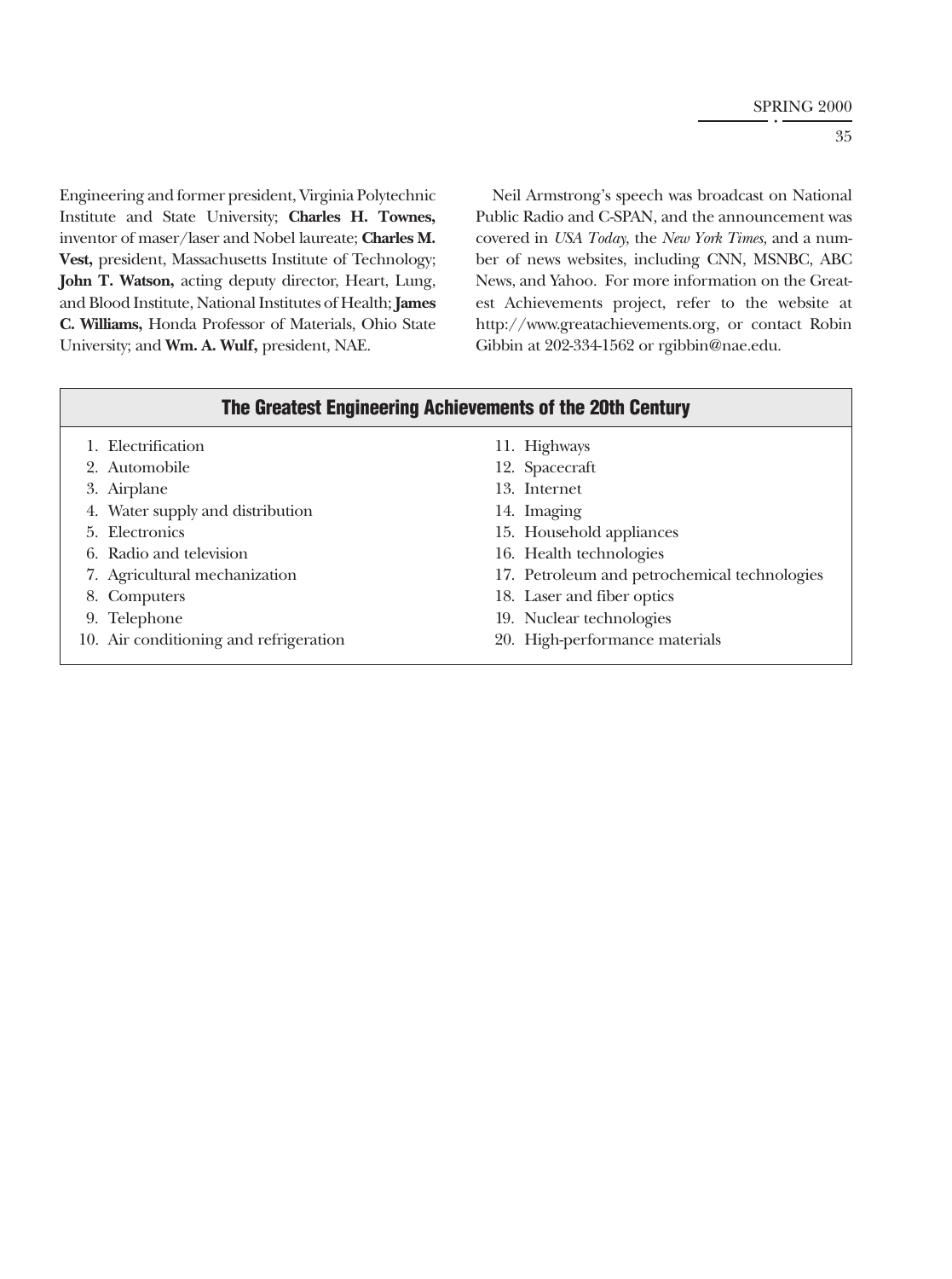### **NAE Thanks Donors**



*Sheila E. Widnall*

The National Academy of Engineering has a long history of providing guidance to the nation's leaders on issues related to engineering and technology. As our society becomes increasingly dependent on technology, the NAE's ability to provide this guidance is more critical than ever.

The NAE's work is carried out in part through the support of National Research

Council studies, and in part through independent, selfinitiated program activities. To fulfill its mission, the NAE relies on the generosity of contributors to fund workshops, symposia, studies, and other activities.

In 1999, gifts received from members, individuals, foundations, and corporations totaled more than \$1.7 million. When combined with new pledges made in 1999 for future gifts, the total exceeds \$3.3 million. Corporate contributions to the NAE saw a nearly threefold increase over 1998, with new, unrestricted gifts and pledges in excess of \$1.8 million. Member giving also increased dramatically, with contributions to the NAE's Annual Fund reaching a record high of \$340,000, an increase of 120 percent over 1998. (Total individual contributions for 1999, including those to the Annual Fund, reached \$649,000.)

The total number of member gifts increased for the fourth consecutive year, and for the first time, the average donation exceeded \$1,000. Former NAE Chairman Richard Morrow, retired CEO of Amoco, contributed the year's most significant individual gift, setting a strong leadership example in an exciting prelude to the Academy's upcoming capital campaign.

The NAE is profoundly grateful for this support. These funds allow the NAE to seed important engineering and policy initiatives throughout the National Academies. For example, between July 1998 and December 1999, the independent program of the NAE

• released two important new books related to industrial ecology—*Industrial Environmental Performance* *Metrics* and *Measures of Environmental Performance and Ecosystem Condition;*

- conducted a workshop at the request of the White House National Economic Council to explore the potential for using government-sponsored inducement prize contests to spur technological innovation;
- started a new program on technological literacy to encourage improvements in the U.S. education system and to guide the nation in this critical area;
- convened the Summit on Women in Engineering to focus attention on recruiting, retaining, and advancing women in engineering;
- held Frontiers of Engineering symposia for U.S. and German participants to facilitate collaboration and cross-discipline knowledge sharing among young engineers involved in leading-edge technical work; and
- expanded its efforts in outreach and public understanding of engineering with a number of new programs using diverse media outlets.

Despite these and other accomplishments, many challenges remain. We must continue to build upon the NAE's reputation as the preeminent organization for the resolution of society's most pressing technological issues. We also must work to promote professional and public awareness of the NAE and its role in our increasingly technology-driven society, and maintain a membership that is diverse, active, and recognized for its many accomplishments.

In the list below, the NAE gratefully acknowledges contributions received during the period from January 1 to December 31, 1999. We appreciate the trust you have placed in the NAE to accomplish an agenda that has distinct benefits for the engineering profession, our nation, and people worldwide, and we look forward to continuing the work you have so generously supported.

<u>beelo</u>

Sheila E.Widnall, NAE Vice President Institute Professor Massachusetts Institute of Technology

36

<span id="page-36-0"></span>The BRIDGE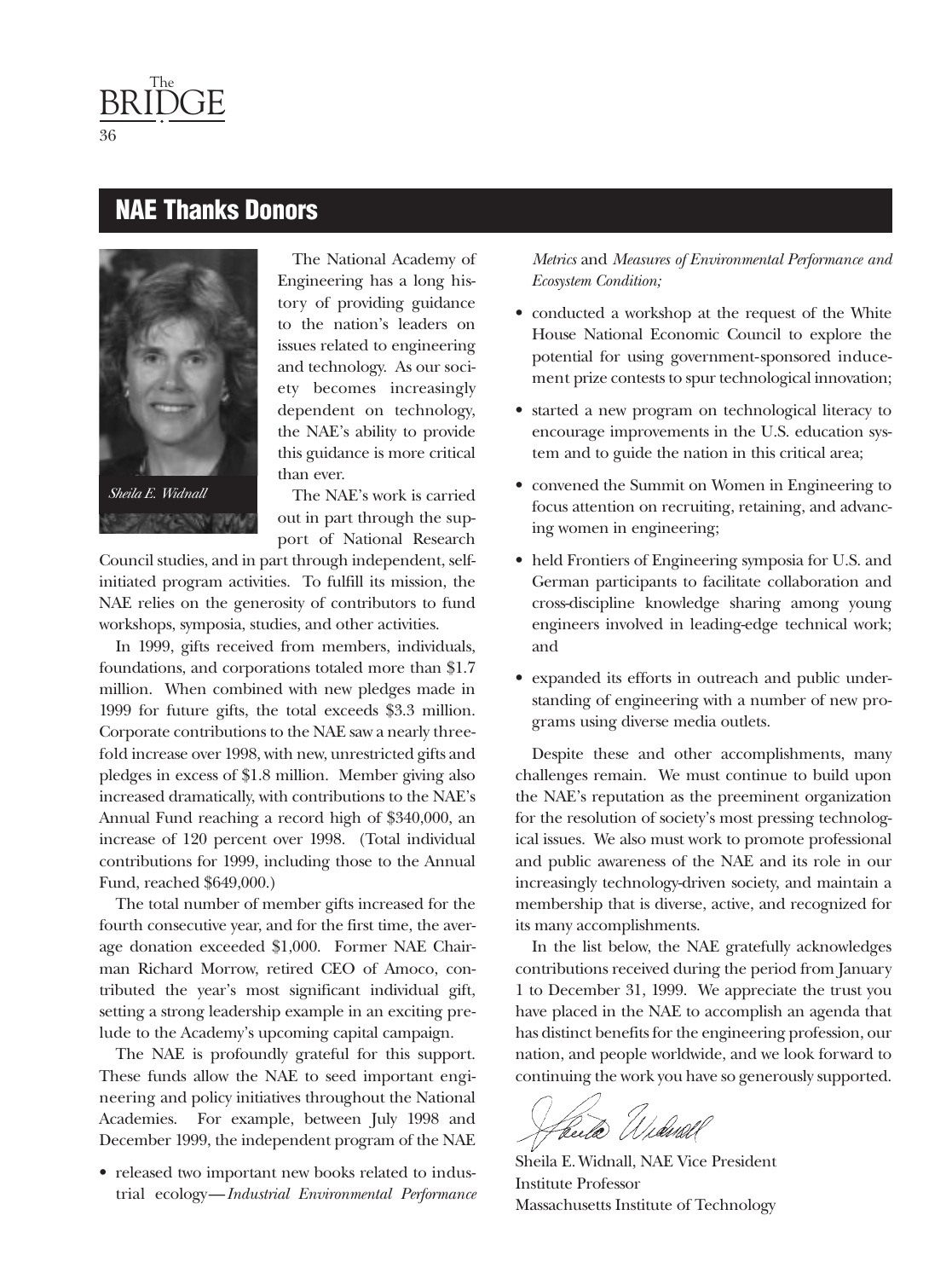#### **CORPORATIONS**

Alcoa, Inc.\* American Electric Power Company, Inc. AMP Incorporated AT&T Corporation\* Battelle Memorial Institute\* Berwind Corporation The Boeing Company Boyle Engineering Corporation The Chevron Corporation Corning Incorporated DaimlerChrysler Corporation Fund The Dow Chemical Company\* E. I. du Pont de Nemours & Company\* Duke Energy Company Eastman Chemical Company Eastman Kodak Company Ford Motor Company General Electric Company\* General Motors Corporation Hewlett-Packard Company Knowles Electronics, Inc. Lockheed Martin Corporation\* Lutron Electronics Co., Inc.\* Mobil Corporation\* Motorola, Inc.\* Parsons Brinckerhoff, Inc.\* PJM Interconnection, L.L.C. QUALCOMM, Inc.\* Raytheon Company Science Applications International Corporation\* Southern Company Services Inc.\* Sun Microsystems, Inc. Texas Utilities Company\*

Thermo Electron Corporation United Technologies Corporation\* Xerox Corporation

#### **FOUNDATIONS**

Stratford Foundation

#### **OTHERS**

The Buffalo News Defense Advanced Research Projects Agency German-American Academic Council\* National Science Foundation National Aeronautics and Space Administration U.S. Department of Defense Ohio University\*

#### **MEMBERS**

Hubert I. Aaronson H. Norman Abramson Andreas Acrivos Robert Adler Ronald J. Adrian Fred W. Albaugh Paul A. Allaire William F. Allen, Jr. Charles A. Amann Betsy Ancker-Johnson John C. Angus David H. Archer John A. Armstrong Neil A. Armstrong Wm. H. Arnold Roman F. Arnoldy Irving L. Ashkenas Holt Ashley David Atlas J. Leland Atwood Donald W. Bahr Earl E. Bakken Paul Baran Thomas D. Barrow Jordan J. Baruch John W. Batchelor

Robert F. Bauer Richard T. Baum Roy H. Beaton Stephen D. Bechtel, Jr. Robert R. Beebe C. Gordon Bell David P. Billington Franklin H. Blecher W. Spencer Bloor Jack L. Blumenthal Barry W. Boehm Seymour M. Bogdonoff Oliver C. Boileau Lillian C. Borrone Harry E. Bovay, Jr. H. Kent Bowen Willard S. Boyle Lewis M. Branscomb Harvey Brooks Alan C. Brown William M. Brown Jack E. Buffington George Bugliarello Donald C. Burnham Paul L. Busch *In memory of Bern Dibner* L. G. Byrd Edward J. Campbell Francois J. Castaing Bei T. Chao Edmund Y. S. Chao Robert A. Charpie Joseph V. Charyk Harold Chestnut Leland C. Clark, Jr. Philip R. Clark John L. Cleasby G. Wayne Clough Louis F. Coffin, Jr. Jerome B. Cohen Richard A. Conway Esther M. Conwell Paul M. Cook Fernando J. Corbato Edgar M. Cortright Stephen H. Crandall Douglass D. Crombie Malcolm R. Currie Lawrence B. Curtis C. Chapin Cutler James W. Dally

Edward E. David, Jr. Frank W. Davis Robert C. Dean, Jr. Earnest W. Deavenport, Jr. Thomas B. Deen Don U. Deere Alton C. Dickieson Ralph L. Disney John E. Dolan Coleman D. Donaldson Nicholas M. Donofrio Irwin Dorros E. Linn Draper Harry G. Drickamer Daniel C. Drucker James J. Duderstadt Edsel D. Dunford Carroll H. Dunn Floyd Dunn Lloyd A. Duscha George J. Dvorak Robert J. Eaton Lewis S. Edelheit Helen T. Edwards Gerard W. Elverum, Jr. Richard E. Emmert Fazil Erdogan Ersel A. Evans James R. Fair Thomas V. Falkie Robert M. Fano Alexander Feiner Michael Field Daniel J. Fink Fred N. Finn Robert E. Fischell John C. Fisher John W. Fisher Nancy D. Fitzroy Samuel C. Florman Robert C. Forney Harold K. Forsen John S. Foster, Jr. Charles A. Fowler George A. Fox Gerard F. Fox William L. Friend Robert A. Frosch E. Montford Fucik Theodore V. Galambos B. John Garrick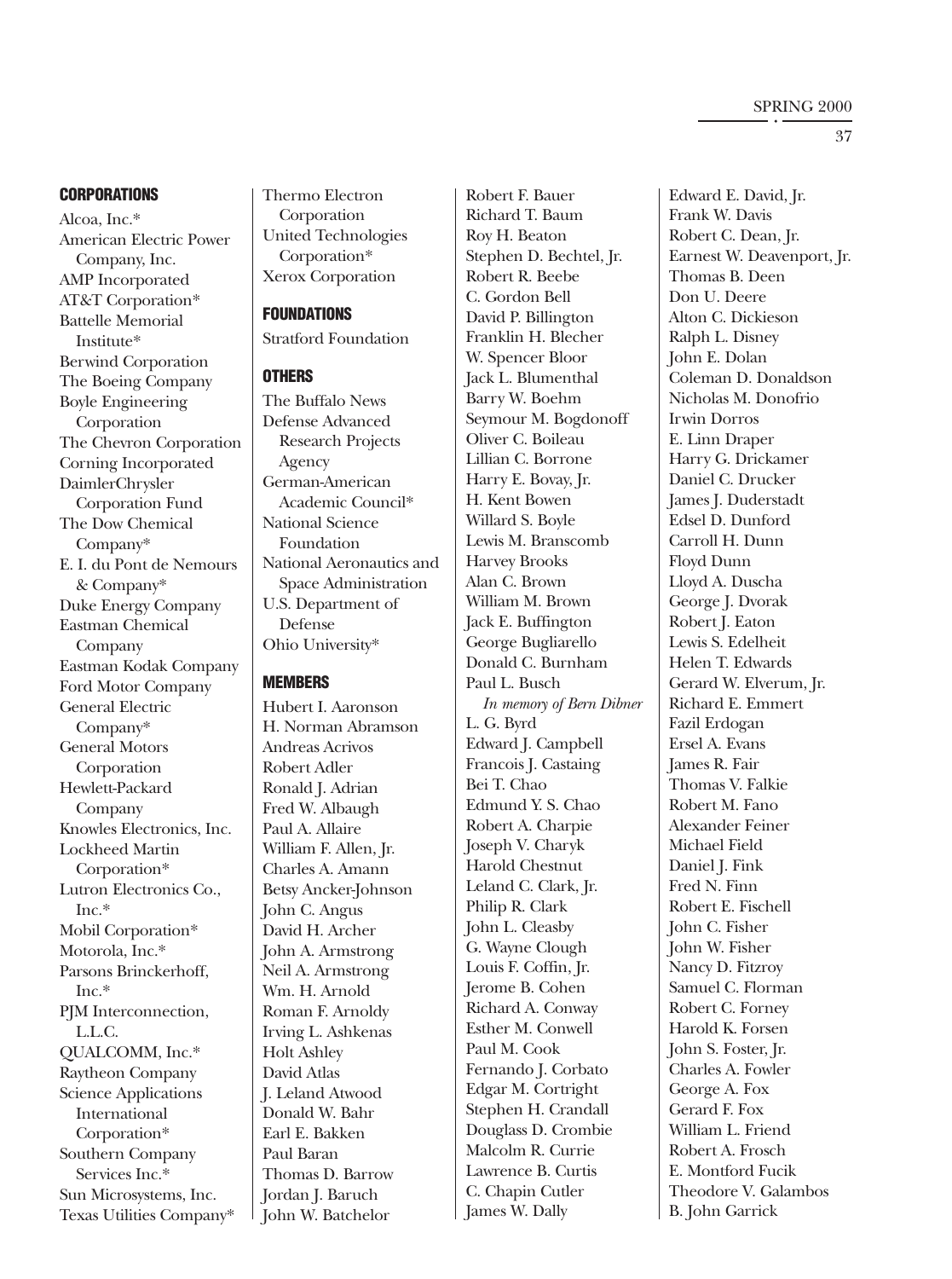

C. William Gear Charles M. Geschke Ivan A. Getting John H. Gibbons Elmer G. Gilbert Paul H. Gilbert James Gillin Norman A. Gjostein William C. Goins, Jr. Richard J. Goldstein Ralph E. Gomory Mary L. Good Joseph W. Goodman William E. Gordon Paul E. Gray Wilson Greatbatch William A. Gross Robert C. Gunness Kenneth W. Hamming Delon Hampton Wesley L. Harris Howard R. Hart, Jr. Julius J. Harwood George N. Hatsopoulos Willis M. Hawkins Adam Heller John L. Hennessy Robert J. Hermann Arthur H. Heuer James Hillier George J. Hirasaki David G. Hoag Claude R. Hocott David A. Hodges Lester A. Hoel C. Lester Hogan David C. Hogg Charles H. Holley George W. Housner Sheldon E. Isakoff Robert B. Jansen Edward G. Jefferson George W. Jeffs Paul C. Jennings James O. Jirsa Amos E. Joel, Jr. James R. Johnson Roy G. Johnston Anita K. Jones Thomas V. Jones Trevor O. Jones

Thomas Kailath Dean Kamen Joseph F. Keithley Thomas J. Kelly Jack S. Kilby Albert S. Kobayashi Max A. Kohler Robert G. Kouyoumjian James N. Krebs Lester C. Krogh Doris Kuhlmann-Wilsdorf Charles C. Ladd Richard T. Lahey, Jr. James L. Lammie Rolf W. Landauer John W. Landis J. Halcombe Laning Louis J. Lanzerotti Thomas H. Lee Johanna M. H. Levelt Sengers Humboldt W. Leverenz Hans W. Liepmann Frederick F. Ling John G. Linvill Barbara H. Liskov Jack E. Little Robert G. Loewy Ralph A. Logan John P. Longwell Alan M. Lovelace John Lowe III Thomas S. Maddock I. Harry Mandil William D. Manly Robert W. Mann Hans Mark Karl E. Martersteck Edward A. Mason John L. Mason Bryant Mather Robert D. Maurer William C. Maurer David W. McCall James C. McGroddy Kenneth G. McKay Ross E. McKinney John L. McLucas Eugene S. Meieran Seymour L. Meisel M. Eugene Merchant

Ruben F. Mettler Dwight F. Metzler Henry L. Michel David Middleton Angelo Miele James J. Mikulski Rene H. Miller James K. Mitchell Francis C. Moon John R. Moore Richard K. Moore Douglas C. Moorhouse Richard M. Morrow Joel Moses Van C. Mow Earll M. Murman Peter Murray Dale D. Myers Gerald Nadler Venkatesh Narayanamurti John Neerhout, Jr. Robert M. Nerem Shlomo P. Neuman Joseph H. Newman Robert E. Newnham Roberta J. Nichols Charles C. Noble Ronald P. Nordgren Wesley L. Nyborg Daniel A. Okun Kenneth H. Olsen Gerald T. Orlob Simon Ostrach Warren H. Owen Charles J. Pankow Norman F. Parker R. Fabian W. Pease Eugene J. Peltier Alan W. Pense Courtland D. Perkins Thomas K. Perkins Emil Pfender Theodore H.H. Pian Frank E. Pickering William H. Pickering Karl S. Pister Egor P. Popov William R. Prindle Wilbur Pritchard Ronald F. Probstein Donald E. Procknow

Nathan E. Promisel Allen E. Puckett Louis T. Rader Simon Ramo Robert H. Rediker Charles E. Reed Cordell Reed Irving S. Reed Eric H. Reichl Robert O. Reid Jean-Michel M. Rendu John R. Rice Jerome G. Rivard Walter L. Robb George A. Roberts Robert K. Roney Anatol Roshko Henry M. Rowan Will H. Rowand Brian H. Rowe Joseph E. Rowe Paul E. Rubbert Jerome L. Sackman Steven B. Sample Reuben Samuels Linda S. Sanford Maxine L. Savitz John A. Schey Warren G. Schlinger Roland W. Schmitt William R. Schowalter Robert C. Seamans, Jr. Willard F. Searle, Jr. Robert J. Serafin F. Stan Settles Maurice E. Shank Ascher H. Shapiro Hsieh W. Shen Reuel Shinnar Michael L. Shuler William H. Silcox Arnold H. Silver Richard P. Simmons Massoud T. Simnad Ernest T. Smerdon Franklin F. Snyder J. Edward Snyder, Jr. Joel S. Spira Charles P. Spoelhof Edgar A. Starke, Jr. Chauncey Starr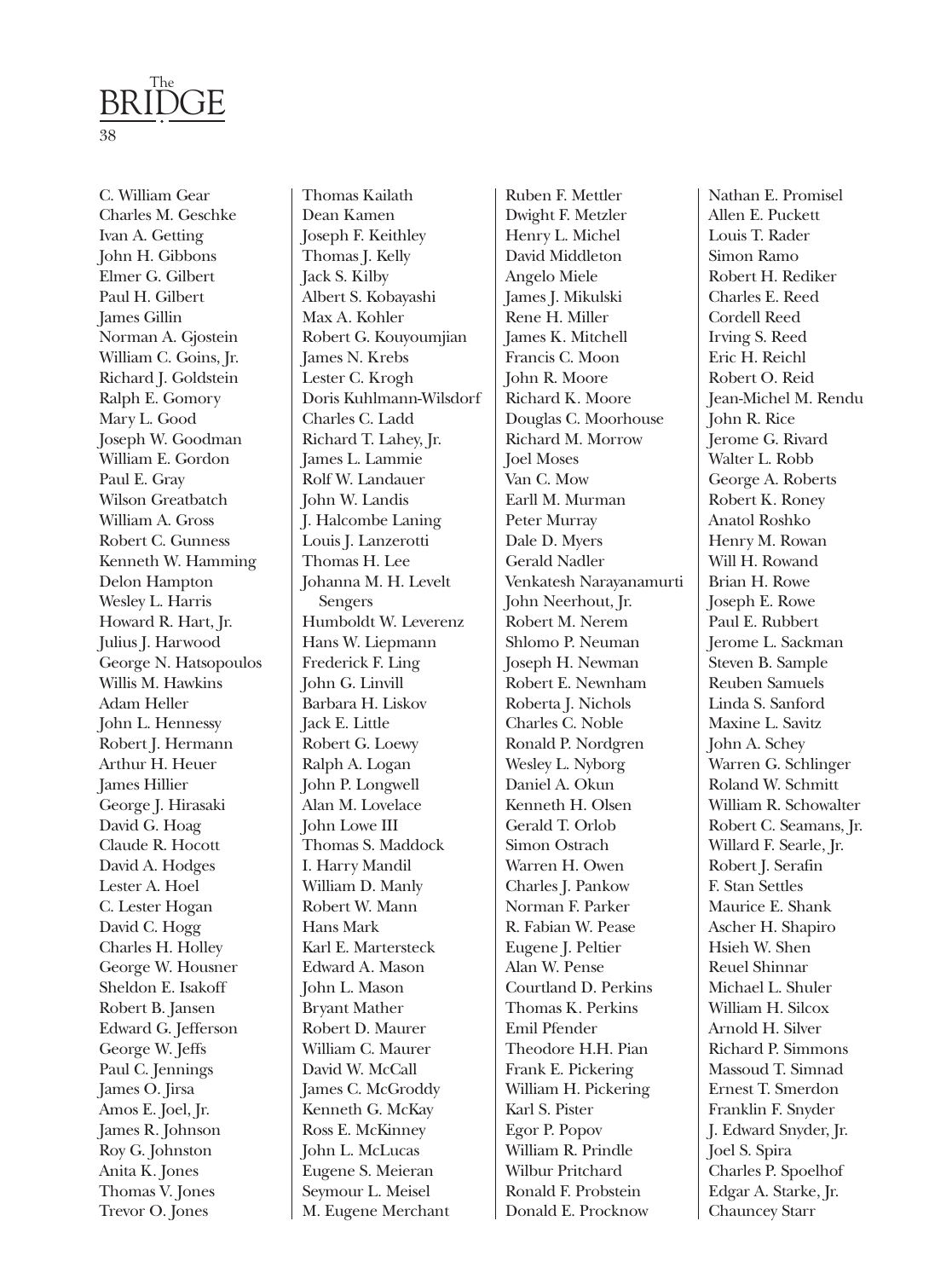#### SPRING 2000

<span id="page-39-0"></span>Raymond S. Stata Peter Staudhammer Richard J. Stegemeier Dale F. Stein Beno Sternlicht H. Guyford Stever William D. Strecker Simon M. Sze Chen-To Tai Morris Tanenbaum Man-Chung Tang Gerald F. Tape Daniel M. Tellep Leo J. Thomas Chang-Lin Tien Neil E. Todreas Gary L. Tooker Hardy W. Trolander R. Rhodes Trussell

Robert C. Turnbull Howard S. Turner Keith W. Uncapher Anestis S. Veletsos Charles M. Vest Oswald G. Villard, Jr. Raymond Viskanta Andrew J. Viterbi Irving T. Waaland Harvey A. Wagner Steven J. Wallach Daniel I. C. Wang Kuo K. Wang John T. Watson Johannes Weertman Julia R. Weertman Paul K. Weimer Robert J. Weimer Max T. Weiss

Irwin Welber Jasper A. Welch, Jr. Jack H. Wernick Albert R. C. Westwood John R. Whinnery Robert M. White Robert M. White Robert H. Widmer Sheila E. Widnall J. Ernest Wilkins, Jr. Ward O. Winer John J. Wise Bertram Wolfe Edward Woll Eugene Wong Savio L-Y. Woo Edgar S. Woolard, Jr. David A. Woolhiser

William A. Wulf\*

John F. Yardley A. Thomas Young Ben T. Zinn

#### **INDIVIDUALS**

David Dibner *In memory of Bern Dibner* Robert P. Luciano\* Olga Kirchmayer\* Michael W. O'Mahoney

\* Denotes contributions (in part or in total) restricted to support of specific NAE program activities.

### **Home Secretary Simon Ostrach Honored**



*L to R: Aaron Cohen, Si Ostrach, Kathie Olsen, Martin Glicksman, Eugene Trinh*

en me

*CONTRACTORY COMMENTS* 

On June 30 **Simon Ostrach** will conclude two terms as NAE Home Secretary. In honor of his service to the Academy membership, the National Meeting symposium, held on 11 February in Irvine, Calif., was dedicated to him. The symposium's theme, "The Space Program and Microgravity Research," was chosen to reflect Dr. Ostrach's extensive work in microgravity research, which included many experiments flown on space shuttle missions.

After an introduction by NAE President **Wm. A. Wulf,** the chair of the symposium organizing committee, **Aaron Cohen,** related the symposium's goals, which included expressing the NAE's deep respect and gratitude to Si for all he has done for the Academy. Kathie L. Olsen, NASA's chief scientist, delivered the keynote address, followed by Eugene H. Trinh, director of NASA's Microgravity Research Division, who spoke on "The Opportunities and Rewards of Low Gravity Investigations in the Physics of Fluid." The next topic was "Fluid Interactions in Crystal Growth and Solidification," discussed by **Martin E. Glicksman,** John Tod Horton Distinguished Professor, Rensselaer Polytechnic Institute. Charles Walker, senior manager of the space and communications group at Boeing, concluded the symposium by discussing "An Industry View of Low-Gravity R&D."

We wish Si all the best in his post as director of the National Center for Microgravity Research on Fluids and Combustion at Case Western Reserve University. We'll miss you, Si!

39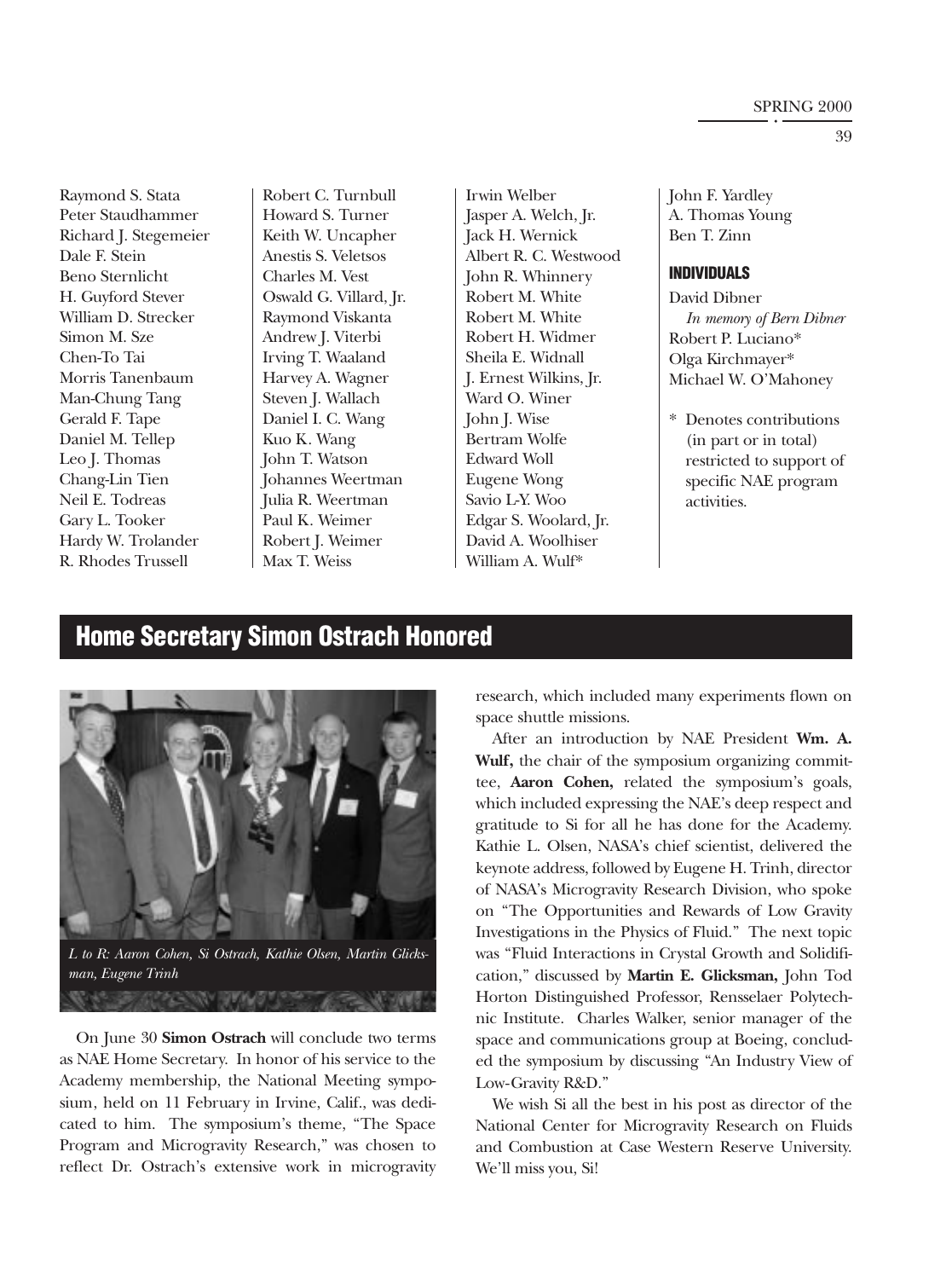<span id="page-40-0"></span>The BRIDGE

### **Draper Prize Winners Honored**



*Draper Prize recipients Charles K. Kao, Robert D. Maurer, and John B. MacChesney at the presentation ceremony hosted at the U.S. Depatement of State in Washington, D.C.***ASSIMA IN MARTINE** 

Neal Lane, assistant to the President for science and technology, represented the White House at a black-tie dinner in February to honor the recipients of the 1999 Charles Stark Draper Prize. The recipients are **Charles K. Kao, Robert D. Maurer,** and **John B. MacChesney,** key contributors to the development and manufacturing of fiber optic technology. In his remarks, Dr. Lane stated that "Today we live in an age of unparalleled possibility and prosperity that is built upon our national legacy of engineering achievements and innovations. From the automobile to space flight, from the telephone to the Internet, from electrification to nanotechnology, our unmatched engineers continue advancing the frontiers of discovery, transforming our lives and societies, and building a better world for the twenty-first century."

More than 250 guests attended the dinner and presentation ceremony hosted at the U.S. Department of State in Washington, D.C. NAE President **Wm. A. Wulf** served as master of ceremonies while **Mary Good,** chair of the 1999 Draper Prize committee, and Vince Vitto, president and CEO of the Charles Stark Draper Laboratory, discussed the committee selection process and provided a historical perspective on Charles Stark Draper, for whom the prize is named.

In 2001, the NAE's annual award dinner and presentation ceremony will honor the recipients of the Charles Stark Draper Prize as well as the first recipients of the Fritz J. and Dolores H. Russ Prize.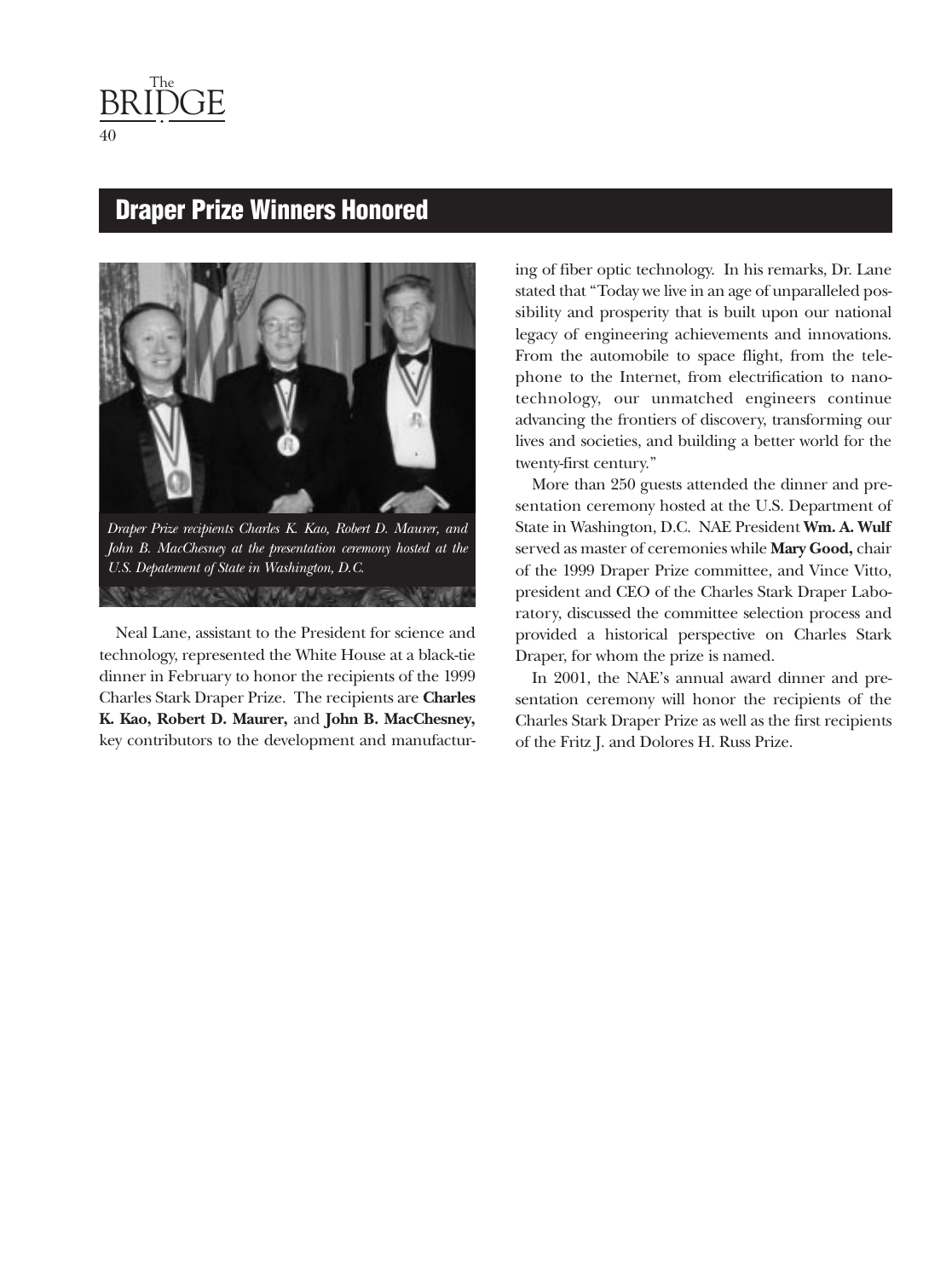### <span id="page-41-0"></span>**NAE Calendar of Meetings**

| 2000      |                                                     | 2 June                                                                                        | NAE/AAES Forum                                              |  |
|-----------|-----------------------------------------------------|-----------------------------------------------------------------------------------------------|-------------------------------------------------------------|--|
| 2 May     | <b>NAE Regional Meeting</b>                         | $7-8$ June                                                                                    | Workshop on Megacities                                      |  |
|           | Princeton, N.J.                                     | $15$ June                                                                                     | <b>Russ Prize Committee</b>                                 |  |
| 4 May     | <b>NAE Regional Meeting</b>                         | 16 June                                                                                       | Congressional Luncheon                                      |  |
| $8-9$ May | Cleveland<br>Convocation of Professional            | $26 - 27$ June                                                                                | Exploratory Workshop on Earth<br><b>Systems Engineering</b> |  |
| 12 May    | <b>Engineering Societies</b><br><b>NAE</b> Council  | $6-7$ July                                                                                    | Forum on Diversity in the<br><b>Engineering Workforce</b>   |  |
| 25 May    | <b>Draper Prize Committee</b>                       | $27$ July                                                                                     | <b>NAE Regional Meeting</b>                                 |  |
| 1 June    | Committee on Engineering<br>Education               |                                                                                               | Stanford, Calif.                                            |  |
|           | NAE/AAES International<br><b>Advisory Committee</b> | All meetings are held in the Academies Building,<br>Washington, D.C., unless otherwise noted. |                                                             |  |

### **In Memoriam**

**PAUL BECK,** 89, professor emeritus of metallurgy, University of Illinois at Urbana-Champaign, died on 20 March 1997. Professor Beck was elected to the NAE in 1981 for pioneering studies in deformation and textures of engineering alloys and in electronic and magnetic characterization of complex alloy systems.

**ROBERT BROMBERG,** 77, retired vice president, research and engineering, TRW Electronics and Defense, died on 25 January 1999. Dr. Bromberg was elected to the NAE in 1969 for contributions as a teacher and researcher and as an engineer and manager in national defense and space programs.

**SIGVARD EKLUND,** 88, director general, emeritus, International Atomic Energy Agency, died on 31 January 2000. Dr. Eklund was elected a foreign associate of the NAE in 1979 for contributions to the practical uses of atomic energy.

**ROBERT C. GOODING,** 81, director, Columbia Research Corporation, died on 30 November 1999. Admiral Gooding was elected to the NAE in 1976 for contributions to Polaris/Poseidon weapon systems and development of naval sea systems.

**ARNOLD HALL,** 84, retired chairman, Hawker Siddeley Group, PLC, died on 11 January 2000. Sir Arnold was elected a foreign associate of the NAE in 1976 for contributions in aeronautics, including design and construction of the first large-scale British transonic wind tunnel and other developments in aircraft navigation and structures.

**EIVIND HOGNESTAD,** 78, retired director, Construction Technology Laboratories, Inc., died on 16 February 2000. Dr. Hognestad was elected to the NAE in 1973 for contributions and leadership in reinforced concrete research, particularly ultimate strength design and the use of high-strength reinforcement.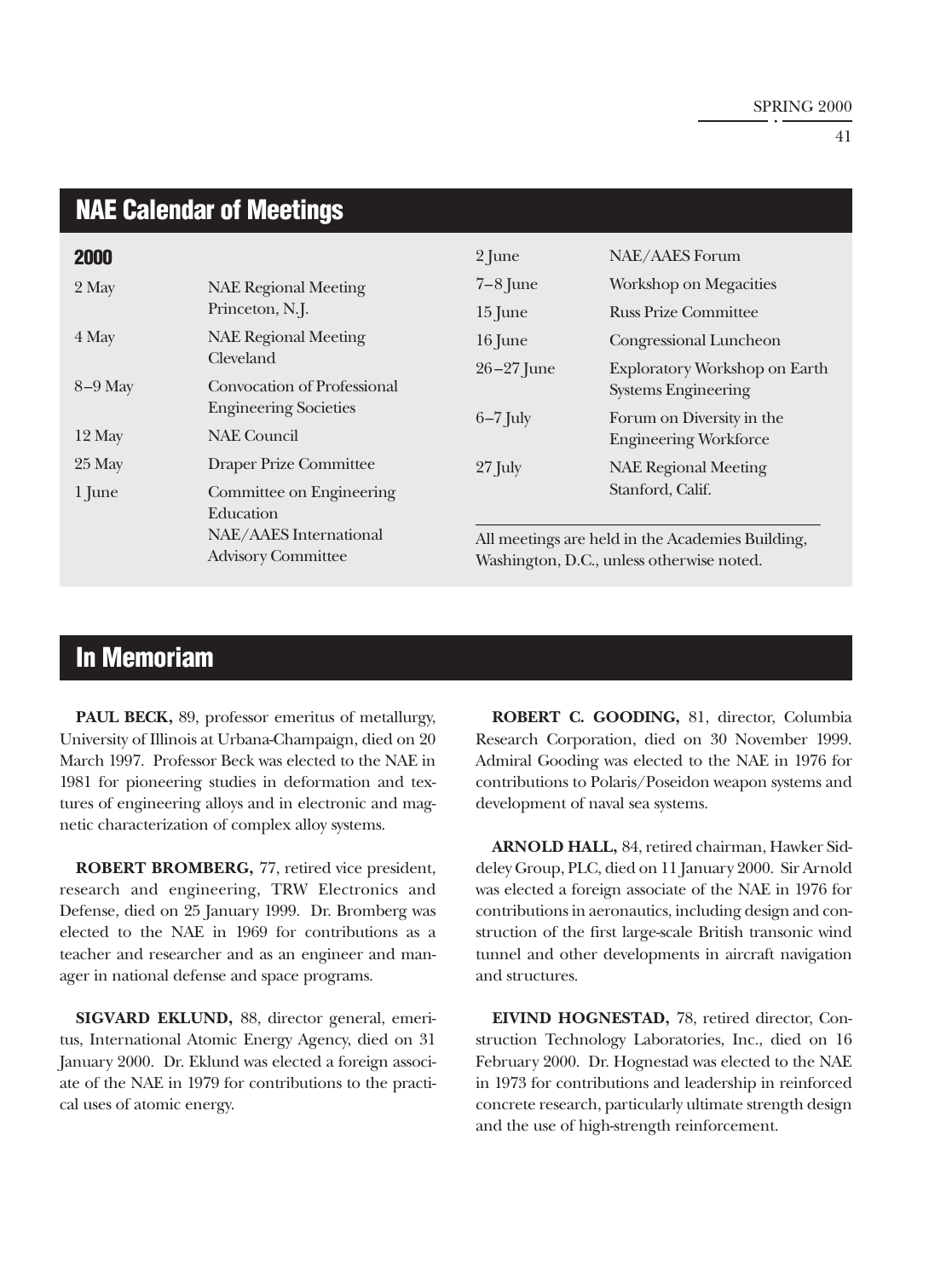

**MILO KETCHUM,** 89, emeritus professor of civil engineering, University of Connecticut, died on 8 December 1999. Dr. Ketchum was elected to the NAE in 1982 for pioneering the development of folded-plate and thin-shell structures and their application to innovative, creative, and aesthetic designs.

**FRITZ LEONHARDT,** 90, independent consultant, died on 30 December 1999. Dr. Leonhardt was elected a foreign associate of the NAE in 1983 for contributions through research, teaching, and engineering practice to the art and science of designing long-span concrete bridges and high-rise towers, and for lectures and publications favorably influencing the public's image of engineering.

**GERALD J. LIEBERMAN,** 73, professor of operations research and statistics, Stanford University, died on 18 May 1999. Dr. Lieberman was elected to the NAE in 1987 for significant technical contributions to quality control and reliability, and for leadership as an engineering educator.

**ALAN S. MICHAELS,** 77, president, Alan Sherman Michaels, Sc.D., Inc., died on 16 January 2000. Dr. Michaels was elected to the NAE in 1979 for pioneering developments in the fields of surface, colloid, and polymer chemistry; membrane science and technology; and advanced systems for drug delivery to the human body.

**KENNETH D. NICHOLS,** 92, U.S. Army, retired, died on 21 February 2000. Major General Nichols was elected to the NAE in 1968 for contributions to hydraulic engineering; engineering and construction of Manhattan Project nuclear materials plants; and guidance of military weapons programs.

**NUNZIO J. PALLADINO,** 83, professor emeritus and dean emeritus, Pennsylvania State University, died on 12 December 1999. Dr. Palladino was elected to the NAE in 1967 for design and development of submarine and power reactors.

**HAROLD SMITH,** 80, retired vice president, Ontario Hydro, died on 6 January 2000. Dr. Smith was elected a foreign associate of the NAE in 1978 for contributions to the development of the CANDU nuclear reactor system as a major form of electric energy supply.

**VITO VANONI,** 95, professor emeritus of hydraulics, California Institute of Technology, died on 27 December 1999. Dr. Vanoni was elected to the NAE in 1977 for leadership in developing the science of hydraulic sedimentation mechanics and applying it to construction and maintenance of engineering structures.

**WALTER H. ZINN,** 93, retired vice president of Combustion Engineering, Inc., died on 14 February 2000. Dr. Zinn was elected to the NAE in 1974 for contributions to nuclear physics and reactor development.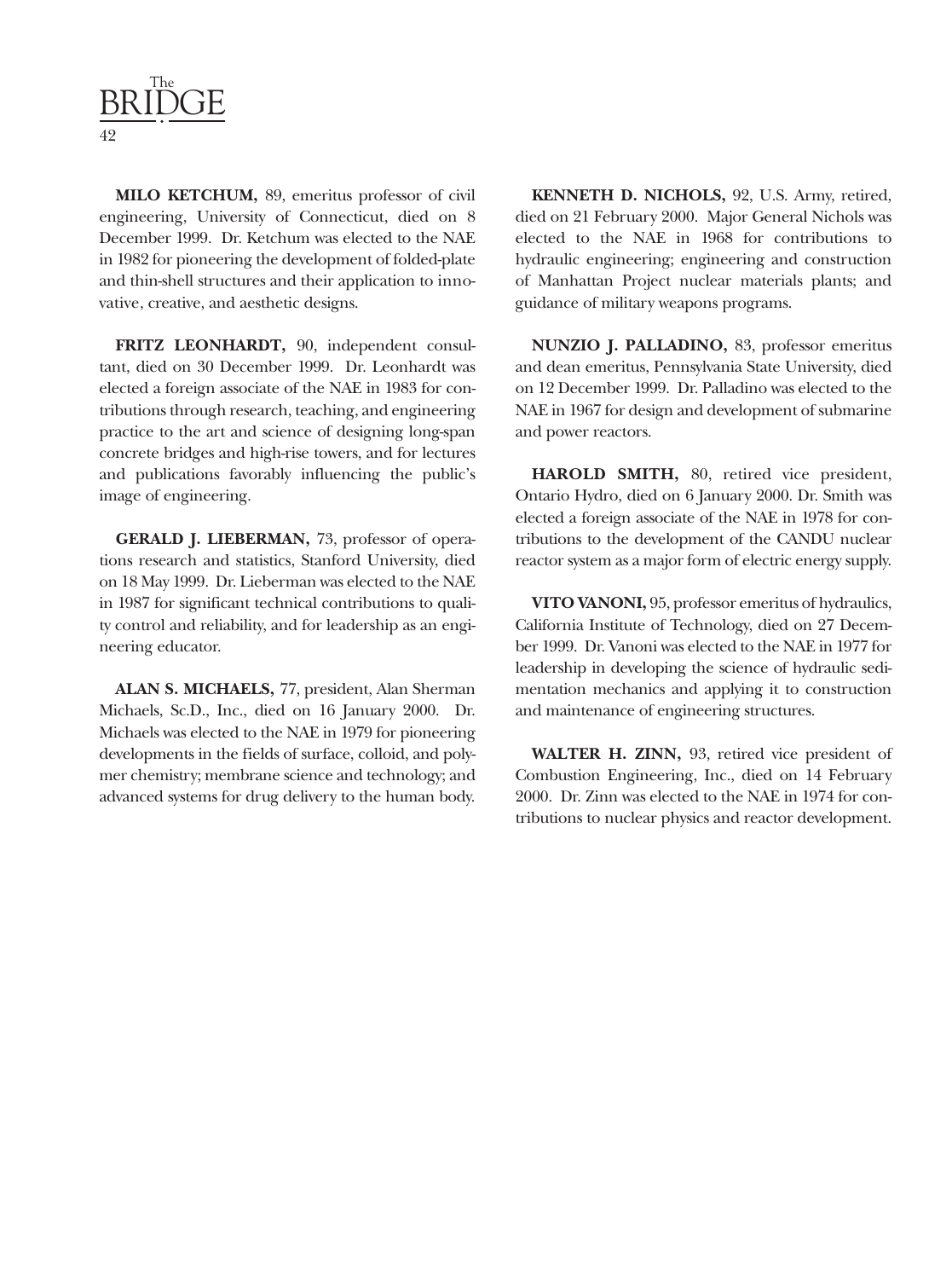## <span id="page-43-0"></span>National Research Council Update

### **Space Station Improvements Needed**

According to a new NRC report, nothing in the design of the International Space Station should adversely affect long-term operations once construction is complete, but NASA should take steps to ensure that astronauts will have sufficient time to conduct the scientific experiments for which the station was intended. The report, **Engineering Challenges to the Long-Term Operation of the International Space Station,** questions whether daily maintenance on the assembled station will leave crews enough time for research, a problem that plagued the Russian space station Mir.

At the request of Congress, the NRC formed an expert committee to evaluate NASA's plans for supporting the space station after it is assembled. For the most part, the committee found the station's design to be sound. However, it expressed concern that NASA's focus on the assembly of the space station leaves the need for important planning on how best to conduct research, operate the station, upgrade equipment, and make repairs once the space station is functional. At the time of the committee's study, construction of the space station was scheduled for completion in November 2004, after which it would be operational for 15 to 20 years.

Most of the engineering deficiencies in the design of the space station can be corrected with procedural changes and equipment or software upgrades and can be addressed in time to meet the scheduled completion, the committee said. In the meantime, NASA should conduct a rigorous analysis of typical crew activities to determine if crews will have enough time to

conduct research. The space agency also should take advantage of the long stints that flight crews will experience aboard the space station—as well as the ingenuity crews have historically shown—by delegating responsibility for much of the day-to-day scheduling to them.

The report recommends that NASA allow the astronauts carrying out experiments on the space station to exchange data and instructions directly with the principal investigators on the ground, evaluate how realtime video transmissions could facilitate repairs on board the space station, give higher priority to obtaining an appropriate crew return vehicle, and augment its plans for how astronauts will walk in space and use robotic arms outside the station in order to enhance the efficiency of crew members and ensure their safety. The committee also reviewed plans for decommissioning the space station and examined Russia's role in the project.

This report was authored by the Committee on the Engineering Challenges to the Long-Term Operation of the International Space Station of the NRC's Commission on Engineering and Technical Systems. **Thomas J. Kelly,** retired president of Grumman Corporation's Space Station Integration Division, chaired the committee, and **Jack L. Kerrebrock,** professor of aeronautics and astronautics at the Massachusetts Institute of Technology, served as a committee member. This report can be purchased or read online at http://books.nap.edu/catalog/9794.html.